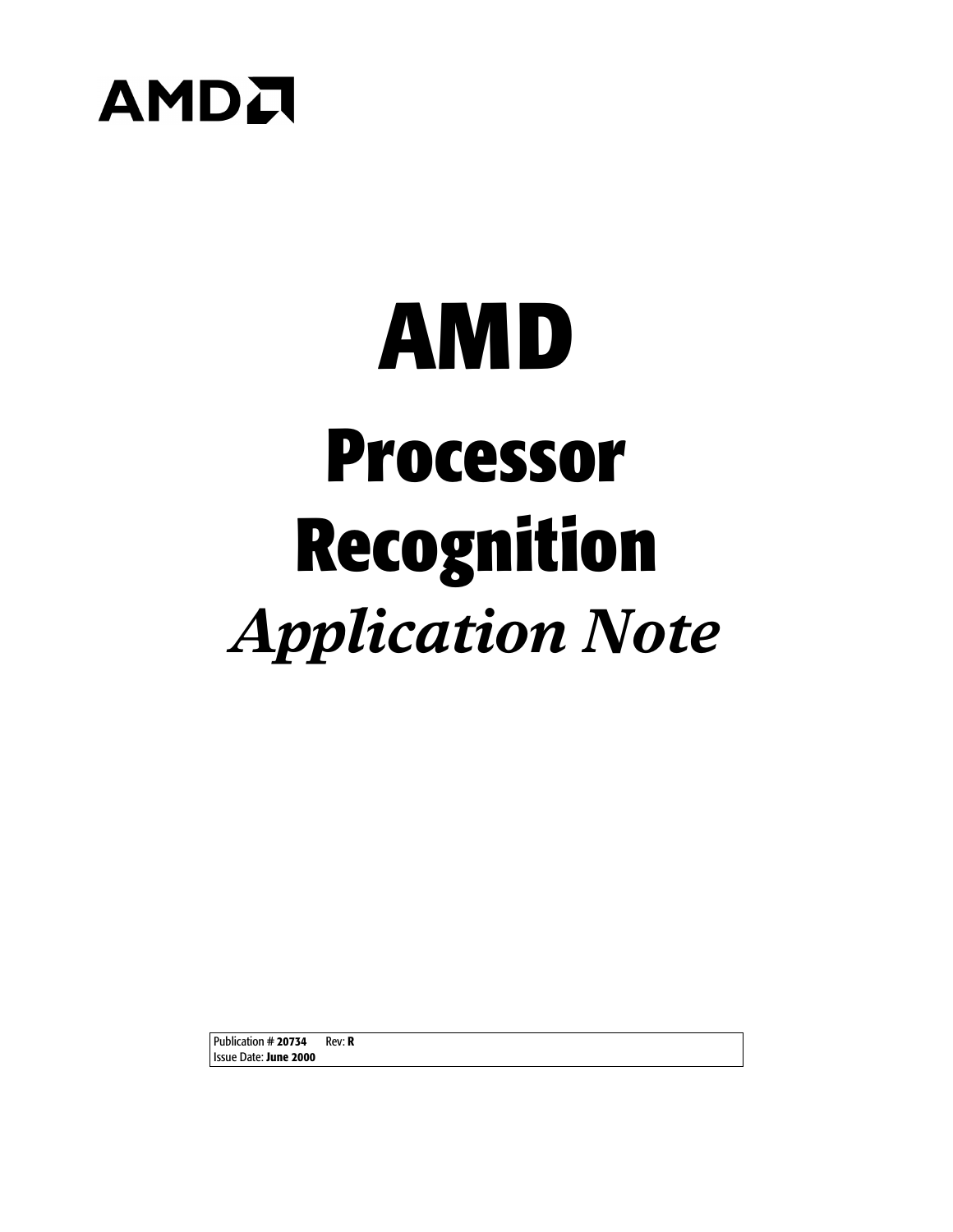#### **© 2000 Advanced Micro Devices, Inc.** All rights reserved.

The contents of this document are provided in connection with Advanced Micro Devices, Inc. ("AMD") products. AMD makes no representations or warranties with respect to the accuracy or completeness of the contents of this publication and reserves the right to make changes to specifications and product descriptions at any time without notice. No license, whether express, implied, arising by estoppel or otherwise, to any intellectual property rights is granted by this publication. Except as set forth in AMD's Standard Terms and Conditions of Sale, AMD assumes no liability whatsoever, and disclaims any express or implied warranty, relating to its products including, but not limited to, the implied warranty of merchantability, fitness for a particular purpose, or infringement of any intellectual property right.

AMD's products are not designed, intended, authorized or warranted for use as components in systems intended for surgical implant into the body, or in other applications intended to support or sustain life, or in any other application in which the failure of AMD's product could create a situation where personal injury, death, or severe property or environmental damage may occur. AMD reserves the right to discontinue or make changes to its products at any time without notice.

#### **Trademarks**

AMD, the AMD logo, AMD Athlon, AMD Duron, and combinations thereof, 3DNow!, K86, and AMD-K5 are trademarks, and AMD-K6, Am486, and  $Am5<sub>x</sub>86$  are registered trademarks of Advanced Micro Devices, Inc.

Microsoft, Windows, and Windows NT are registered trademarks of Microsoft Corporation.

MMX is a trademark of Intel Corporation.

Other product names used in this publication are for identification purposes only and may be trademarks of their respective companies.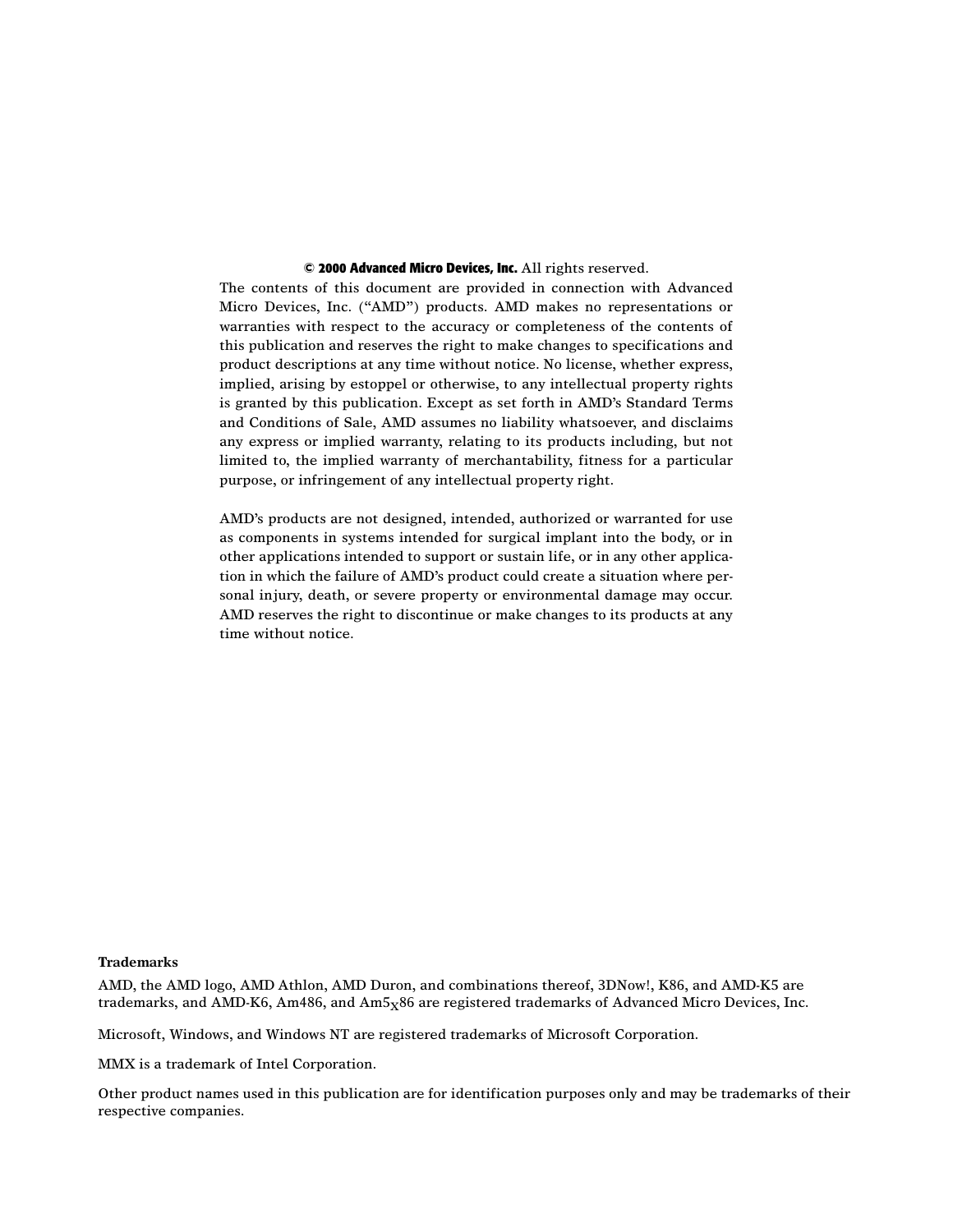### **Contents**

| <b>AMD Processor Recognition</b><br>п                       |
|-------------------------------------------------------------|
|                                                             |
| The AMD Athlon <sup>™</sup> Processor Model 1, Model 2, and |
|                                                             |
|                                                             |
|                                                             |
|                                                             |
|                                                             |
|                                                             |
|                                                             |
| AMD Processor Signature (Extended Function). 12             |
|                                                             |
| Displaying the AMD Athlon or AMD Duron Processor            |
| <b>Appendix A CPUID Instruction Definition</b><br>27        |
|                                                             |
| Function 0 — Largest Standard Function Input Value and      |
| Function 1 - Processor Signature and Standard Feature       |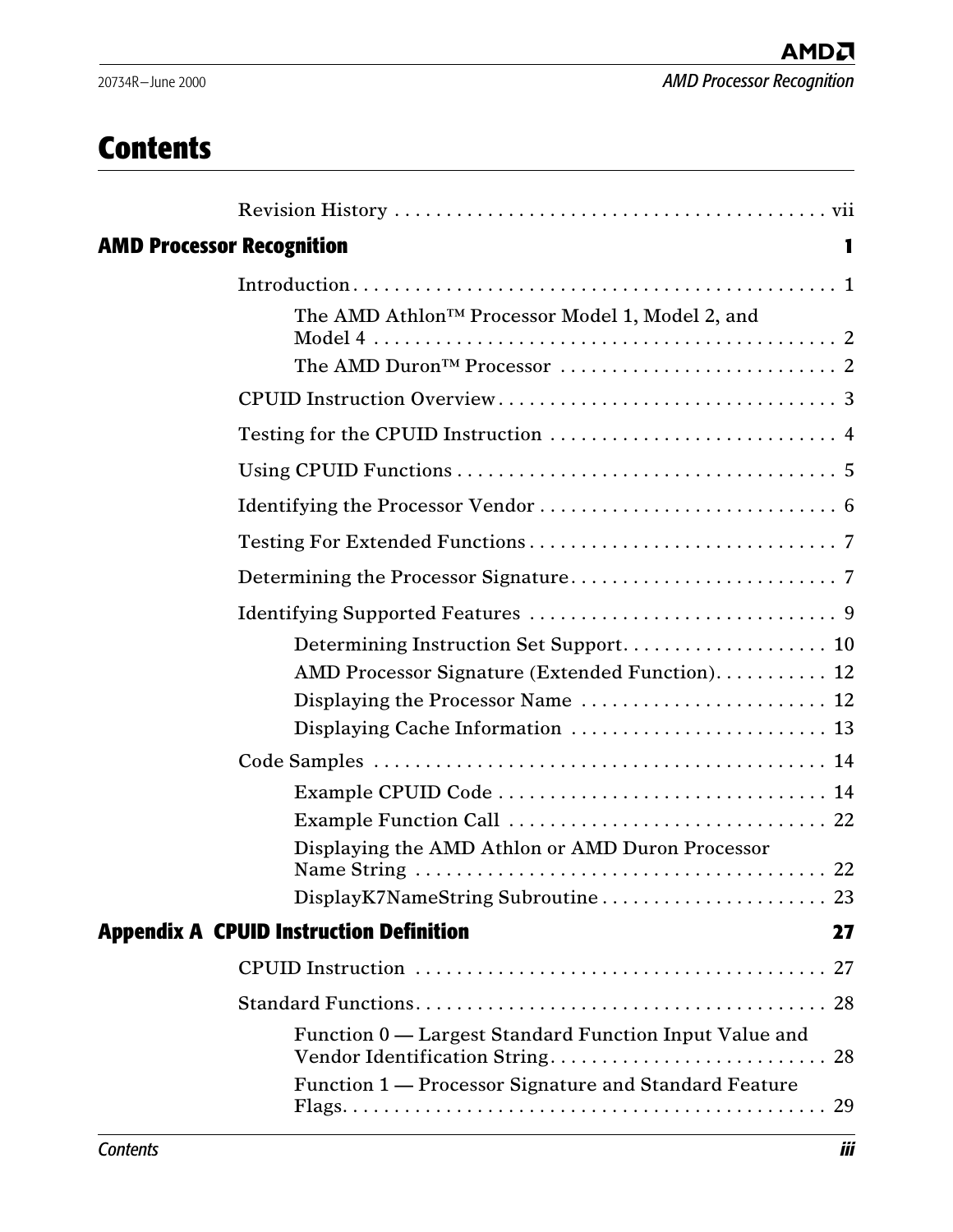*AMD Processor Recognition* 2000

| Function 8000_0000h — Largest Extended Function Input                                                            |
|------------------------------------------------------------------------------------------------------------------|
| Function 8000_0001h — AMD Processor Signature and                                                                |
| Functions 8000_0002h, 8000_0003h, and 8000_0004h -                                                               |
| Function 8000 0005h - L1 TLB/Cache Information for the<br>AMD Athlon Processor and the AMD Duron Processor 35    |
| Function 8000_0005h — L1 Cache Information for AMD-K5™                                                           |
| Function 8000_0006h — L2 TLB/L2 Cache Information for the<br>AMD Athlon Processor and the AMD Duron Processor 38 |
| Function $8000\ _{0}006h - L2$ Cache Information for the                                                         |
| Associativity Field Definitions  40                                                                              |
| Appendix B Register Values Returned by the AMD Family Processors<br>41                                           |
| AMD Athlon Processor and AMD Duron Processor Values 42                                                           |
|                                                                                                                  |
| Am486 <sup>®</sup> , Am5 <sub>x</sub> 86 <sup>®</sup> , and AMD-K5 Processor Values 48                           |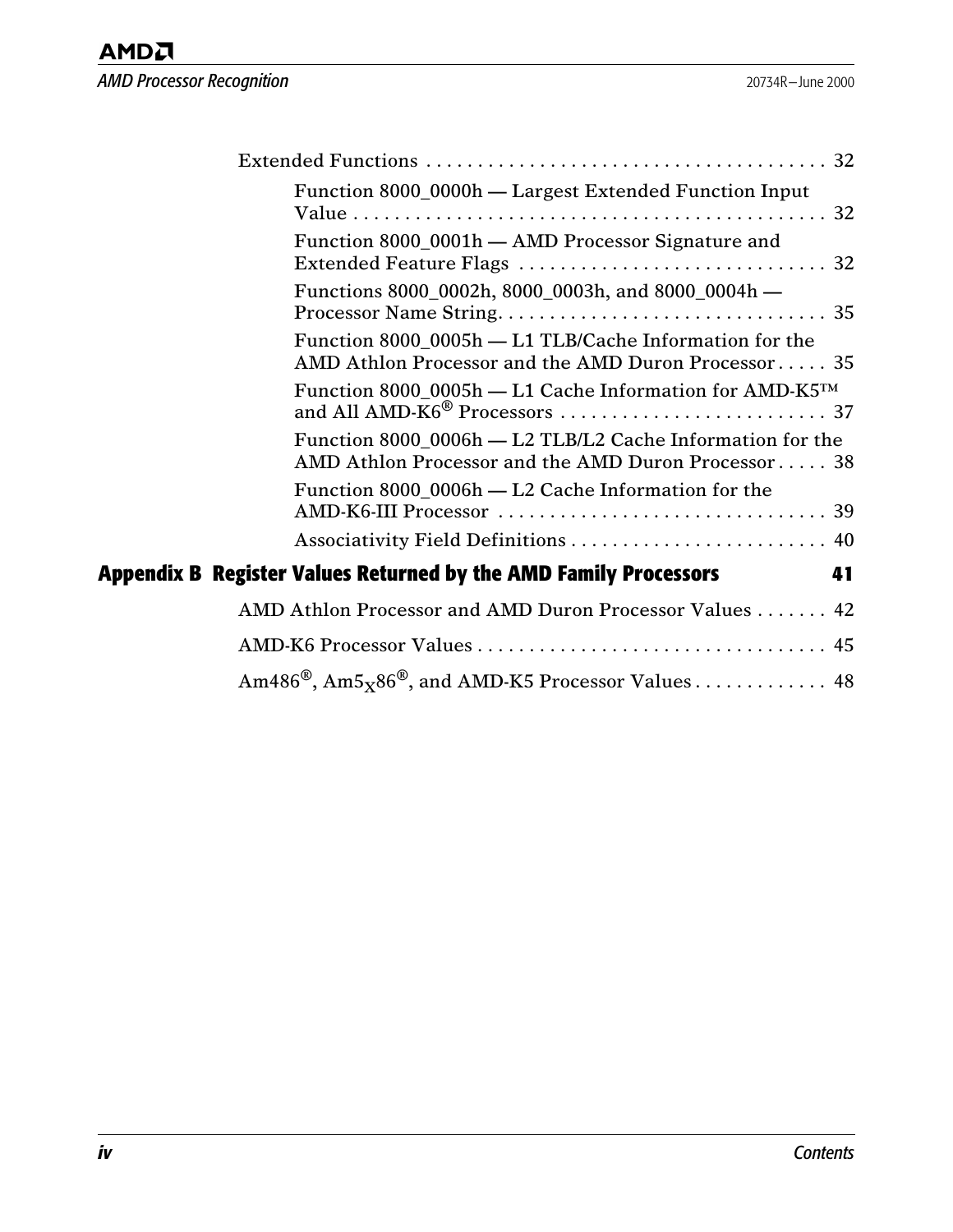### **List of Figures**

| Figure 1. Contents of EAX Register Returned by Function $1 \ldots$ . |  |
|----------------------------------------------------------------------|--|
| Figure 2. Contents of EAX Register Returned by Extended              |  |
|                                                                      |  |

### **List of Tables**

| Table 1.  | Summary of CPUID Functions in AMD Processors  6                                                           |
|-----------|-----------------------------------------------------------------------------------------------------------|
| Table 2.  | <b>Summary of Processor Signatures for AMD</b>                                                            |
|           |                                                                                                           |
| Table 3.  | Summary of Standard and Extended Feature Bits 9                                                           |
| Table 4.  | Processor Name Strings for the AMD Athlon™                                                                |
|           | $Processor \ldots \ldots \ldots \ldots \ldots \ldots \ldots \ldots \ldots \ldots \ldots \ldots \ldots 13$ |
| Table 5.  | Processor Name Strings for the AMD Duron™                                                                 |
|           |                                                                                                           |
| Table 6.  | <b>Standard Feature Flag Descriptions for the</b>                                                         |
|           | AMD-K6 <sup>®</sup> -2 and AMD-K6-III Processors  30                                                      |
| Table 7.  | Standard Feature Flag Descriptions for the AMD Athlon                                                     |
|           |                                                                                                           |
| Table 8.  | Extended Feature Flag Descriptions for the AMD-K6-2                                                       |
|           |                                                                                                           |
| Table 9.  | <b>Extended Feature Flag Descriptions for the AMD Athlon</b>                                              |
|           |                                                                                                           |
| Table 10. | EAX Format Returned by Function 8000_0005h  36                                                            |
| Table 11. | EBX Format Returned by Function 8000_0005h 36                                                             |
| Table 12. | ECX Format Returned by Function 8000_0005h 36                                                             |
| Table 13. | EDX Format Returned by Function 8000_0005h  36                                                            |
| Table 14. | EBX Format Returned by Function 8000_0005h 37                                                             |
| Table 15. | ECX Format Returned by Function 8000_0005h 37                                                             |
| Table 16. | EDX Format Returned by Function 8000_0005h  37                                                            |
| Table 17. | EAX Format Returned by Function 8000_0006h  38                                                            |
| Table 18. | EBX Format Returned by Function 8000_0006h 38                                                             |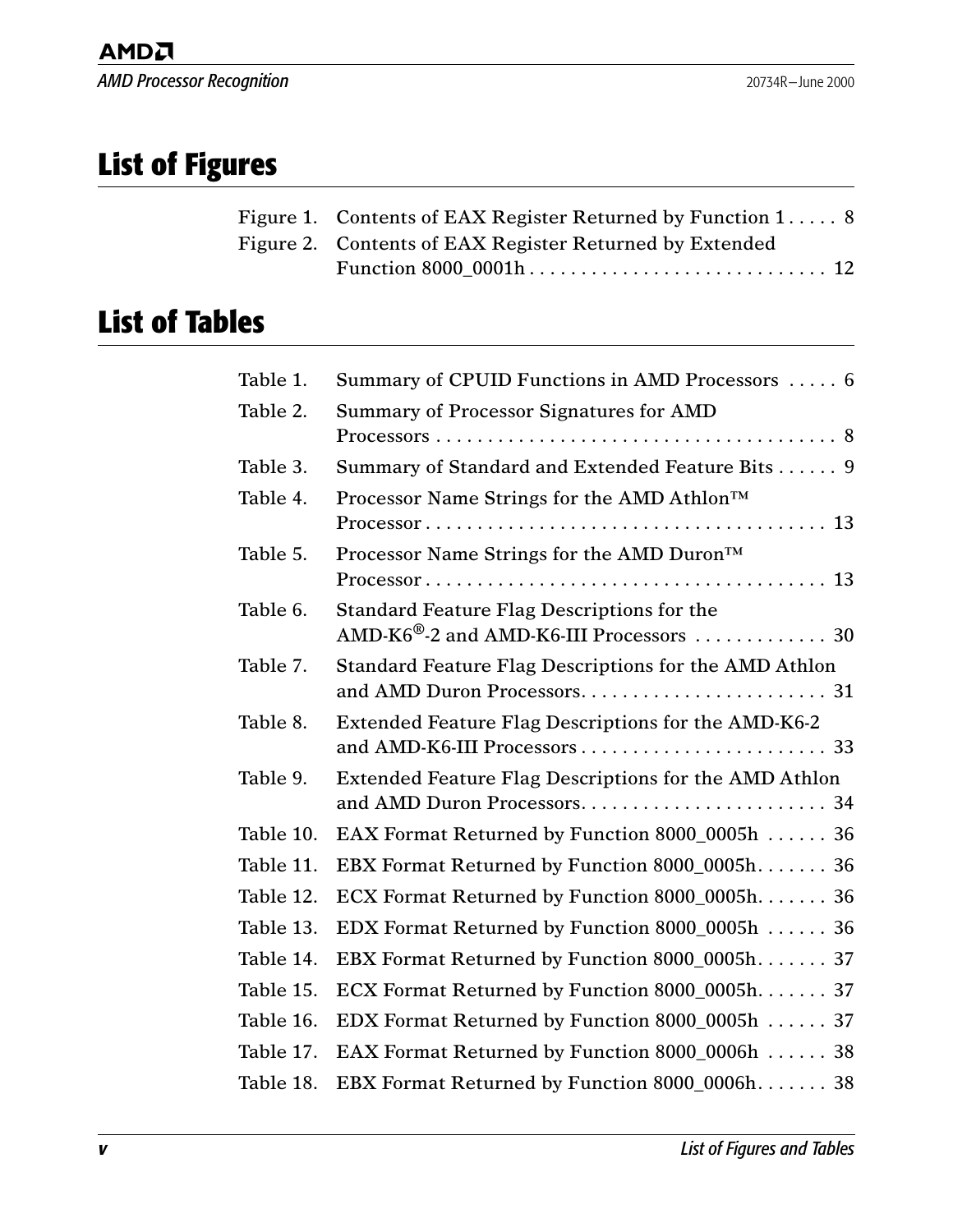| Table 19. ECX Format Returned by Function 8000_0006h 39                                                                                                                 |
|-------------------------------------------------------------------------------------------------------------------------------------------------------------------------|
| Table 20. ECX Format Returned by Function 8000_0006h for                                                                                                                |
| Table 21. Associativity Values For L2 Caches and TLBs 40                                                                                                                |
| Table 22. Values Returned By the AMD Athlon and AMD Duron<br>$Processors \ldots \ldots \ldots \ldots \ldots \ldots \ldots \ldots \ldots \ldots \ldots \ldots \ldots 42$ |
| Table 23. Values Returned By AMD-K6 Processors 45                                                                                                                       |
| Table 24. Values Returned By $Am486^{\circledR}$ , $Am5_x86^{\circledR}$ , and                                                                                          |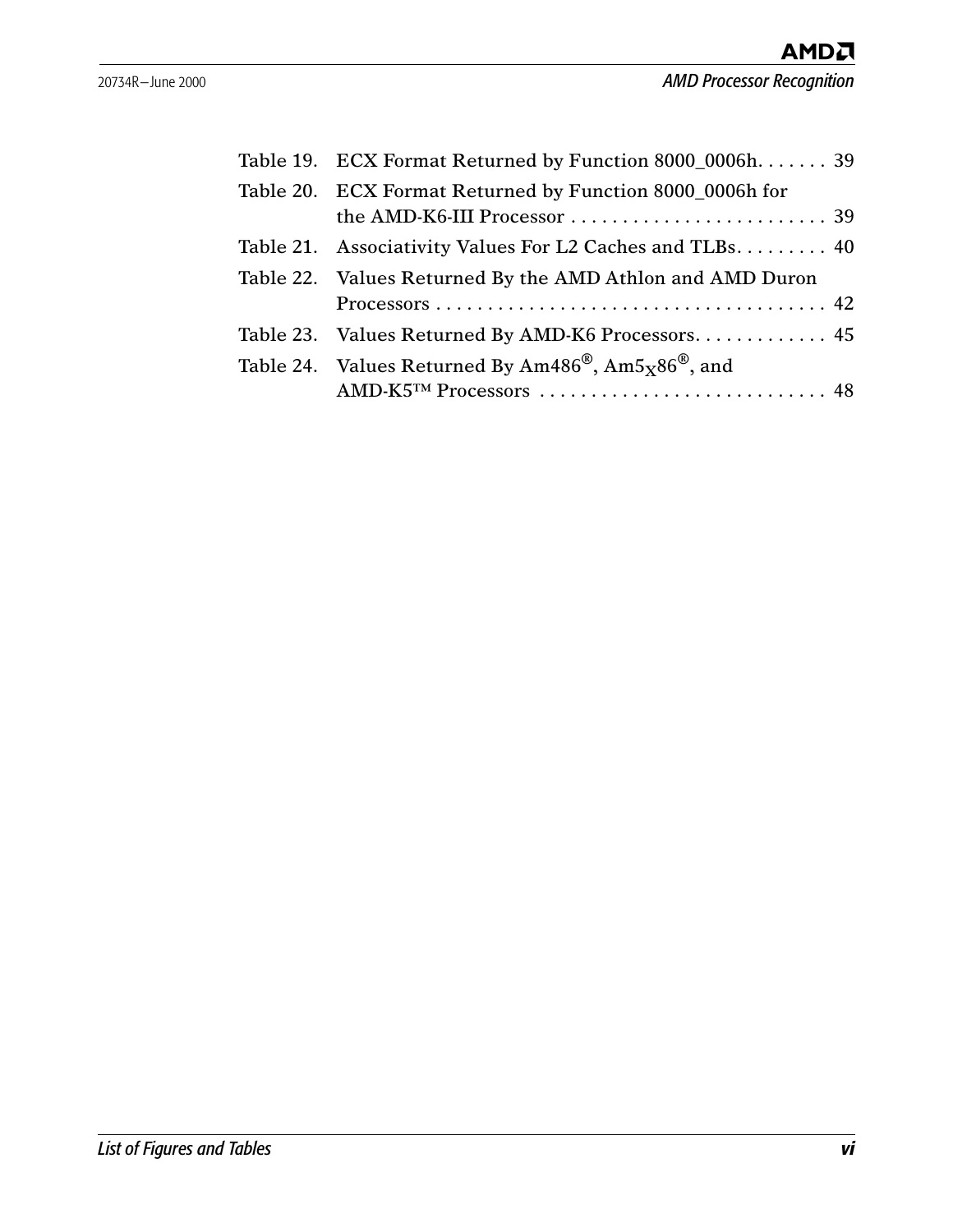### <span id="page-6-0"></span>**Revision History**

| <b>Date</b><br>Rev |             | <b>Description</b>                                                                                                                                                                                                                                                         |  |  |  |
|--------------------|-------------|----------------------------------------------------------------------------------------------------------------------------------------------------------------------------------------------------------------------------------------------------------------------------|--|--|--|
|                    |             | Added information about the AMD Duron™ processor throughout the document.                                                                                                                                                                                                  |  |  |  |
|                    | R           | Revised "The AMD Athlon™ Processor Model 1, Model 2, and Model 4" on page 2.                                                                                                                                                                                               |  |  |  |
| <b>June 2000</b>   |             | Added "The AMD Duron™ Processor" on page 2.                                                                                                                                                                                                                                |  |  |  |
|                    |             | Added Table 5, "Processor Name Strings for the AMD Duron™ Processor," on page 13.                                                                                                                                                                                          |  |  |  |
|                    |             | Added information about the AMD Athlon™ processor Model 4 throughout the document.                                                                                                                                                                                         |  |  |  |
|                    |             | Revised "The AMD Athlon™ Processor Model 1, Model 2, and Model 4" on page 2.                                                                                                                                                                                               |  |  |  |
|                    |             | Revised Table 4, "Processor Name Strings for the AMD Athlon™ Processor," on page 13.                                                                                                                                                                                       |  |  |  |
|                    |             | Added code sample to "Code Samples" on page 14.                                                                                                                                                                                                                            |  |  |  |
|                    |             | Added "Displaying the AMD Athlon™ or AMD Duron™ Processor Name String" on page 22 and<br>"DisplayK7NameString Subroutine" on page 23.                                                                                                                                      |  |  |  |
|                    |             | Revised information about bit 15 in Table 3, "Summary of Standard and Extended Feature Bits," on<br>page 9.                                                                                                                                                                |  |  |  |
|                    |             | Revised name string for AMD Athlon™ processor Model 1 in Table 4, "Processor Name Strings for<br>the AMD Athlon™ Processor," on page 13.                                                                                                                                   |  |  |  |
| <b>June 2000</b>   | Q           | Made Table 6, "Standard Feature Flag Descriptions for the AMD-K6 <sup>®</sup> -2 and AMD-K6 <sup>®</sup> -III<br>Processors," on page 30 is specific to these processors.                                                                                                  |  |  |  |
|                    |             | Added Table 6, "Standard Feature Flag Descriptions for the AMD Athlon™ Processors," on page<br>31, which is specific to these processors.                                                                                                                                  |  |  |  |
|                    |             | Clarified instruction family and generation being derived from function 1 and function 8000_0001<br>respectively.                                                                                                                                                          |  |  |  |
|                    |             | Made Table 8, "Extended Feature Flag Descriptions for the AMD-K6 <sup>®</sup> -2 and AMD-K6 <sup>®</sup> -III<br>Processors," on page 33 is specific to these processors.                                                                                                  |  |  |  |
|                    |             | Added Table 8, "Extended Feature Flag Descriptions for the AMD Athlon™ Processors," on page<br>34, which is specific to these processors.                                                                                                                                  |  |  |  |
|                    |             | Revised Table 21, "Values Returned By the AMD Athlon™ Processor," on page 42.                                                                                                                                                                                              |  |  |  |
| P<br>Dec 1999      |             | Added the AMD Athlon processor Model 2 information throughout document. Model 1 refers to<br>the AMD Athlon processor manufactured with 0.25-micron process technology and Model 2 refers<br>to the AMD Athlon processor manufactured with 0.18-micron process technology. |  |  |  |
|                    | $\mathbf 0$ | Clarified usage of "Code Samples" on page 14.                                                                                                                                                                                                                              |  |  |  |
| Nov 1999           |             | Added "Example Function Call" on page 22.                                                                                                                                                                                                                                  |  |  |  |
| August 1999        | N           | Merged standard and extended feature bits into one table. See Table 3, "Summary of Standard<br>and Extended Feature Bits," on page 9.                                                                                                                                      |  |  |  |
|                    |             | Revised Table 21, "Values Returned By the AMD Athlon™ Processor," on page 42.                                                                                                                                                                                              |  |  |  |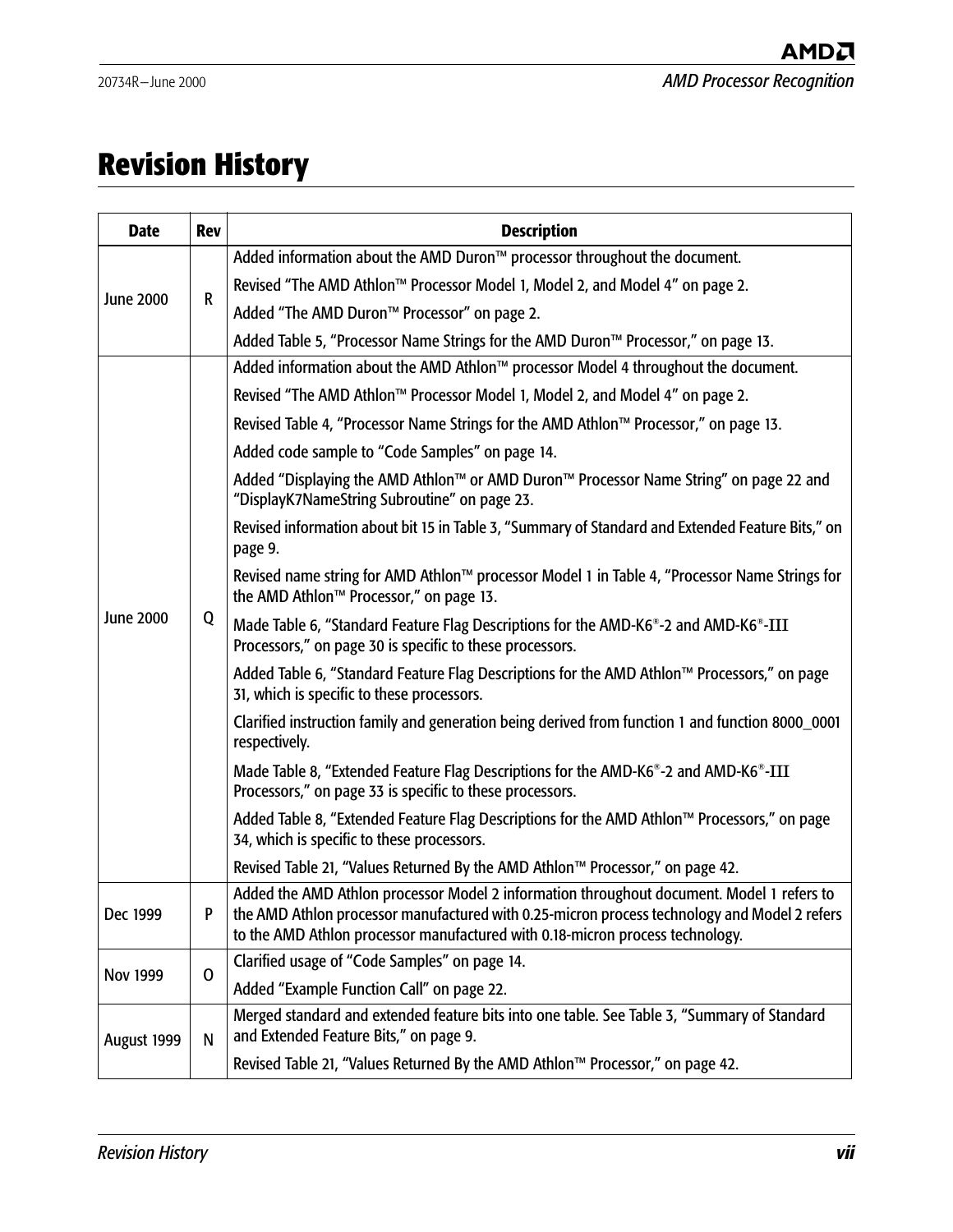#### **AMDA**

#### *AMD Processor Recognition* 2000

| <b>Date</b>     | <b>Rev</b> | <b>Description</b>                                                                                                                                                           |  |  |  |
|-----------------|------------|------------------------------------------------------------------------------------------------------------------------------------------------------------------------------|--|--|--|
|                 |            | Added the AMD Athlon™ processor information throughout document.                                                                                                             |  |  |  |
|                 |            | Added url www.amd.com/products/cpg/bin, where codes samples and utilities are available.                                                                                     |  |  |  |
| August 1999     | M          | Revised "Testing for the CPUID Instruction" on page 4.                                                                                                                       |  |  |  |
|                 |            | Revised "Determining Instruction Set Support" on page 10.                                                                                                                    |  |  |  |
|                 |            | Revised Tables 10 through 20 to cross-reference new section-"Associativity Field Definitions" on<br>page 40.                                                                 |  |  |  |
| May 1999        | L          | In Table 11 on page 18, changed function 8000 0001h EDX entries for Models 6 and 7 from<br>0080_01BFh to 0080_05BFh.                                                         |  |  |  |
| May 1999        | Г          | Added note about the name string for the AMD-K6-2 processor to Table 11 on page 18.                                                                                          |  |  |  |
|                 |            | Added L2 cache information to Table 1 on page 4.                                                                                                                             |  |  |  |
|                 |            | Added Function 8000_0006h to "Displaying Cache Information" on page 10.                                                                                                      |  |  |  |
| Feb 1999        | K          | Added Function 8000_0006h - L2 Cache Information and Table 10, "ECX Format Returned by<br>Function 8000_0006h," on page 17.                                                  |  |  |  |
|                 |            | Added AMD-K6-III processor Model 9 values and three notes to Table 11 on page 18.                                                                                            |  |  |  |
| <b>Nov 1998</b> | J          | In "Standard Functions" on page 12, clarified AMD's vendor identification string stored in registers<br>EBX, EDX, and ECX.                                                   |  |  |  |
|                 |            | In Table 11, "Values Returned By AMD-K6 <sup>®</sup> Processors," on page 18, changed function<br>8000_0001h, EDX value for the AMD-K6 processor Model 7 and deleted note 2. |  |  |  |
|                 | ı          | Revised "Functions 8000_0002h, 8000_0003h, and 8000_0004h - Processor Name String" on<br>page 16.                                                                            |  |  |  |
| May 1998        |            | Added return values for AMD-K6 processor Model 9 to Table 10 on page 18. Divided Appendix B<br>table into two separate tables.                                               |  |  |  |
| Jan 1998        | H          | Added revised bit 31 description and alternate test for AMD-K6-2 to "Identifying Supported<br>Features" on page 6.                                                           |  |  |  |
|                 |            | Changed part names for AMD-K6 processor Models 8 and 9 in Table 2 on page 5.                                                                                                 |  |  |  |
| Dec 1997        | G          | Added 3DNow!™ instructions feature (bit 31) to Table 4 on page 8 and Table 6 on page 15.                                                                                     |  |  |  |
|                 |            | Added AMD-K6 <sup>®</sup> -2 processor return values to Table 12 on page 21.                                                                                                 |  |  |  |
| Sept 1997       | F          | Moved SYSCALL/SYSRET instruction feature bit (in extended feature function 8000 0001h) from<br>bit 10 to bit 11. See Table 6 on page 15 and Table 12 on page 21.             |  |  |  |
| Sept 1997       | F          | Added bit 31 to the extended feature function 8000 0001h for a new feature. See Table 4 on<br>page 8 and Table 6 on page 15.                                                 |  |  |  |
| Sept 1997       | F          | Added support for AMD-K6 <sup>®</sup> processor Models 7, 8, and 9 to Table 1 on page 4 and Table 2 on<br>page 5.                                                            |  |  |  |
| Sept 1997       | F          | Added return values for AMD-K6 processor Model 7 to Table 12 on page 21.                                                                                                     |  |  |  |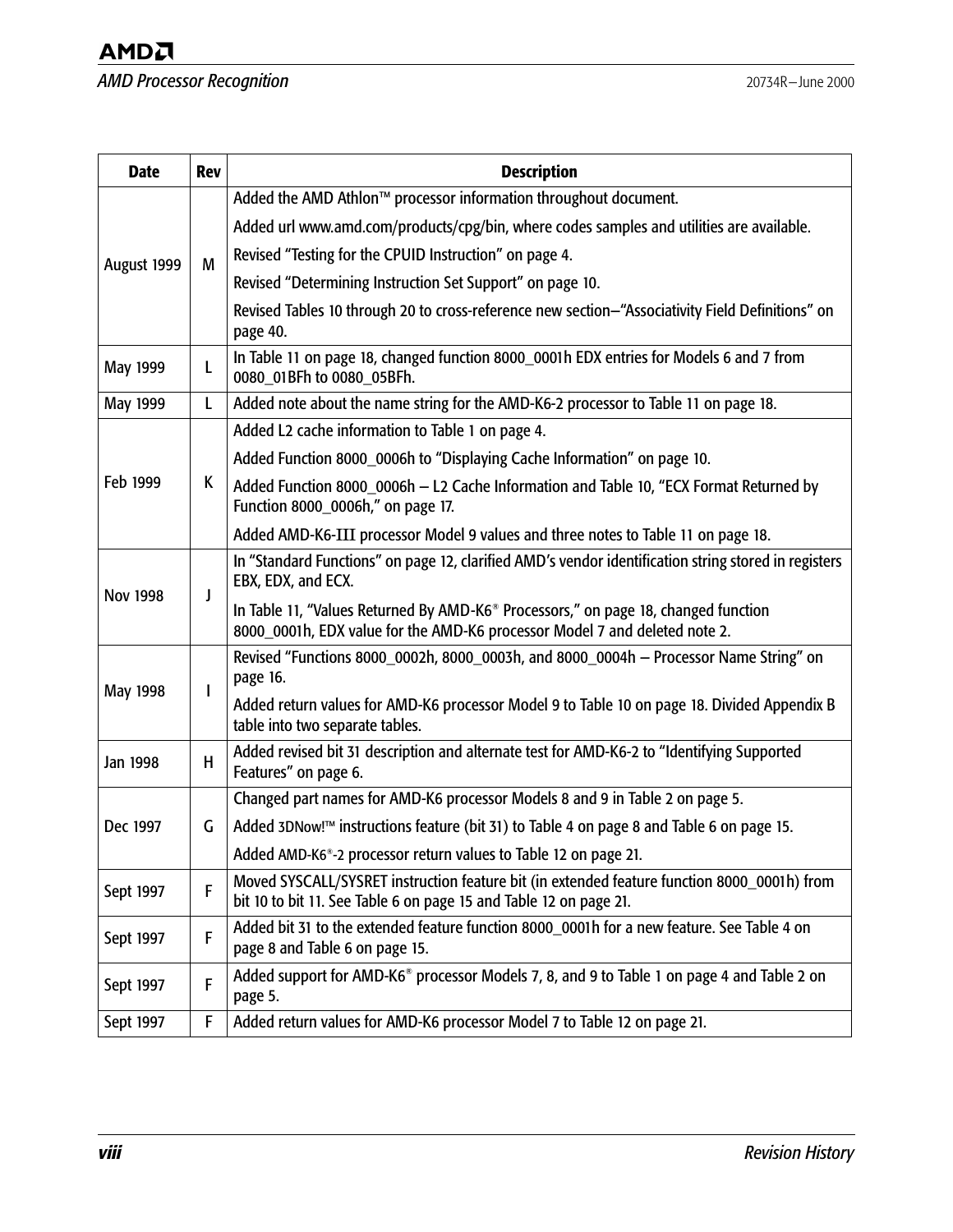# *Application Note*

# <span id="page-8-0"></span>**AMD Processor Recognition**

### <span id="page-8-1"></span>**Introduction**

Due to the increasing number of choices available in the x86 processor marketplace, the need for a simple way for hardware and software to identify the type of processor and its feature set has become critical. The CPUID instruction was added to the x86 instruction set for this purpose. This document contains information about using the CPUID instruction to test for extended features, such as an L2 cache on the  $\text{AMD-K6}^{\circledR}\text{-III}$ processor, and AMD Athlon™ processor, and AMD Duron™ processor.

The CPUID instruction provides complete information about the processor (vendor, type, name, etc.) and its capabilities (features). After detecting the processor and its capabilities, software can be accurately tuned to the system for maximum performance and benefit to users. For example, software can roughly determine the performance level of a particular processor by detecting the type or speed of the processor. If the performance level is high enough, the software can enable additional capabilities or more advanced algorithms. Another example involves testing for the presence of 3DNow!™ or MMX™ instructions on the processor. If the software finds these features present when it checks the feature bits, it can utilize these more powerful extensions for dramatically better performance on new multimedia software. The code for determining the speed of AMD processors is located at the following url:

http://www.amd.com/products/cpg/bin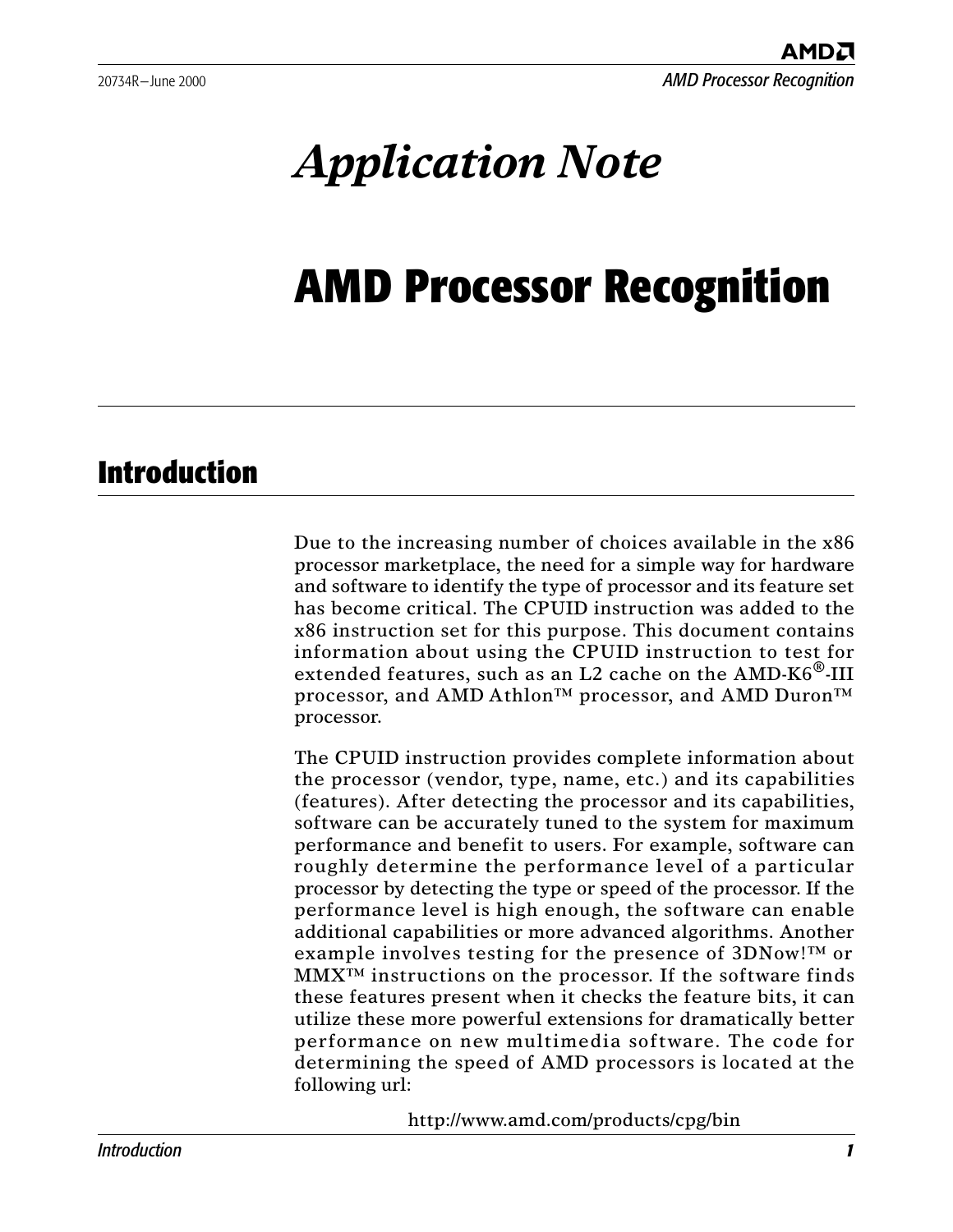#### <span id="page-9-2"></span><span id="page-9-0"></span>**The AMD Athlon™ Processor Model 1, Model 2, and Model 4**

This section contains information about Model 1, Model 2, and Model 4 of the AMD Athlon processor. Model 1 refers to the AMD Athlon processor manufactured with 0.25-micron process technology. Model 2 refers to the AMD Athlon processor manufactured with 0.18-micron process technology. Model 4 refers to the AMD Athlon processor containing a performance-enhancing internal 256-Kbyte L2 cache and manufactured with 0.18-micron process technology.

For more information, see [Appendix A](#page-34-2), ["CPUID Instruction](#page-34-3) [Definition" on page 27.](#page-34-3)

#### <span id="page-9-3"></span><span id="page-9-1"></span>**The AMD Duron™ Processor**

The AMD Duron processor contains a performance-enhancing internal 64-Kbyte L2 cache and 128-Kbyte of L1 cache for a total of 192 Kbytes of internal cache. The processor is manufactured with 0.18-micron process technology. See [Table 7](#page-38-1) [on page 31](#page-38-1) for a list of supported standard features and [Table 9](#page-41-1) [on page 34](#page-41-1) for a list of supported extended features.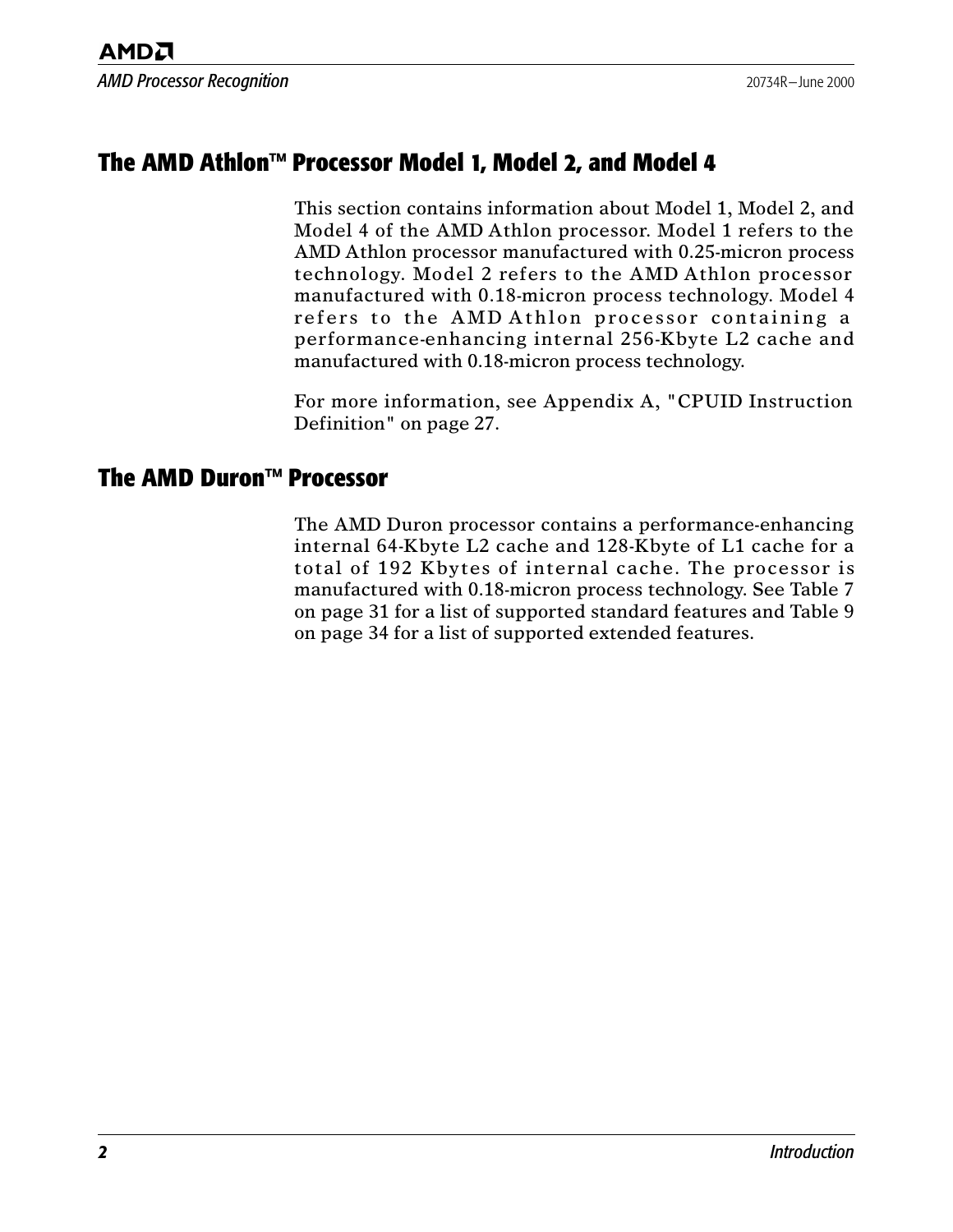### <span id="page-10-0"></span>**CPUID Instruction Overview**

Software operating at any privilege level can execute the CPUID instruction to identify the processor and its feature set. In addition, the CPUID instruction implements multiple functions, each providing different information about the processor, including the vendor, model number, revision (stepping), features, cache organization, and processor name. The multiple-function approach allows the CPUID instruction to return a complete picture about the type of processor and its capabilities—more detailed information than could be returned by a single function. In addition to gathering all the information by calling multiple functions, the CPUID instruction provides the flexibility of making only one call to obtain the specific data requested.

The functions are divided into two types: **standard functions** and **extended functions**. Standard functions provide a simple method for software to access information common to all x86 processors. Extended functions provide information on extensions specific to a vendor's processor (for example, AMD family processors).

The flexibility of the CPUID instruction allows for the addition of new CPUID functions in future generations of processors. [Appendix A](#page-34-2), ["CPUID Instruction Definition" on page 27](#page-34-3) contains a detailed description of the CPUID instruction.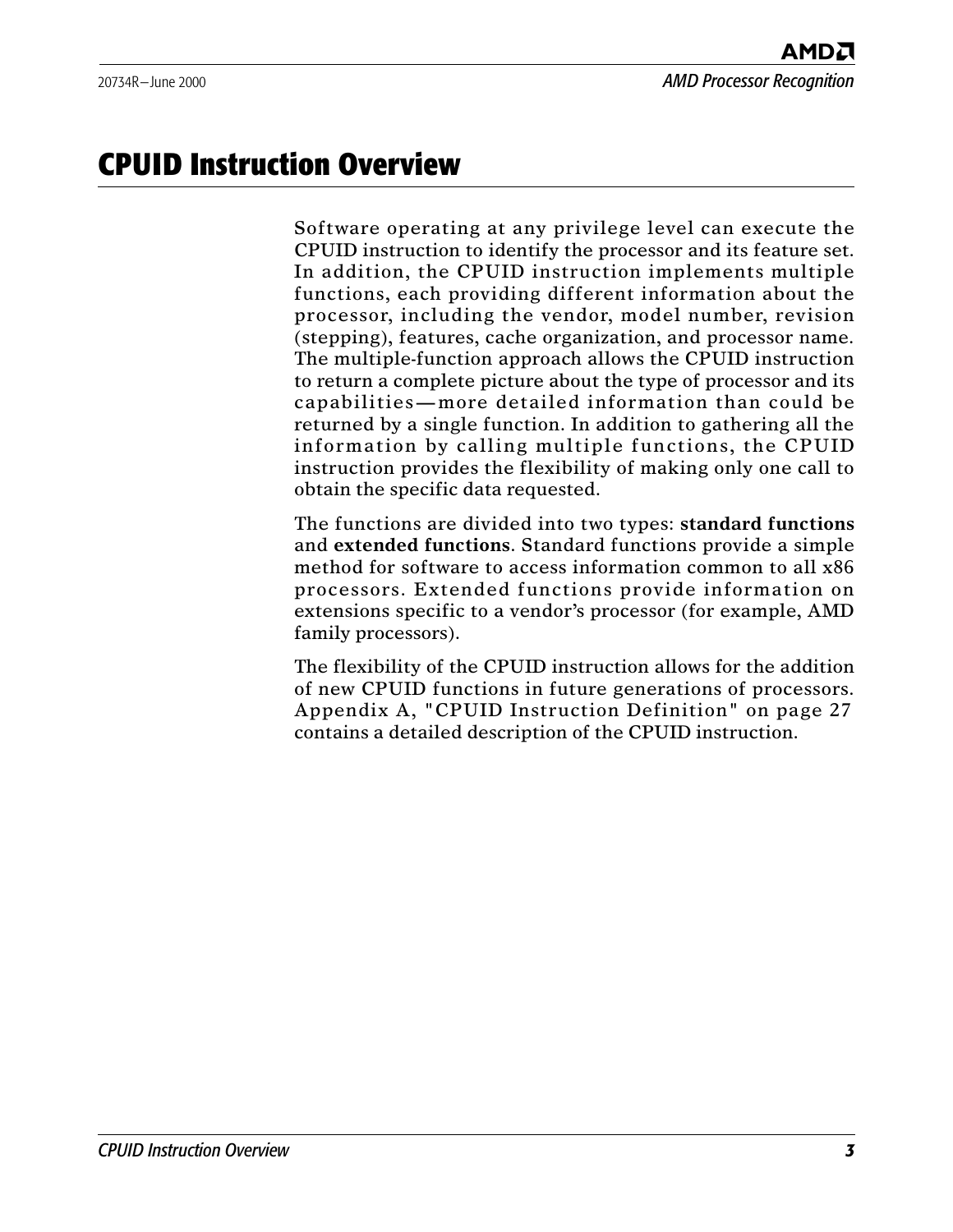### <span id="page-11-1"></span><span id="page-11-0"></span>**Testing for the CPUID Instruction**

|                                                       | Beginning with the Am486 <sup>®</sup> DX4 processor, all AMD family<br>processors support the CPUID instruction. To use the CPUID<br>instruction, software must first determine if the processor<br>supports the CPUID instruction. CPUID support is determined<br>in one of the following ways: |                                                                                                                                                                                                                                                                                                                                                                                                                                                                                                                                                                                     |  |  |
|-------------------------------------------------------|--------------------------------------------------------------------------------------------------------------------------------------------------------------------------------------------------------------------------------------------------------------------------------------------------|-------------------------------------------------------------------------------------------------------------------------------------------------------------------------------------------------------------------------------------------------------------------------------------------------------------------------------------------------------------------------------------------------------------------------------------------------------------------------------------------------------------------------------------------------------------------------------------|--|--|
|                                                       | the processor does not have CPUID support.                                                                                                                                                                                                                                                       | Execute the CPUID instruction and check whether an<br>illegal instruction exception occurs. If an exception occurs,                                                                                                                                                                                                                                                                                                                                                                                                                                                                 |  |  |
|                                                       | the CPUID instruction is supported.                                                                                                                                                                                                                                                              | Check if the ID bit (bit 21) of the EFLAGS register is<br>writable. If the bit is writable (that is, it can be modified),                                                                                                                                                                                                                                                                                                                                                                                                                                                           |  |  |
|                                                       | in the following sections.                                                                                                                                                                                                                                                                       | The operating system (OS) environment determines which<br>approach is more appropriate. These techniques are described                                                                                                                                                                                                                                                                                                                                                                                                                                                              |  |  |
| <b>Illegal Instruction</b><br><b>Exception Method</b> | starting on page 14 uses this approach.                                                                                                                                                                                                                                                          | This technique requires a way for a user program to detect and<br>handle illegal instruction exceptions. Where such capabilities<br>are present, this method represents a reliable way of detecting<br>support for the CPUID instruction. The CPUID sample code                                                                                                                                                                                                                                                                                                                     |  |  |
| <b>EFLAGS ID-Bit</b><br>Method                        | instructions to test the ID bit.                                                                                                                                                                                                                                                                 | This technique retrieves the contents of EFLAGS using the<br>PUSHFD instruction, toggles the ID bit, and uses the POPFD<br>instruction to write the modified value of the ID bit into the<br>EFLAGS register. It then retrieves the contents of EFLAGS<br>using a second PUSHFD instruction and checks whether the<br>value of the ID bit differs from the original value. If the value<br>has changed, the CPUID instruction is available for identifying<br>the processor and its features. The following code sample<br>demonstrates the way a program uses the PUSHFD and POPFD |  |  |
|                                                       | pushfd<br>pop<br>eax<br>$m \circ v$<br>ebx, eax<br>eax, 00200000h<br>xor<br>push<br>eax<br>popfd<br>pushfd<br>pop<br>eax<br>eax, ebx<br>cmp<br>NO_CPUID<br>jz                                                                                                                                    | ; Save EFLAGS to stack<br>; Store EFLAGS in EAX<br>Save in EBX for testing later<br>Switch bit 21<br>Copy changed value to stack<br>Save changed EAX to EFLAGS<br>Push EFLAGS to top of stack<br>Store EFLAGS in EAX<br>See if bit 21 has changed<br>If no change, no CPUID                                                                                                                                                                                                                                                                                                         |  |  |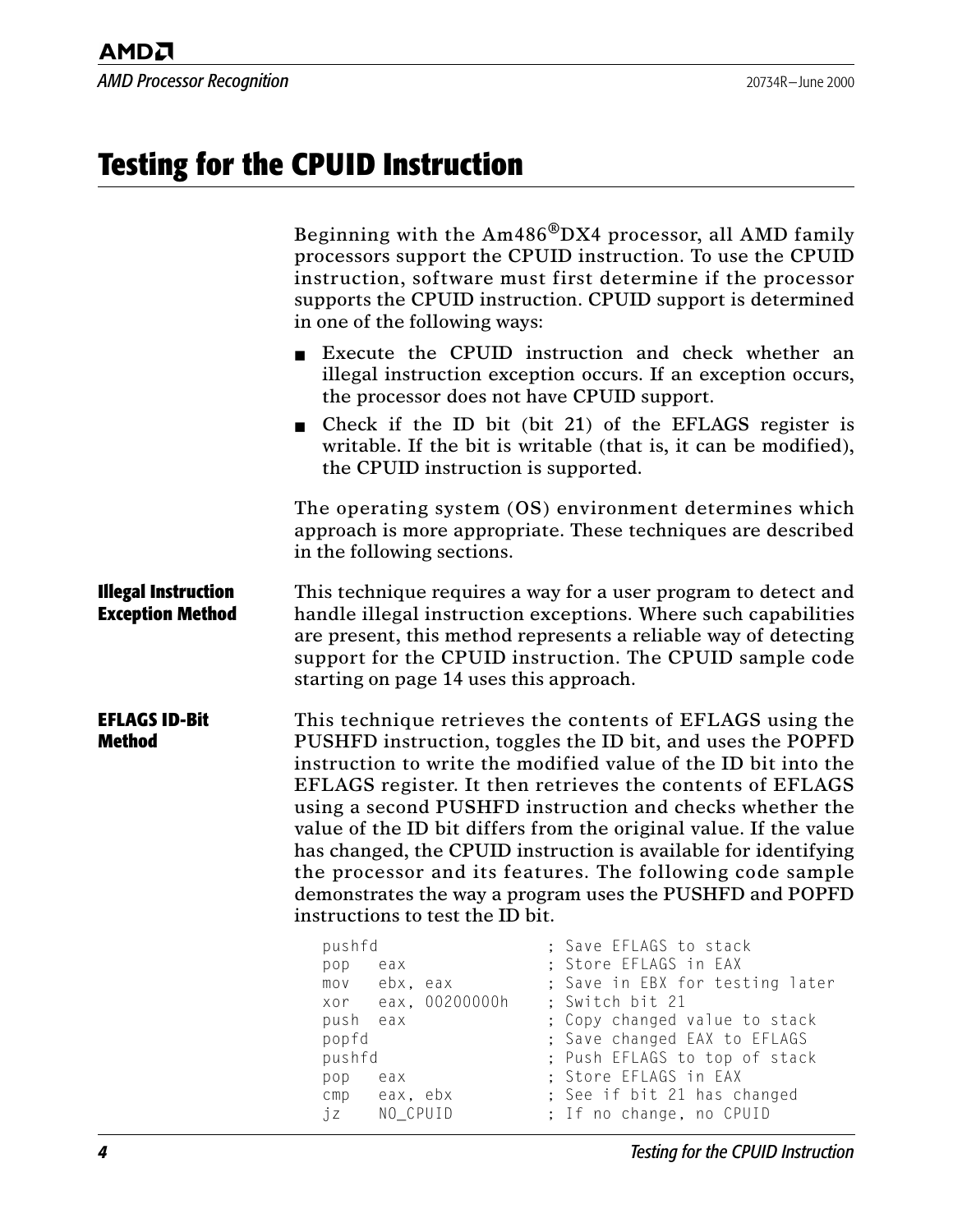A potential problem with this approach is that an interrupt or a trap (such as a debug trap) can occur between the POPFD and the following PUSHFD, and that the interrupt or trap handler code destroys the value of the ID bit. Where possible, the above code should be preceded by a CLI instruction and followed by an STI instruction, which ensures that no interrupts occur between the POPFD and the PUSHFD. However, traps can still occur, even if the code is preceded by a CLI instruction and followed by an STI instruction.

### <span id="page-12-0"></span>**Using CPUID Functions**

When software uses the CPUID instruction to identify a processor, it is important that it uses the instruction appropriately. The instruction has been defined to make it easy to identify the type and features of x86 processors manufactured by many different vendors.

The standard functions (EAX=0 and EAX=1) are the same for all processors. Having standard functions simplifies software's task of testing for and implementing features common to x86 processors. Software can test for these features and, as new x86 processors are released, benefit from these capabilities immediately.

Extended functions are specific to a vendor's processor. These functions provide additional information about AMD processors that software can use to identify enhanced features and functions. To test for extended functions, software checks for a value of at least 8000\_0001h in the EAX register returned by function 8000\_0000h.

Within AMD's family of processors, different members can execute a different number of functions. [Table 1 on page 6](#page-13-1) summarizes the CPUID functions currently implemented on AMD processors.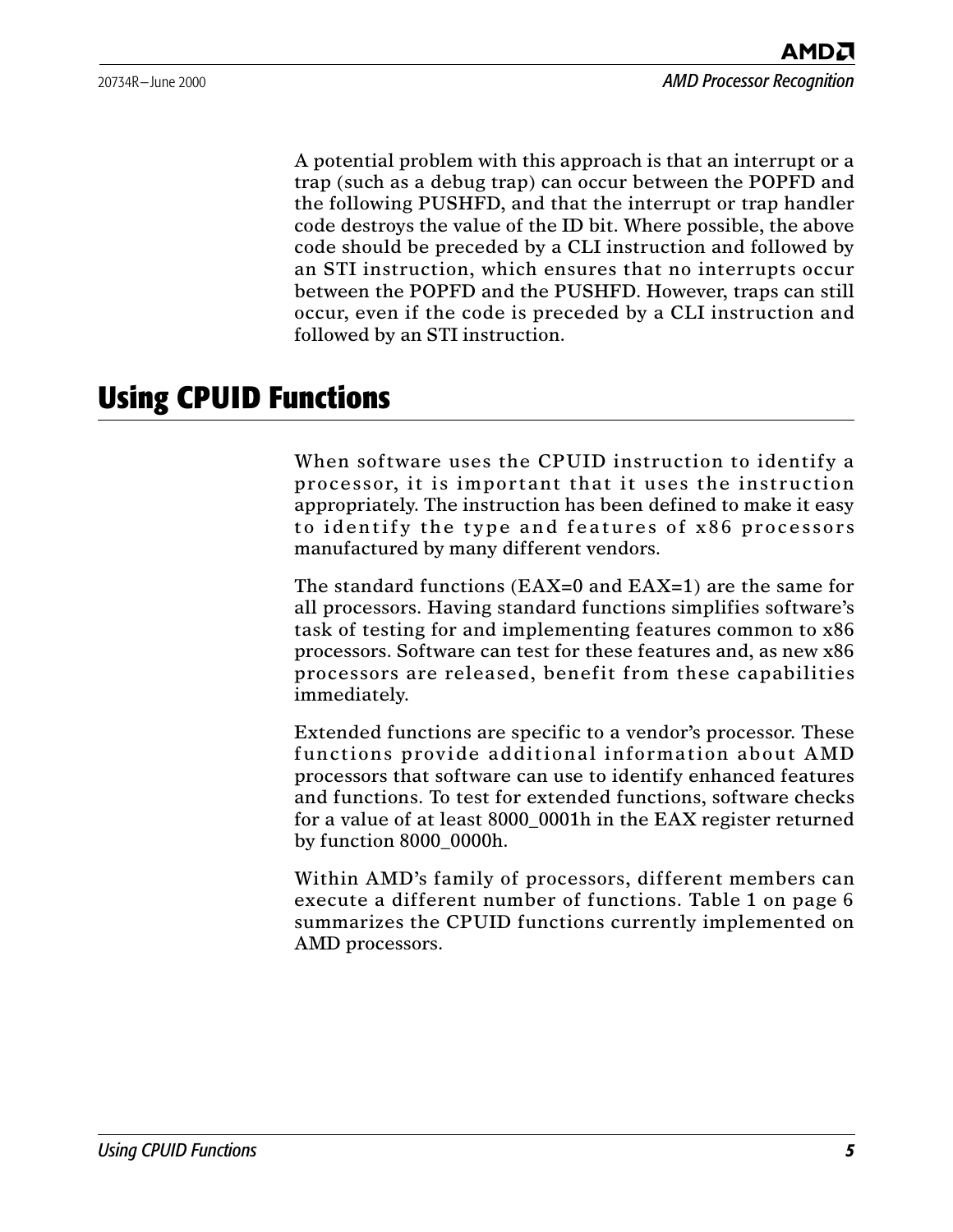| <b>Standard</b><br><b>Function</b>                                                                                                                                                                                                                        | <b>Extended</b><br><b>Function</b> | <b>Description</b>                                                                    | AMD-K5™<br><b>Processor</b><br>(Model 0),<br>$Am486^{\circ}$ DX4<br>and Am5 $x$ 86 <sup>®</sup><br><b>Processors</b> | AMD-K5<br>Processor<br>(Model 1,<br>2, and 3) | AMD-K6 <sup>®</sup><br><b>Processor</b><br>(Models 6, 7)<br><b>AMD-K6-2</b><br><b>Processor</b><br>(Model 8) | <b>Processor</b><br>(Model 9) | AMD-K6-III   AMD Athlon™<br><b>Processor</b><br>(All) | AMD Duron™<br><b>Processor</b> |
|-----------------------------------------------------------------------------------------------------------------------------------------------------------------------------------------------------------------------------------------------------------|------------------------------------|---------------------------------------------------------------------------------------|----------------------------------------------------------------------------------------------------------------------|-----------------------------------------------|--------------------------------------------------------------------------------------------------------------|-------------------------------|-------------------------------------------------------|--------------------------------|
| $\Omega$                                                                                                                                                                                                                                                  |                                    | <b>Vendor String and Largest</b><br><b>Standard Function Value</b>                    | X                                                                                                                    | X                                             | X                                                                                                            | X                             | $\boldsymbol{X}$                                      | $\mathsf{X}$                   |
| 1                                                                                                                                                                                                                                                         |                                    | Processor Signature and<br><b>Standard Feature Bits</b>                               | X                                                                                                                    | X                                             | X                                                                                                            | X                             | X                                                     | X                              |
|                                                                                                                                                                                                                                                           | 8000_0000h                         | <b>Largest Extended Function</b><br>Value                                             |                                                                                                                      | X                                             | X                                                                                                            | X                             | X                                                     | X                              |
|                                                                                                                                                                                                                                                           |                                    | <b>Extended Processor</b><br>8000_0001h Signature and Extended<br><b>Feature Bits</b> |                                                                                                                      | X                                             | X                                                                                                            | X                             | X                                                     | X                              |
|                                                                                                                                                                                                                                                           |                                    | 8000_0002h   Processor Name                                                           | —                                                                                                                    | $\overline{\mathsf{X}}$                       | $\overline{\mathsf{X}}$                                                                                      | $\overline{X}$                | $\overline{\mathsf{X}}$                               | $\overline{\mathsf{X}}$        |
|                                                                                                                                                                                                                                                           |                                    | 8000_0003h Processor Name                                                             |                                                                                                                      | $\overline{\chi}$                             | $\overline{\mathsf{x}}$                                                                                      | $\overline{\mathsf{x}}$       | $\overline{\mathsf{x}}$                               | $\overline{\chi}$              |
|                                                                                                                                                                                                                                                           |                                    | 8000_0004h Processor Name                                                             |                                                                                                                      | $\overline{\mathsf{X}}$                       | $\overline{\mathsf{x}}$                                                                                      | $\overline{\mathsf{x}}$       | $\overline{\mathsf{x}}$                               | $\overline{\chi}$              |
|                                                                                                                                                                                                                                                           |                                    | 8000_0005h  L1 TLB <sup>*</sup> /Cache Information                                    |                                                                                                                      | X                                             | X                                                                                                            | X                             | $\boldsymbol{X}$                                      | $\mathsf{X}$                   |
|                                                                                                                                                                                                                                                           |                                    | 8000_0006h L2 TLB/Cache Information                                                   |                                                                                                                      |                                               |                                                                                                              | $\overline{\mathsf{x}}$       | $\overline{\chi}$                                     | $\overline{\chi}$              |
| <b>Notes:</b><br>Future versions of these processors may implement additional functions.<br>Appendix A, "CPUID Instruction Definition" on page 27 contains detailed descriptions of the functions.<br>$\star$ TID to detect the leader of the field $\mu$ |                                    |                                                                                       |                                                                                                                      |                                               |                                                                                                              |                               |                                                       |                                |

<span id="page-13-1"></span>

|  |  |  | Table 1. Summary of CPUID Functions in AMD Processors |  |  |
|--|--|--|-------------------------------------------------------|--|--|
|--|--|--|-------------------------------------------------------|--|--|

 $TLB =$  translation lookaside buffer.

### <span id="page-13-0"></span>**Identifying the Processor Vendor**

Software must execute the standard function EAX=0. The CPUID instruction returns a 12-character string that identifies the processor's vendor. The instruction also returns the largest standard function input value defined for the CPUID instruction on the processor.

For AMD processors, function 0 returns a vendor string of "AuthenticAMD". This string informs the software to follow AMD's definition for subsequent CPUID functions and the registers returned for those functions.

Once the software identifies the processor's vendor, it knows the definition for all the functions supplied by the CPUID instruction. By using these functions, the software obtains the processor information needed to properly tune its functionality to the capabilities of the processor.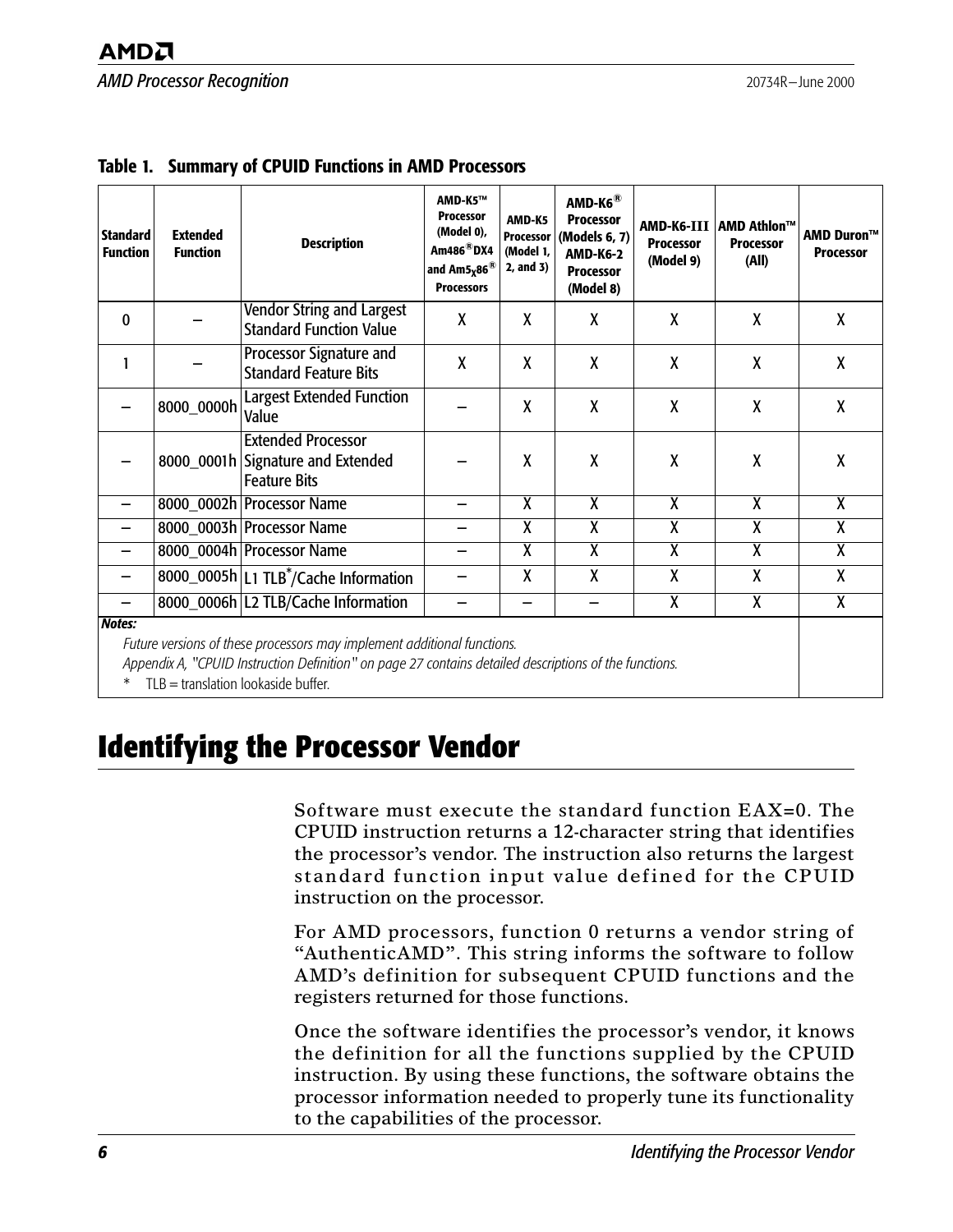### <span id="page-14-0"></span>**Testing For Extended Functions**

Software must test for extended functions with function 8000 0000h. The EAX register returns the largest extended function input value defined for the CPUID instruction on the processor. If this value is at least 8000\_0001h, extended functions are supported.

With one exception, the AMD extended feature flags include all the information provided in the standard feature flags as well as indicators for the additional AMD processor-specific feature enhancements. The duplication of standard feature bits within the extended feature bits can minimize the number of function calls required by software. The exception is bit 11, which indicates that the SYSENTER and SYSEXIT instructions are supported in the standard features and that the SYSCALL and SYSRET instructions are supported in the extended features.

### <span id="page-14-1"></span>**Determining the Processor Signature**

Standard function 1 (EAX=1) of the CPUID instruction returns the standard processor signature and feature bits. The standard processor signature is returned in the EAX register and provides information regarding the specific revision (stepping) and model of the processor and the instruction family level supported by the processor. The revision level can be used to determine if the processor supports specific features. However, it is not recommended that the revision level be used in this manner unless this information is not available through the standard or extended feature bits.

All AMD-K6 processor models belong to instruction family 5 (as returned in EAX by function 1). All AMD Athlon processor models and the AMD Duron processor belong to instruction family 6 (as returned in EAX by function 1). [Figure 1 on page 8](#page-15-1) shows the contents of the EAX register obtained by function 1. [Table 2 on page 8](#page-15-0) summarizes the specific processor signature values returned for AMD processors.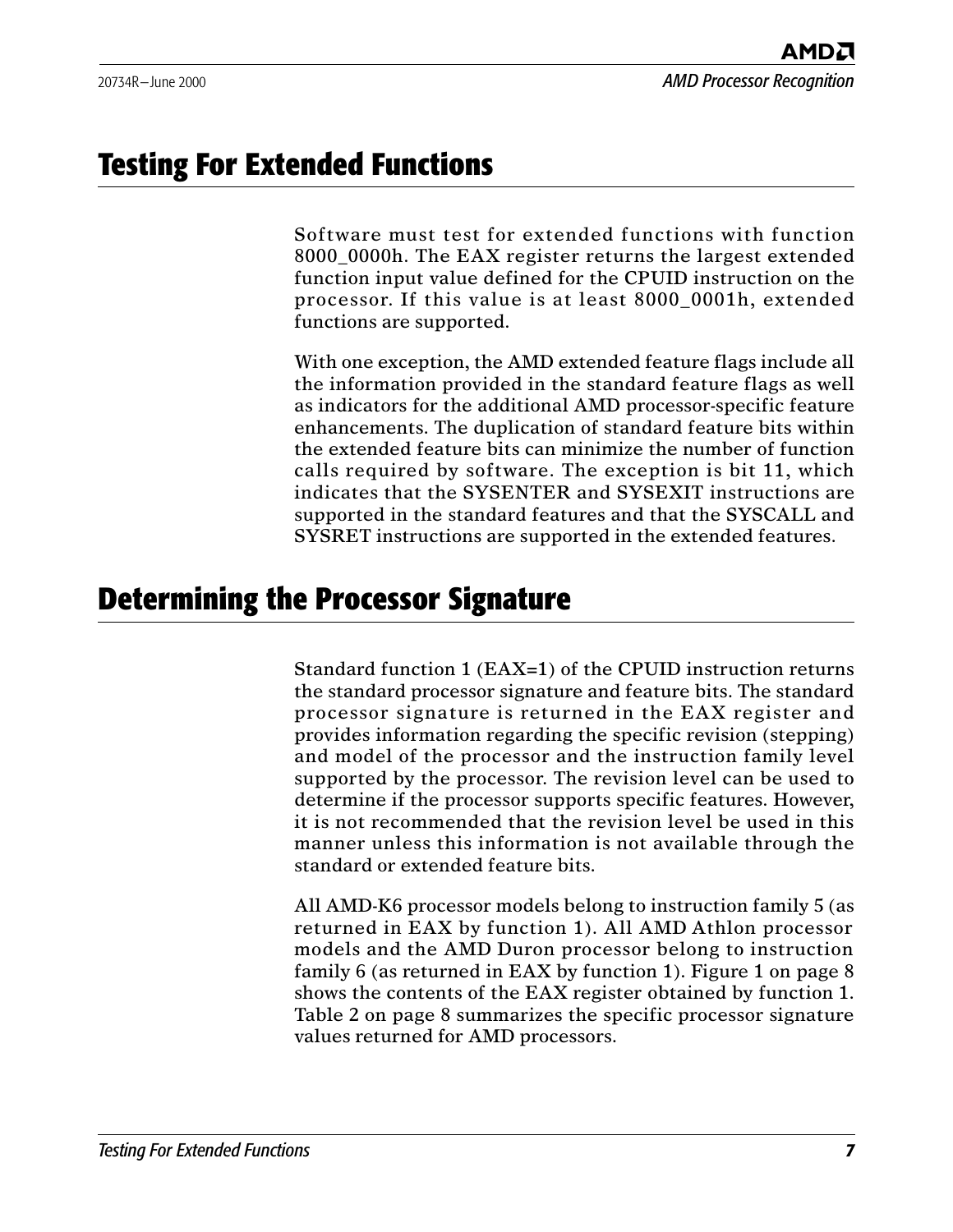**AMD** 

#### **AMD Processor Recognition** 2000 **20734R-June 2000**



#### <span id="page-15-1"></span>**Figure 1. Contents of EAX Register Returned by Function 1**

| <b>Processor</b>                                                   | <b>Instruction</b><br><b>Family [11:8]</b> | Model <sup>1</sup><br>$[7:4]$ | Stepping $ID2$<br>[3:0] |
|--------------------------------------------------------------------|--------------------------------------------|-------------------------------|-------------------------|
| Am486 <sup>®</sup> and Am5 <sub>x</sub> 86 <sup>®</sup> Processors | 0100b(4h)                                  | <b>YYYY</b>                   | <b>XXXX</b>             |
| AMD-K5™ Processor (Model 0)                                        | 0101b(5h)                                  | 0000b (0h)                    | <b>XXXX</b>             |
| AMD-K5 Processor (Model 1)                                         | 0101b(5h)                                  | 0001b(1h)                     | <b>XXXX</b>             |
| AMD-K5 Processor (Model 2)                                         | 0101b(5h)                                  | 0010b(2h)                     | <b>XXXX</b>             |
| AMD-K5 Processor (Model 3)                                         | 0101b(5h)                                  | 0011b (3h)                    | <b>XXXX</b>             |
| AMD-K6 <sup>®</sup> Processor (Model 6)                            | 0101b(5h)                                  | 0110b(6h)                     | <b>XXXX</b>             |
| AMD-K6 Processor (Model 7)                                         | 0101b(5h)                                  | 0111b(7h)                     | <b>XXXX</b>             |
| AMD-K6-2 Processor (Model 8)                                       | 0101b(5h)                                  | 1000b(8h)                     | <b>XXXX</b>             |
| AMD-K6-III Processor (Model 9)                                     | 0101b(5h)                                  | 1001b (9h)                    | <b>XXXX</b>             |
| AMD Athlon™ Processor (Model 1)                                    | 0110b(6h)                                  | 0001b(1h)                     | <b>XXXX</b>             |
| AMD Athlon™ Processor (Model 2)                                    | 0110b(6h)                                  | 0010b (2h)                    | <b>XXXX</b>             |
| AMD Athlon™ Processor (Model 4)                                    | 0110b (6h)                                 | 0100b(4h)                     | <b>XXXX</b>             |
| AMD Duron <sup>™</sup> Processor                                   | 0110b(6h)                                  | 0011b (3h)                    | <b>XXXX</b>             |
| <b>Notes:</b>                                                      |                                            |                               |                         |

#### <span id="page-15-0"></span>**Table 2. Summary of Processor Signatures for AMD Processors**

*1. Contact your AMD representative for Model identifier information.*

*2. Contact your AMD representative for the latest stepping information.*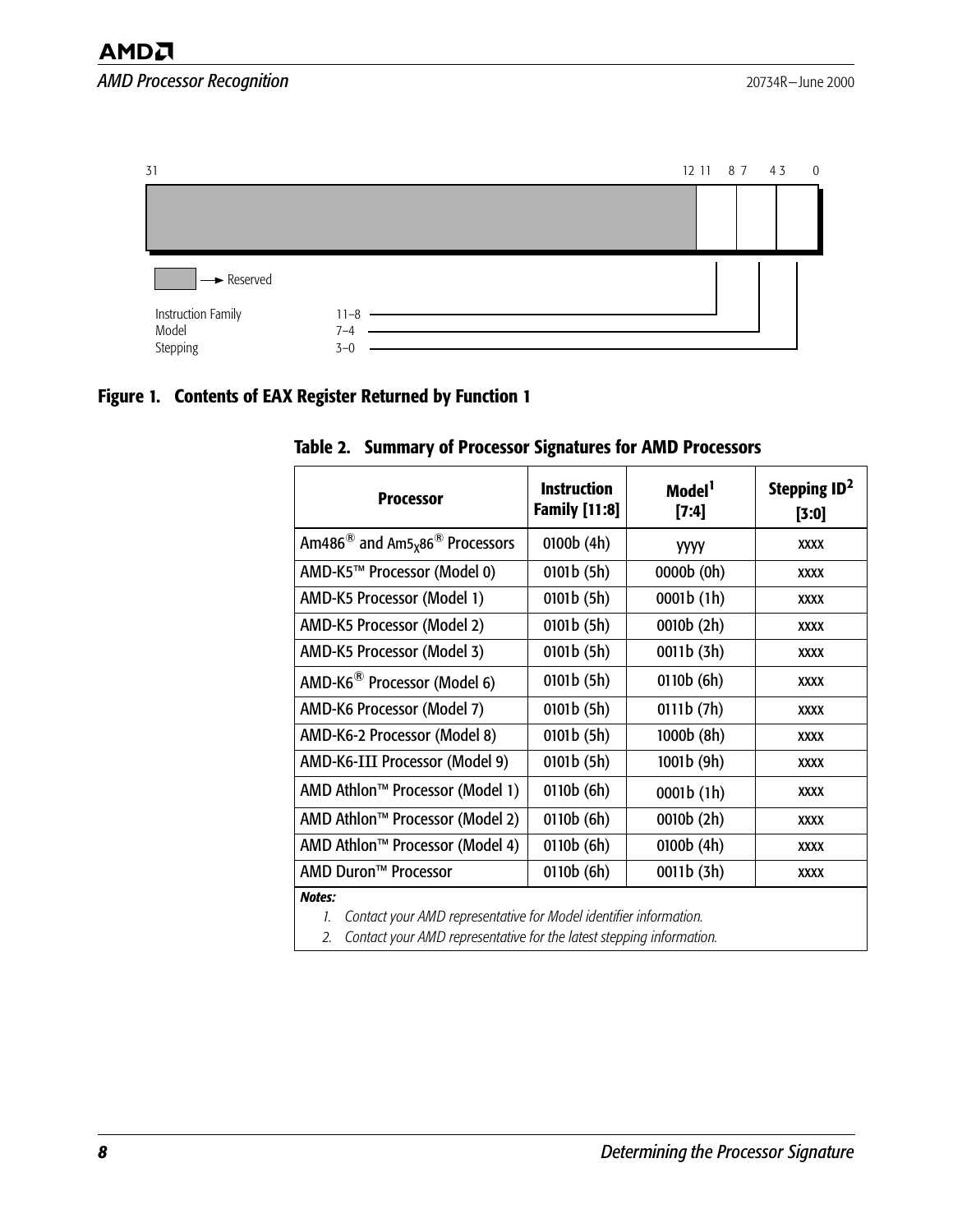### <span id="page-16-0"></span>**Identifying Supported Features**

The feature bits are returned in the EDX register for two CPUID functions—standard function 1 and extended function 8000 0001h. Each bit corresponds to a specific feature and indicates if that feature is present on the processor. [Table 3](#page-16-1) summarizes the standard and extended feature bits.

<span id="page-16-2"></span><span id="page-16-1"></span>**Table 3. Summary of Standard and Extended Feature Bits**

| Bit <sup>1</sup>  | <b>Feature</b>                                                                                                                                           | <b>Description</b>                                                                                                         |                | Standard <sup>2</sup> Extended <sup>2</sup> |
|-------------------|----------------------------------------------------------------------------------------------------------------------------------------------------------|----------------------------------------------------------------------------------------------------------------------------|----------------|---------------------------------------------|
| $\bf{0}$          | <b>Floating-Point Unit</b>                                                                                                                               | A floating-point unit is available.                                                                                        | 1              |                                             |
| 1                 | <b>Virtual Mode Extensions</b>                                                                                                                           | Virtual mode extensions are available.                                                                                     | 1              | 1                                           |
| $\overline{2}$    | <b>Debugging Extensions</b>                                                                                                                              | I/O breakpoint debug extensions are supported.                                                                             | 1              | 1                                           |
| 3                 | PSE (Page Size Extensions)                                                                                                                               | 4-Mbyte pages are supported.                                                                                               | $\mathbf{1}$   | 1                                           |
| 4                 | <b>Time Stamp Counter</b><br>(with RDTSC and CR4 disable bit)                                                                                            | A time stamp counter is available in the processor,<br>and the RDTSC instruction is supported.                             | 1              | ı                                           |
| 5                 | K86™ Family of Processors'<br>Model-Specific Registers (with<br><b>RDMSR and WRMSR)</b>                                                                  | The K86 model-specific registers are available in the<br>processor, and the RDMSR and WRMSR instructions<br>are supported. | 1              | 1                                           |
| 6                 | PAE (Page Address Extensions)                                                                                                                            | Page address extensions are supported using an<br>8-byte directory entry.                                                  | 1              | 1                                           |
| 7                 | <b>MCE</b> (Machine Check Exception)                                                                                                                     | The machine check exception is supported.                                                                                  | 1              | 1                                           |
| 8                 | <b>CMPXCHG8B Instruction</b>                                                                                                                             | The CMPXCHG8B instruction is supported.                                                                                    | 1              | 1                                           |
| 9                 | <b>APIC</b>                                                                                                                                              | A local APIC unit is available.                                                                                            | 0 <sup>3</sup> | 0 <sup>3</sup>                              |
| 11                | <b>SYSENTER/SYSEXIT Instructions</b>                                                                                                                     | The SYSENTER and SYSEXIT instructions are<br>supported.                                                                    | 1              | $\Omega$                                    |
|                   | The SYSCALL and SYSRET instructions and<br><b>SYSCALL and SYSRET Instructions</b><br>associated extensions are supported.                                |                                                                                                                            | $\mathbf{0}$   | 1                                           |
| $12 \overline{ }$ | <b>MTRR (Memory Type Range</b><br><b>Registers)</b>                                                                                                      | Memory type range registers are available.                                                                                 | 1              | 1                                           |
| 13                | <b>Global Paging Extension</b>                                                                                                                           | Global paging extensions are available.                                                                                    | 1              | 1                                           |
| 14                | <b>MCA</b> (Machine Check Architecture)                                                                                                                  | Machine check architecture is supported                                                                                    | 1              | 1                                           |
| 15                | The conditional move instructions, CMOV and<br>FCMOV, are supported.<br><b>Conditional Move Instructions</b><br>The FCOMI instruction is also supported. |                                                                                                                            | 1              |                                             |
| 16<br>Note:       | PAT (Page Attribute Table)                                                                                                                               | The Page attribute tables are supported.                                                                                   | 1              | 1                                           |

*1. [Appendix A](#page-34-2), ["CPUID Instruction Definition" on page 27](#page-34-3) contains details on bit locations and values.*

*2. Bit definitions: 0 = No Support, 1 = Support*

*3. BIOS must enable the local APIC.*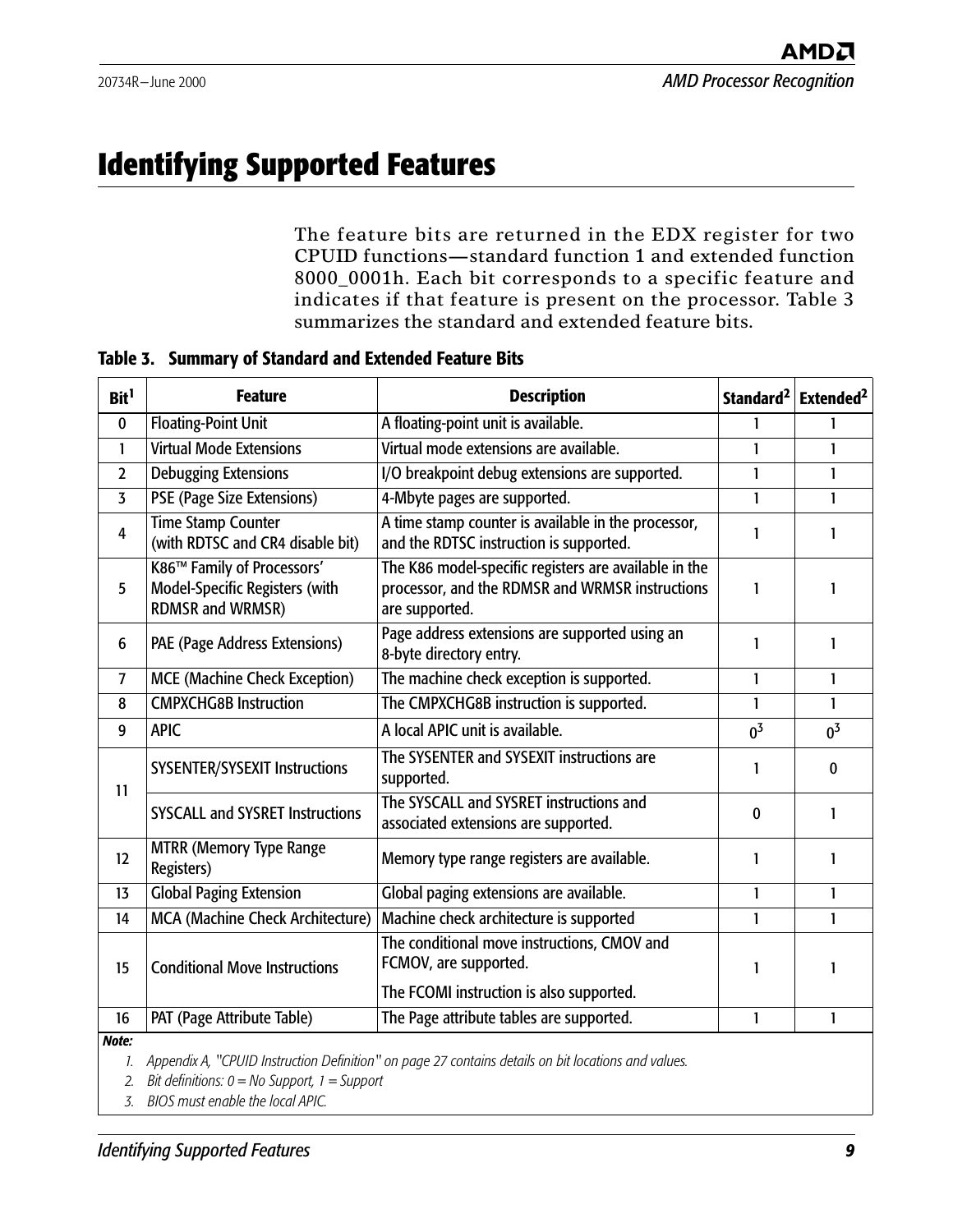| Bit <sup>1</sup> | <b>Feature</b>                                         | <b>Description</b>                                                                         |                  | Standard <sup>2</sup> Extended <sup>2</sup> |
|------------------|--------------------------------------------------------|--------------------------------------------------------------------------------------------|------------------|---------------------------------------------|
| 17               | PSE-36 (Page Size Extension)                           | Page size extensions for 36-bit addresses are<br>supported using a 4-byte directory entry. |                  |                                             |
| 22               | <b>AMD Multimedia Instruction</b><br><b>Extensions</b> | AMD additions to the original MMX™ instruction set<br>are supported.                       | $\boldsymbol{0}$ |                                             |
| 23               | <b>MMX<sup>™</sup> Instructions</b>                    | The MMX instruction set is supported.                                                      |                  |                                             |
| 24               | <b>FXSAVE/FXRSTOR</b>                                  | Fast floating-point save and restore is supported.                                         |                  |                                             |
| 30               | AMD 3DNow!™ Instruction<br><b>Extensions</b>           | Extensions to the 3DNow! instruction set are<br>supported.                                 | 0                |                                             |
| 31               | <b>3DNow! Instructions</b>                             | 3DNow! instructions are supported.                                                         | $\mathbf{0}$     |                                             |
| Note:            |                                                        |                                                                                            |                  |                                             |

**Table 3. Summary of Standard and Extended Feature Bits (continued)**

*1. Appendix A, "CPUID Instruction Definition" on page 27 contains details on bit locations and values.*

*2. Bit definitions: 0 = No Support, 1 = Support*

*3. BIOS must enable the local APIC.*

Before using any of the enhanced features added to the latest generation of processors, software should test each feature bit returned by functions 1 and 8000\_0001h to identify the capabilities available on the processor. For example, software must test feature bit 23 to determine if the processor executes the MMX technology instructions. Attempting to execute an unavailable feature can cause errors and exceptions.

Bit 31, as returned by extended function 8000\_0001h, designates the presence of 3DNow! technology. Other processor vendors have adopted this technology, so bit 31 is now considered an open standard. [Appendix A,](#page-34-2) ["CPUID Instruction](#page-34-3) [Definition" on page 27](#page-34-3) and [Appendix B,](#page-48-1) ["Register Values](#page-48-2) [Returned by the AMD Family Processors" on page 41](#page-48-2) contain details on bit locations and values.

#### <span id="page-17-1"></span><span id="page-17-0"></span>**Determining Instruction Set Support**

It is preferable to use CPUID feature flags as much as possible, rather than deriving capabilities from vendor specifiers combined with CPUID model numbers.

The AMD Athlon processor and AMD Duron processor have two new sets of powerful extensions to the x86 instruction set— 3DNow! instruction extensions and multimedia enhancement extensions. See the *AMD Additions to the 3DNow!™ and MMX™ Instruction Sets Manual*, order# 22466 for more information about these 24 new instructions.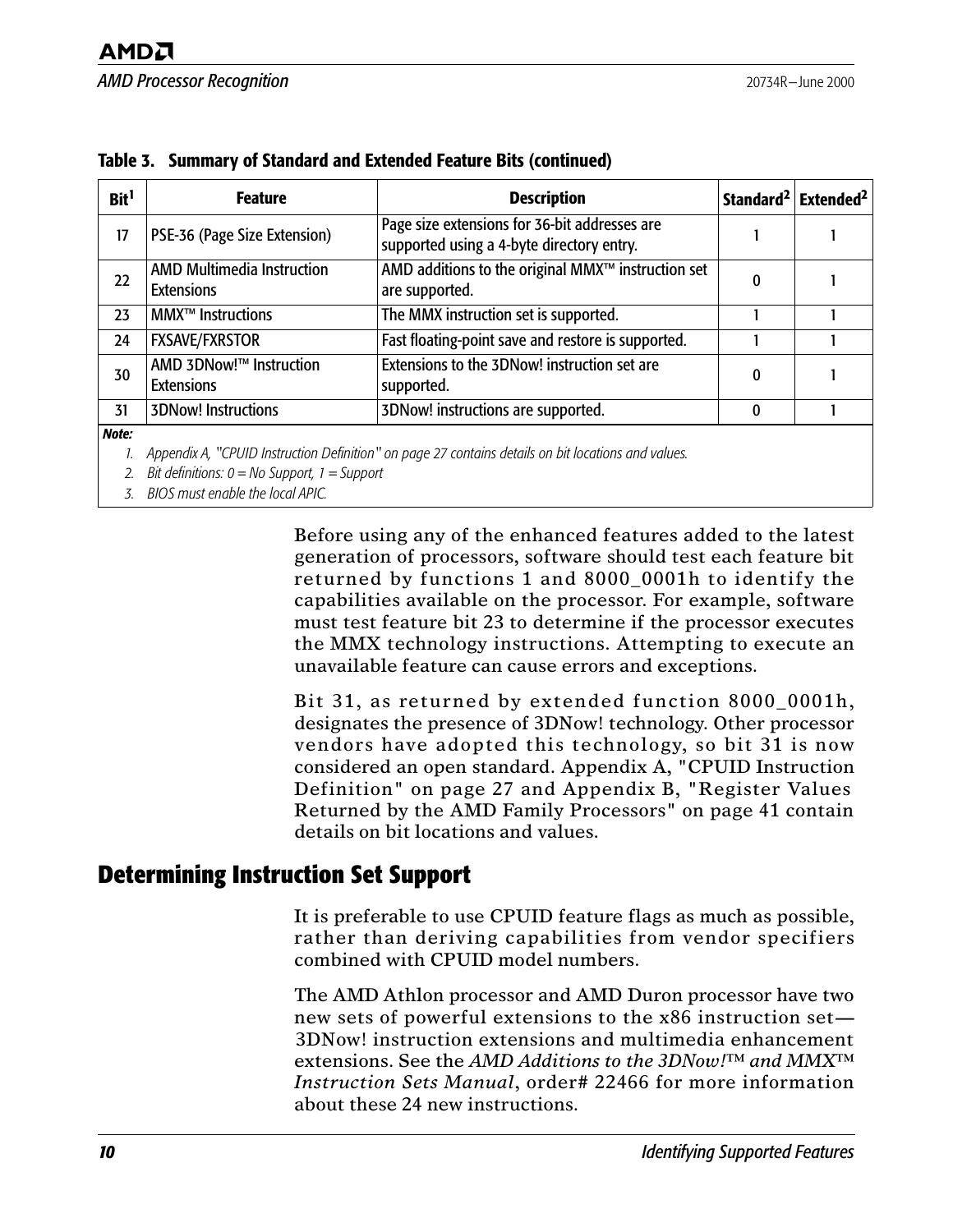<span id="page-18-0"></span>

|                                          | To simplify the detection of the new instructions and the<br>original 3DNow! and MMX instructions, use the following<br>algorithm. A code sample using the CPUID instruction to<br>identify the processor and its features is available from AMD's<br>website at http://www.amd.com/products/cpg/bin/cpuid_ex.zip.<br>There are other ways to implement detection besides the way<br>shown in the sample. |
|------------------------------------------|-----------------------------------------------------------------------------------------------------------------------------------------------------------------------------------------------------------------------------------------------------------------------------------------------------------------------------------------------------------------------------------------------------------|
| <b>CPUID Test</b>                        | 1. Establish that the processor has support for CPUID. See<br>"Testing for the CPUID Instruction" on page 4.                                                                                                                                                                                                                                                                                              |
| <b>Standard Function</b><br><b>Test</b>  | 2. Execute CPUID function 0, which returns the processor<br>vendor string and the highest standard function supported.<br>Save the vendor string for a later comparison. (See step 9.)                                                                                                                                                                                                                    |
|                                          | 3. If step 2 indicates that the highest standard function is at<br>least 1, execute CPUID function 1, which returns the<br>standard feature flags in the EDX register.                                                                                                                                                                                                                                    |
| <b>MMX Test</b>                          | 4. If bit 23 of the standard feature flags is set to 1, MMX<br>technology is supported. MMX instruction support is the<br>basic minimum processor feature required to support other<br>instruction extensions.                                                                                                                                                                                            |
| <b>Optional SSE Test</b>                 | 5. Optionally, if bit 25 of the standard feature flags is set, the<br>streaming SIMD extensions<br>processor has<br>(SSE)<br>capabilities. Further qualification of SSE is done by<br>checking for OS support. SSE support might be present in<br>the processor, but not usable due to a lack of OS support for<br>the additional architected registers.                                                  |
| <b>Extended Functions</b><br><b>Test</b> | 6. Execute CPUID extended function 8000 0000h. This<br>function returns the highest extended function supported in<br>EAX. If EAX=0, there is no support for extended functions.                                                                                                                                                                                                                          |
|                                          | 7. If the highest extended function supported is at least<br>8000_0001h, execute CPUID function 8000_0001h. This<br>function returns the extended feature flags in EDX.                                                                                                                                                                                                                                   |
| <b>3DNow! Instruction</b><br><b>Test</b> | 8. If bit 31 of the extended feature flags is set to 1, the 3DNow!<br>instructions are supported.                                                                                                                                                                                                                                                                                                         |
| <b>Vendor Check</b>                      | 9. If the previously saved vendor string (see step 2) contains<br>"AuthenticAMD", continue on to the next step.                                                                                                                                                                                                                                                                                           |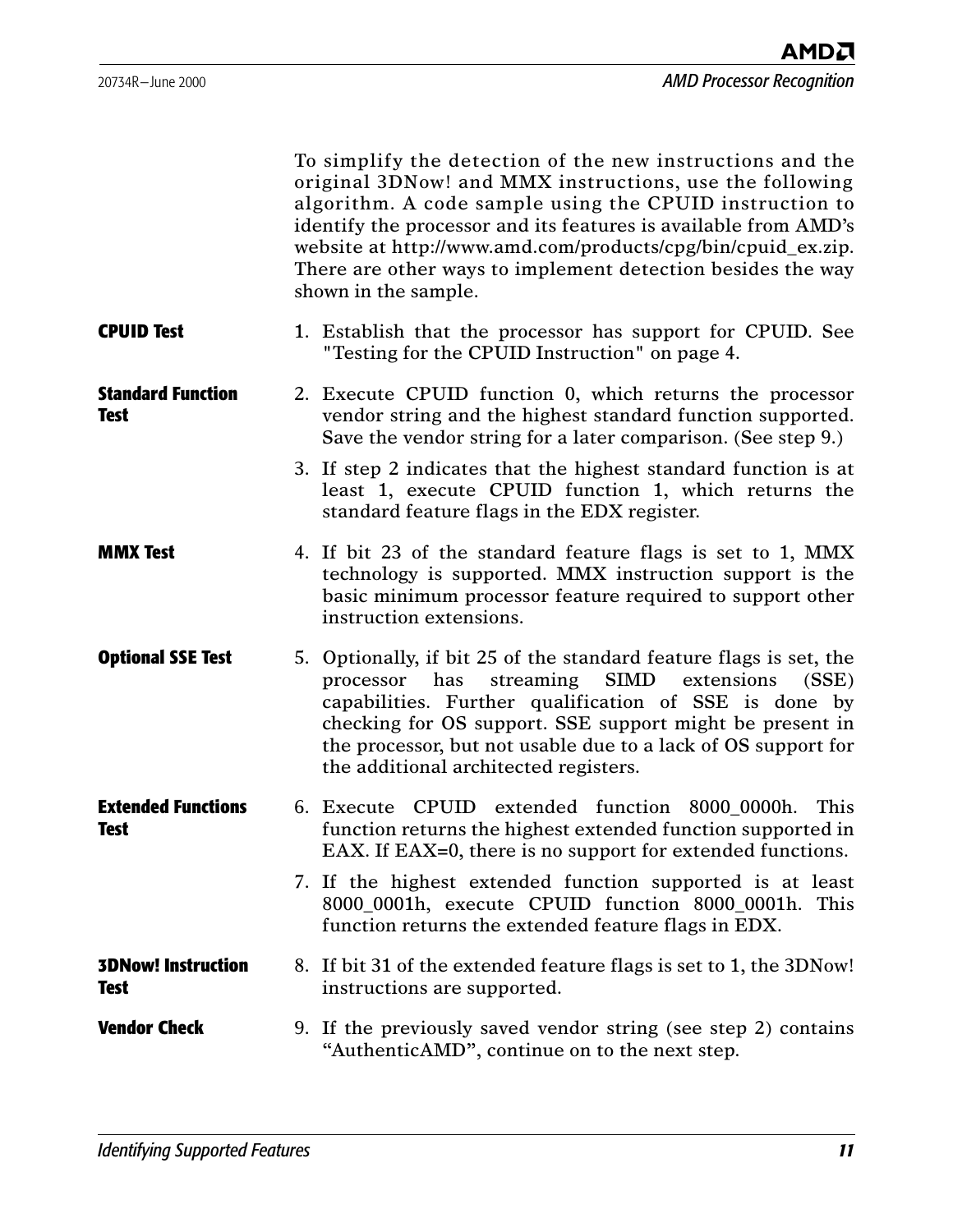*AMD Processor Recognition* 2000

| <b>3DNow! Extensions</b>   | 10. If bit 30 of the extended feature flags is set to 1, the                                                                                                   |
|----------------------------|----------------------------------------------------------------------------------------------------------------------------------------------------------------|
| <b>Test</b>                | additions to the 3DNow! instruction set are supported.                                                                                                         |
| <b>MMX Extensions Test</b> | 11. If bit 22 of the extended feature flags is set to 1, the new<br>multimedia enhancement instructions that augment the<br>MMX instruction set are supported. |

#### <span id="page-19-0"></span>**AMD Processor Signature (Extended Function)**

Extended function 8000\_0001h returns the AMD processor signature. The signature is returned in the EAX register and provides generation, model, and stepping information for AMD processors. [Figure 2 on page 12](#page-19-2) shows the contents returned in the EAX register.

| 31                     |          | 1211 | 87 | 43<br>$\overline{0}$ |
|------------------------|----------|------|----|----------------------|
|                        |          |      |    |                      |
| $\rightarrow$ Reserved |          |      |    |                      |
| Generation             | $11 - 8$ |      |    |                      |
| Model<br>Stepping      | $7 - 4$  |      |    |                      |
|                        | $3 - 0$  |      |    |                      |

<span id="page-19-2"></span>**Figure 2. Contents of EAX Register Returned by Extended Function 8000\_0001h**

#### <span id="page-19-1"></span>**Displaying the Processor Name**

Functions 8000\_0002h, 8000\_0003h, and 8000\_0004h return an ASCII string containing the name of the processor. These functions eliminate the need for software to search for the processor name in a lookup table, a process requiring a large block of memory and frequent updates. Instead, software can simply call these three functions to obtain the name string (48 ASCII characters in little endian format) and display it on the screen. Although the name string can be up to 48 characters in length, shorter names have the remaining byte locations filled with the ASCII NULL character (00h). To simplify the display routines and avoid using screen space, software only needs to display characters until a NULL character is detected.

*Note: The AMD Athlon™ processor (Models 2 and 4) returns the processor name string AMD Athlon(tm) Processor. This*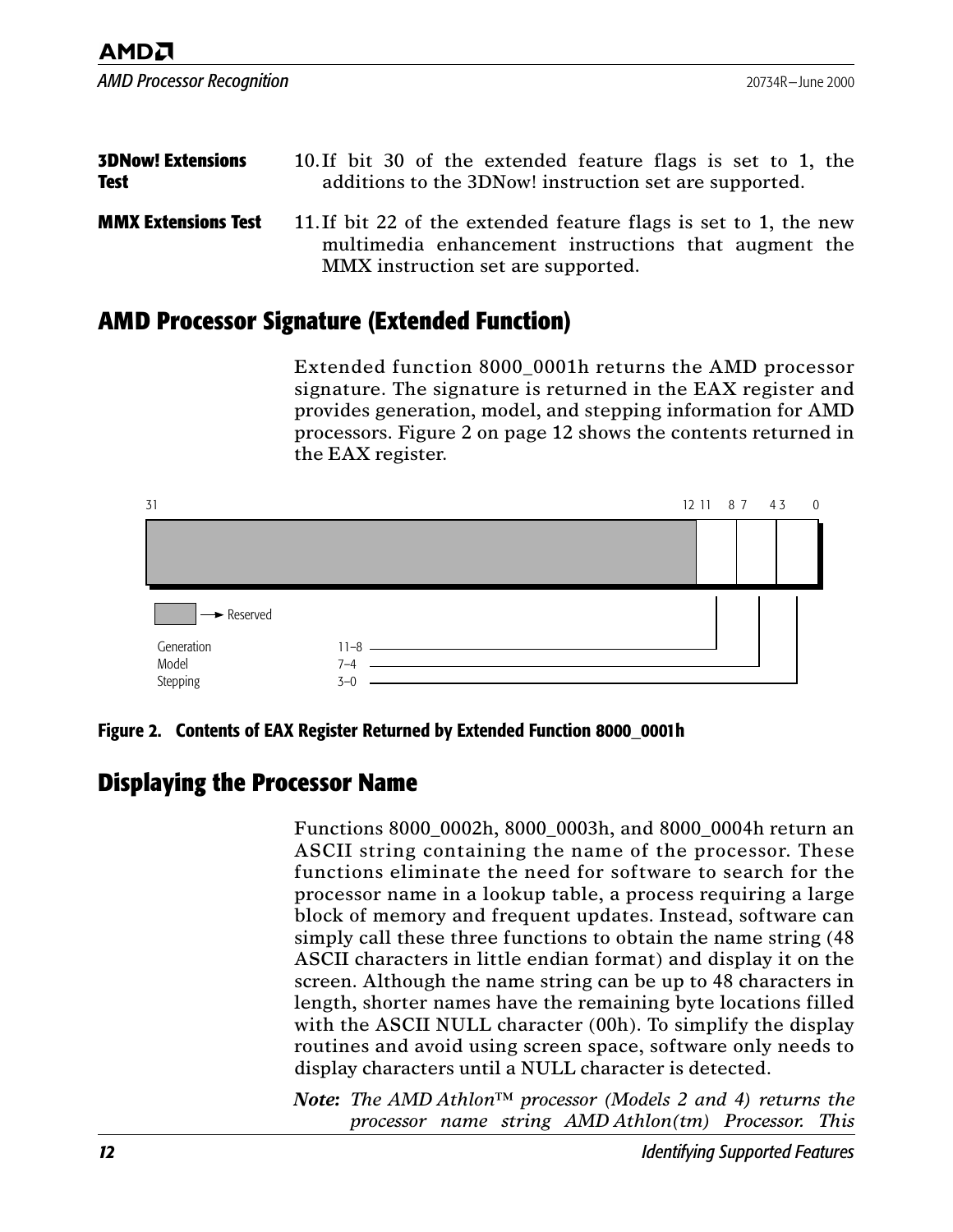*name string is different that the one returned for the AMD Athlon processor (Model 1).* 

See ["Displaying the AMD Athlon™ or AMD Duron™ Processor](#page-29-1) [Name String" on page 22](#page-29-1) for an example of how to properly obtain and display the processor name string.

[Table 4](#page-20-1) summarizes the name strings returned for the AMD Athlon processor Models 1, 2, and 4.

<span id="page-20-3"></span><span id="page-20-1"></span>**Table 4. Processor Name Strings for the AMD Athlon™ Processor**

| <b>Processor</b>                | <b>Name String</b>       |
|---------------------------------|--------------------------|
| AMD Athlon™ Processor (Model 1) | AMD-K7(tm) Processor     |
| AMD Athlon™ Processor (Model 2) | AMD Athlon(tm) Processor |
| AMD Athlon™ Processor (Model 4) | AMD Athlon(tm) Processor |

[Table 5](#page-20-2) summarizes the name strings returned for the AMD Duron processor.

<span id="page-20-4"></span><span id="page-20-2"></span>

|  | Table 5. Processor Name Strings for the AMD Duron™ Processor |  |  |  |  |  |  |
|--|--------------------------------------------------------------|--|--|--|--|--|--|
|--|--------------------------------------------------------------|--|--|--|--|--|--|

| <b>Processor</b>       | <b>Name String</b>      |
|------------------------|-------------------------|
| I AMD Duron™ Processor | AMD Duron(tm) Processor |

### <span id="page-20-0"></span>**Displaying Cache Information**

Functions 8000\_0005h and 8000\_0006h provide cache information for the processor, although function 8000\_0006h is only supported on the AMD Athlon processor, the AMD Duron processor, and the AMD-K6®-III processor Model 9. Some diagnostic software displays information about the system and the processor's configuration. It is common for this type of software to provide cache size and organization of information.

Functions 8000\_0005h and 8000\_0006h provide a simple way for software to obtain information about the on-chip cache and translation lookaside buffer (TLB) structures. The size and organization information is returned in the registers as described in [Appendix A on page 27](#page-34-2). Software can simply display these values, eliminating the need for large pieces of code to test the memory structures.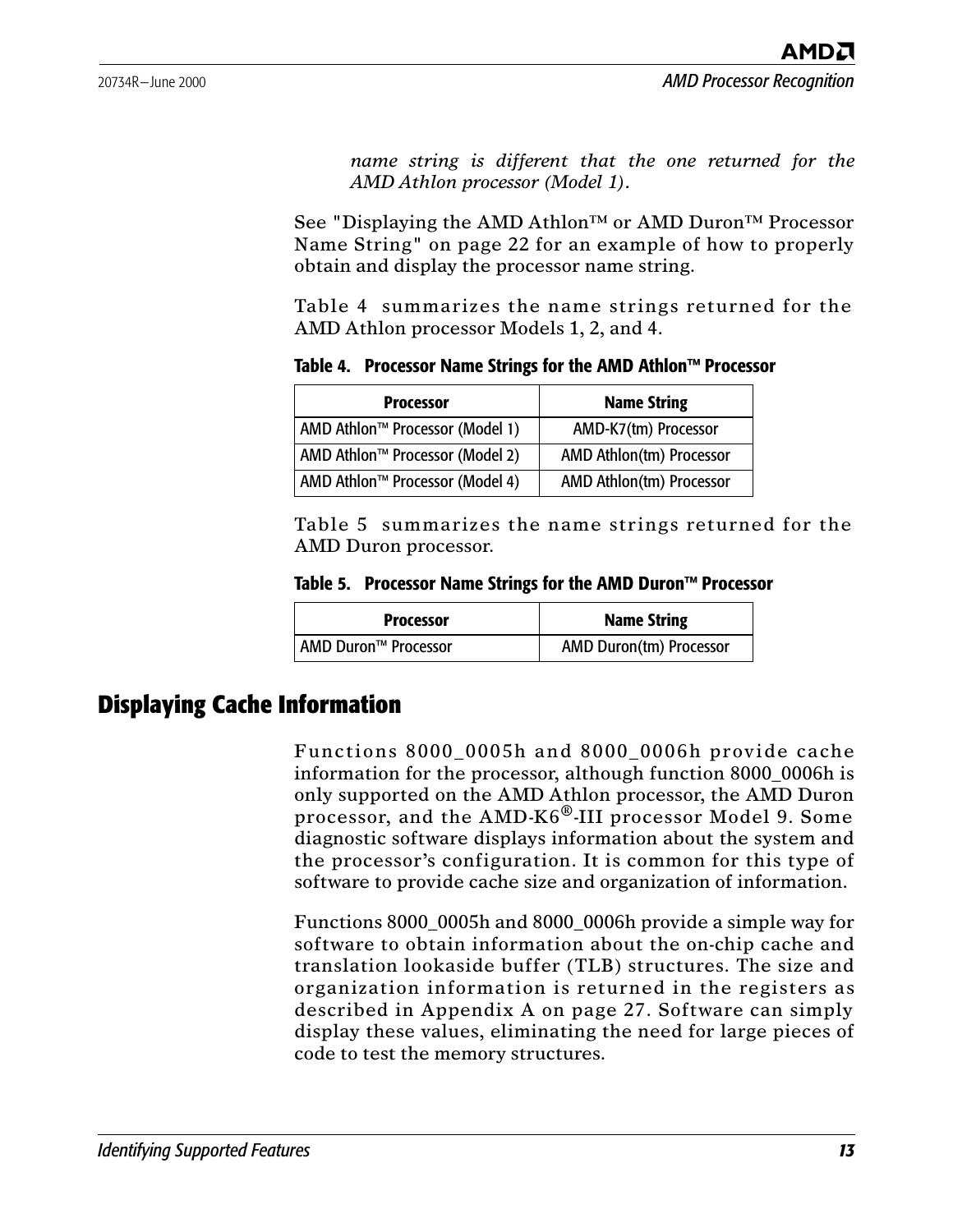*AMD Processor Recognition* 2000

### <span id="page-21-2"></span><span id="page-21-0"></span>**Code Samples**

Developers who want to create their own processor-features detection code should follow the sample code described in ["Example CPUID Code".](#page-21-1)

A more elaborate function call, which detects the full range of CPUID information, is provided as sample code in ["Example](#page-29-0) [Function Call" on page 22](#page-29-0).

#### <span id="page-21-1"></span>**Example CPUID Code**

Developers who want to create their own processor detection program should follow the algorithm in the "cpuid\_ex" program. The code sample is available from AMD's website at the following url:

http://www.amd.com/products/cpg/bin/cpuid\_ex.zip

The source code is included, along with an executable that was compiled with Microsoft<sup>®</sup> Visual Studio  $C/C++$  Versions 5 and 6. This example provides a simple algorithm for the developer to follow and can be accommodated by many different processors. The source code, cpuid ex.c, follows the recommendations described in this document.

To display a list of supported features for the processor, run the program by typing

cpuid\_ex

in a Microsoft Windows® 95, Windows® 98, or Windows  $\mathrm{NT}^{\circledR}$  4.0 DOS window.

For convenience, the example CPUID code is displayed below.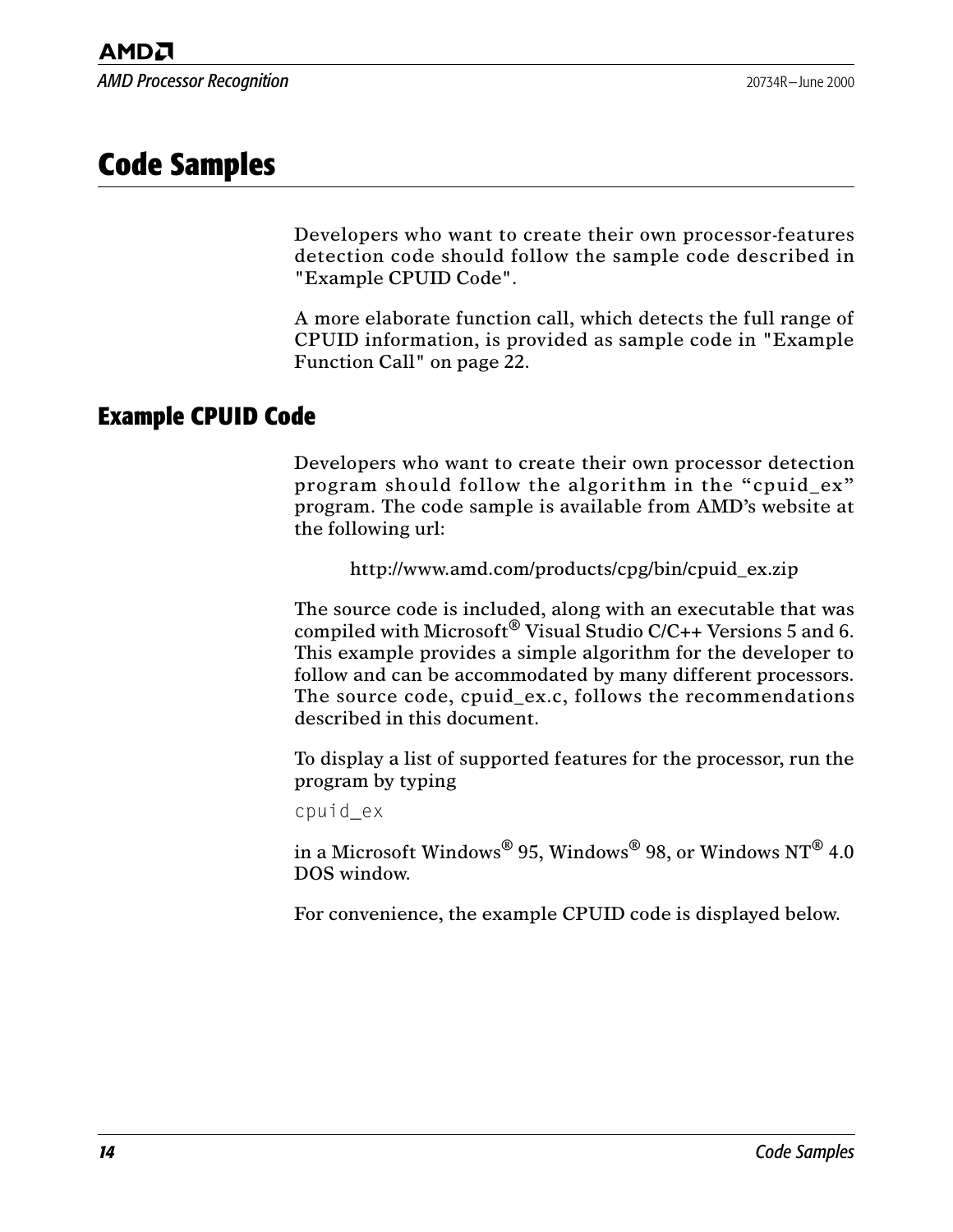20734R—June 2000 *AMD Processor Recognition*

/\* The following code follows the guidelines described in this document, It is meant to serve as only an example, as there are other ways to accomplish processor detection. \*/

#include <stdio.h> #include <excpt.h>

/\* Symbolic constants for feature flags in CPUID standard feature flags \*/

|         | #define CPUID STD FPU      | 0x00000001 |
|---------|----------------------------|------------|
|         | #define CPUID STD VME      | 0x00000002 |
|         | #define CPUID STD DEBUGEXT | 0x00000004 |
|         | #define CPUID STD 4MPAGE   | 0x00000008 |
|         | #define CPUID STD TSC      | 0x00000010 |
| #define | CPUID STD MSR              | 0x00000020 |
| #define | CPUID_STD_PAE              | 0x00000040 |
| #define | CPUID STD MCHKXCP          | 0x00000080 |
| #define | CPUID STD CMPXCHG8B        | 0x00000100 |
| #define | CPUID STD APIC             | 0x00000200 |
| #define | CPUID STD SYSENTER         | 0x00000800 |
| #define | CPUID STD MTRR             | 0x00001000 |
| #define | CPUID STD GPE              | 0x00002000 |
| #define | CPUID STD MCHKARCH         | 0x00004000 |
| #define | CPUID STD CMOV             | 0x00008000 |
| #define | CPUID STD PAT              | 0x00010000 |
|         | #define CPUID STD PSE36    | 0x00020000 |
|         | #define CPUID STD MMX      | 0x00800000 |
|         | #define CPUID STD FXSAVE   | 0x01000000 |
|         | #define CPUID STD SSE      | 0x02000000 |

/\* Symbolic constants for feature flags in CPUID extended feature flags \*/

| #define CPUID EXT 3DNOW                   | 0x80000000 |
|-------------------------------------------|------------|
| #define CPUID EXT AMD 3DNOWEXT 0x40000000 |            |
| #define CPUID EXT AMD MMXEXT              | 0x00400000 |

/\* Symbolic constants for application specific feature flags \*/

| #define FEATURE_CPUID        | 0x00000001 |
|------------------------------|------------|
| #define FEATURE_STD_FEATURES | 0x00000002 |
| #define FEATURE EXT FEATURES | 0x00000004 |
| #define FEATURE TSC          | 0x00000010 |
| #define FEATURE_MMX          | 0x00000020 |
| #define FEATURE CMOV         | 0x00000040 |
| #define FEATURE 3DNOW        | 0x00000080 |
| #define FEATURE 3DNOWEXT     | 0x00000100 |
| #define FEATURE MMXEXT       | 0x00000200 |
| #define FEATURE SSEFP        | 0x00000400 |
| #define FEATURE K6 MTRR      | 0x00000800 |
| #define FEATURE P6 MTRR      | 0x00001000 |

*Code Samples 15*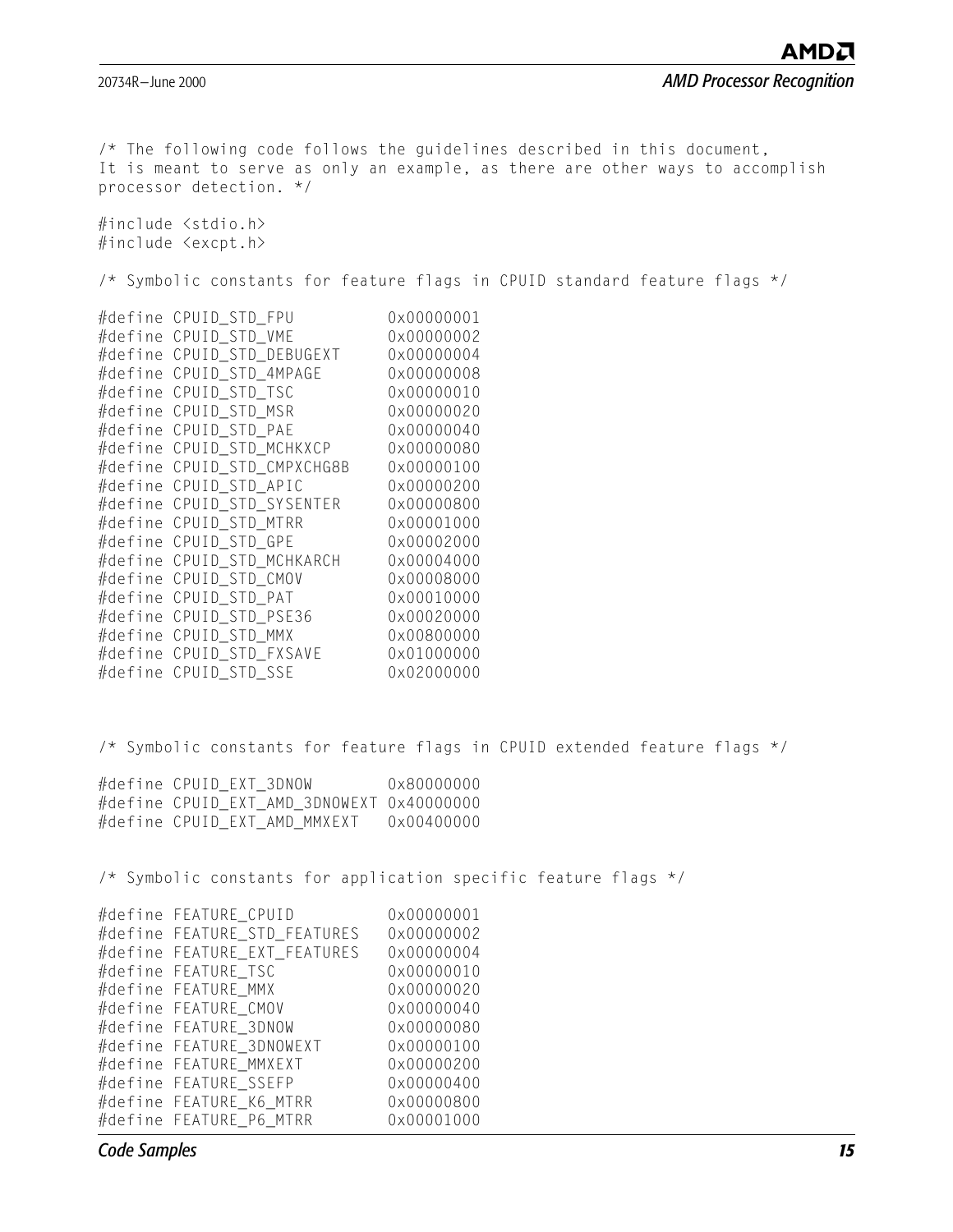#### *AMD Processor Recognition* 2000

/\* Older compilers do not support the CPUID instruction in inline assembly \*/

#define cpuid asm emit 0x0f asm emit 0xa2

- $\frac{1}{x}$  get feature flags extracts all features the application wants to know about from CPUID information and returns a bit string of application specific feature bits. The following design criteria apply:
	- 1. Processor capabilities should be directly derived from CPUID feature bits wherever possible, instead of being derived from vendor strings and processor signatures. However, some features are not indicated by CPUID feature flags (whether basic or extended) and do require looking at vendor strings and processor signatures. Applications may also choose to implement pseudo capabilities, for example indicating performance levels.
	- 2. The basic feature flags returned by CPUID function  $#1$  are compatible across all x86 processor vendors with very few exceptions and therefore common feature checks for things like MMX or TSC support do not require a vendor check before evaluating the basic feature flag information. If unsure about a particular feature, review the processor vendor's literature.
	- 3. 3DNow! technology is an open standard. Therefore 3DNow! instruction capabilities are indicated by bit 31 in the extended feature flags regardless of processor vendor.
	- 4. Applications should always treat the floating-point part of SSE and the MMX part of SSE as separate capabilities because SSE FP requires OS support that might not be available, while SSE MMX works with all operating systems.

```
*/
```

```
unsigned int get feature flags(void)
{
  unsigned int result = 0;
  unsigned int signature = 0;
     char vendor[13] = "UnknownVendr"; /* Needs to be exactly 12 chars */
   /* Define known vendor strings here */
  char vendorAMD[13] = "AuthenticAMD"; /* Needs to be exactly 12 chars */
     /*;;;;;;;;;;;;;;;;;;;;;;;;;;;;;;;;;;;;;;;;;;;;;;;;;;;;;;;;;;;;;;;;;;;;
          ;; Step 1: Check if processor has CPUID support. The processor faults
         ;; with an illegal instruction exception if the instruction is not
         ;; supported. This step catches the exception and immediately returns
          ;; with feature string bits with all 0s, if the exception occurs.
          ;;;;;;;;;;;;;;;;;;;;;;;;;;;;;;;;;;;;;;;;;;;;;;;;;;;;;;;;;;;;;;;;;;;;*/
      __try {
           __asm xor eax, eax
           __asm xor ebx, ebx
```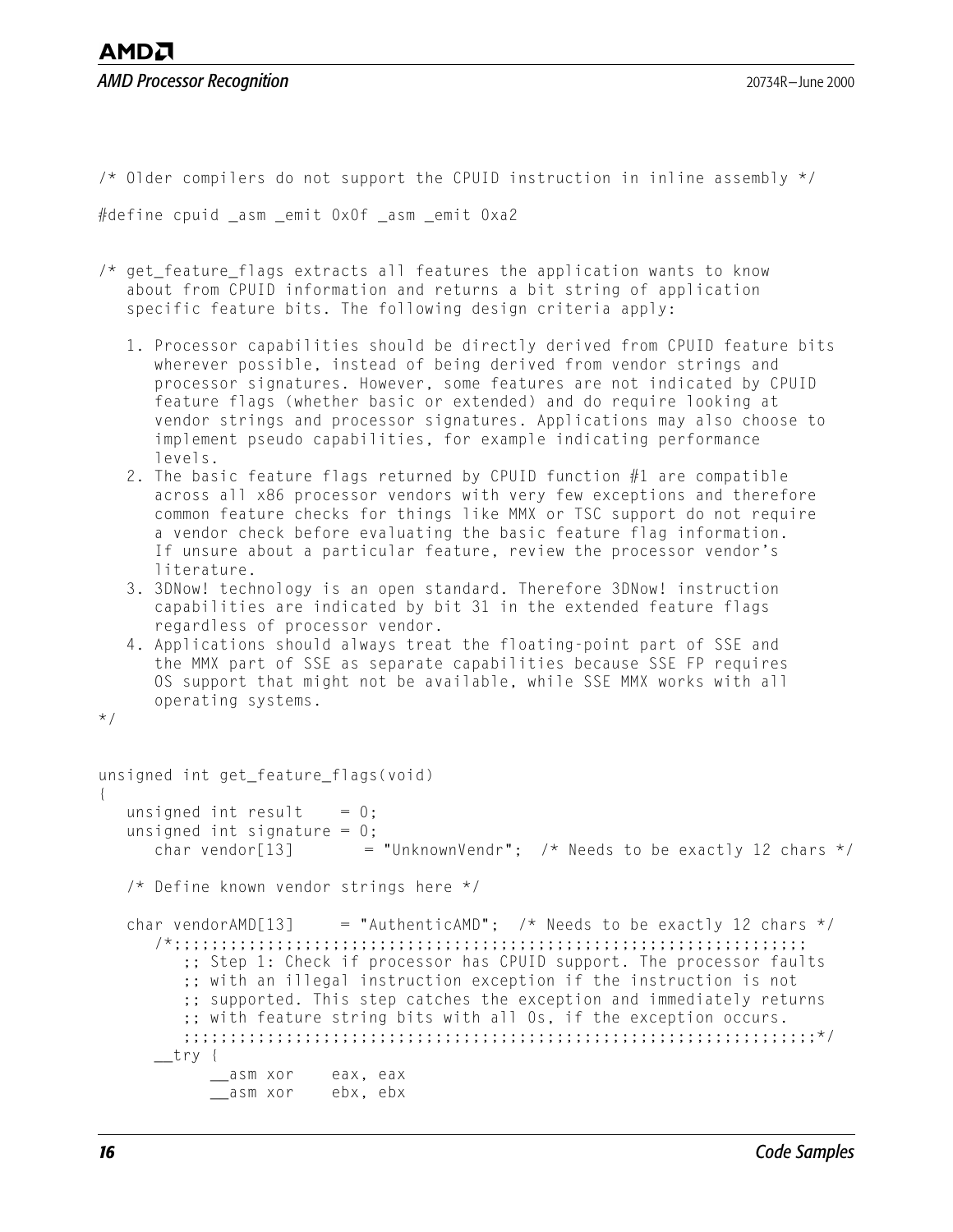}

```
__asm xor ecx, ecx
     __asm xor edx, edx
     __asm cpuid
__except (EXCEPTION_EXECUTE_HANDLER) {
     return (0);
}
result |= FEATURE_CPUID;
_asm {
    ;;;;;;;;;;;;;;;;;;;;;;;;;;;;;;;;;;;;;;;;;;;;;;;;;;;;;;;;;;;;;;;;;;;;;;
    ;; Step 2: Check if CPUID supports function 1 (signature/std features)
   ;;;;;;;;;;;;;;;;;;;;;;;;;;;;;;;;;;;;;;;;;;;;;;;;;;;;;;;;;;;;;;;;;;;;;;
  xor eax, eax \frac{1}{10} : CPUID function \#0 cpuid ; largest std func/vendor string
   mov dword ptr [vendor], ebx ; save 
   mov dword ptr [vendor+4], edx ; vendor
   mov dword ptr [vendor+8], ecx ; string
  test eax, eax \qquad \qquad ; \qquad \qquad \text{largest standard function} == 0?jz $no_standard_features ; yes, no standard features func
  or [result], FEATURE_STD_FEATURES; does have standard features
   ;;;;;;;;;;;;;;;;;;;;;;;;;;;;;;;;;;;;;;;;;;;;;;;;;;;;;;;;;;;;;;;;;;;;;;
    ;; Step 3: Get standard feature flags and signature
    ;;;;;;;;;;;;;;;;;;;;;;;;;;;;;;;;;;;;;;;;;;;;;;;;;;;;;;;;;;;;;;;;;;;;;;
  mov eax, 1 \cdot : CPUID function \#1 cpuid ; get signature/std feature flgs
  mov [signature], eax : save processor signature
   ;;;;;;;;;;;;;;;;;;;;;;;;;;;;;;;;;;;;;;;;;;;;;;;;;;;;;;;;;;;;;;;;;;;;;;
    ;; Step 4: Extract desired features from standard feature flags
   ;;;;;;;;;;;;;;;;;;;;;;;;;;;;;;;;;;;;;;;;;;;;;;;;;;;;;;;;;;;;;;;;;;;;;;
   ;; Check for time stamp counter support
  mov ecx, CPUID STD TSC : bit 4 indicates TSC support
  and ecx, edx \qquad \qquad ; supports TSC ? CPUID STD TSC:0
  neg ecx \cdot : supports TSC ? CY : NC
  sbb ecx, ecx ; supports TSC ? 0xffffffff:0
  and ecx, FEATURE_TSC ; supports TSC ? FEATURE TSC:0
  or [result], ecx : merge into feature flags
   ;; Check for MMX support
  mov ecx, CPUID STD MMX ; bit 23 indicates MMX support
  and ecx, edx \qquad \qquad ; \qquad \qquad ; \qquad \qquad supports MMX ? CPUID_STD_MMX:0
```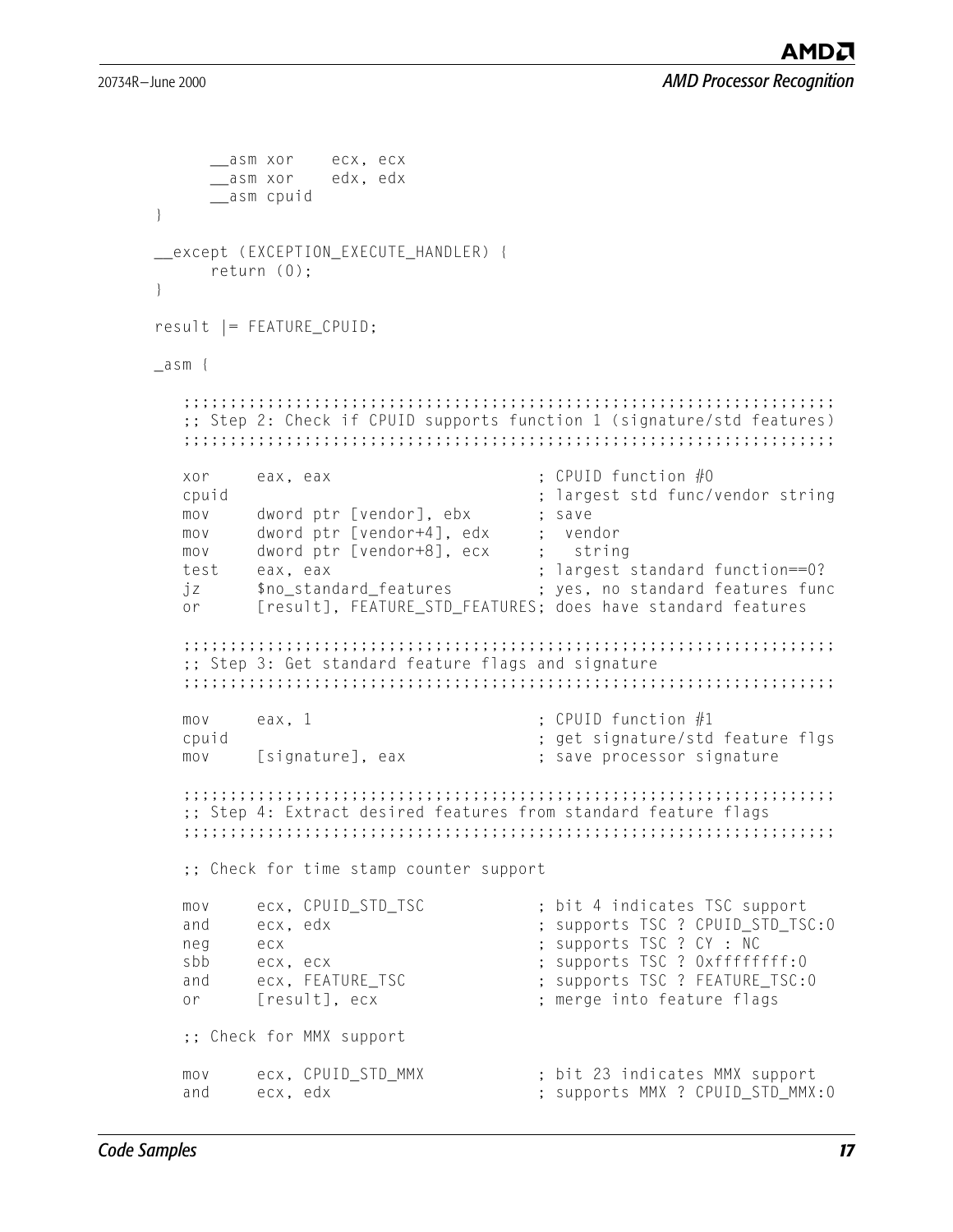## *AMD Processor Recognition* 2000

neg ecx  $\qquad \qquad ; \qquad \text{supports MMX ? CY : NC}$ sbb ecx, ecx ; supports MMX ? 0xffffffff:0 and ecx, FEATURE MMX ; supports MMX ? FEATURE MMX:0 or [result], ecx ; merge into feature flags ;; Check for CMOV support mov ecx, CPUID STD CMOV ; bit 15 indicates CMOV support and ecx, edx  $\qquad \qquad ; \qquad \qquad ; \qquad \qquad \text{supports} \text{CMOV:CD} \text{GND} \text{CMOV:O}$ neg ecx  $\qquad \qquad ; \qquad \text{supports CMOV ? CY : NC}$ sbb ecx, ecx ; supports CMOV ? 0xffffffff:0 and ecx, FEATURE CMOV : supports CMOV ? FEATURE CMOV:0 or [result], ecx ; merge into feature flags ;; Check support for P6-style MTRRs mov ecx, CPUID STD MTRR ; bit 12 indicates MTRR support and ecx, edx  $\qquad \qquad ;$  supports MTRR?CPUID STD MTRR:0 neg ecx  $\qquad \qquad ; \qquad \qquad$  supports MTRR ? CY : NC sbb ecx, ecx  $\qquad$  ; supports MTRR ? 0xffffffff:0 and ecx, FEATURE P6 MTRR ; supports MTRR ? FEATURE MTRR:0 or [result], ecx ; merge into feature flags ;; Check for initial SSE support. There can still be partial SSE ;; support. Step 9 will check for partial support. mov ecx, CPUID STD SSE : bit 25 indicates SSE support and ecx. edx  $\qquad \qquad ;$  supports SSE ? CPUID STD SSE:0 neg ecx : supports SSE ? CY : NC sbb ecx, ecx  $\cdot$  ; supports SSE ? 0xffffffff:0 and ecx, (FEATURE MMXEXT+FEATURE SSEFP) ; supports SSE ? ; FEATURE\_MMXEXT+FEATURE\_SSEFP:0 or [result], ecx ; merge into feature flags ;;;;;;;;;;;;;;;;;;;;;;;;;;;;;;;;;;;;;;;;;;;;;;;;;;;;;;;;;;;;;;;;;;;;;; ;; Step 5: Check for CPUID extended functions ;;;;;;;;;;;;;;;;;;;;;;;;;;;;;;;;;;;;;;;;;;;;;;;;;;;;;;;;;;;;;;;;;;;;;; mov eax, 0x80000000 ; extended function 0x80000000 cpuid ; largest extended function cmp eax, 0x80000000 ; no function > 0x80000000 ? jbe \$no\_extended\_features ; yes, no extended feature flags or [result], FEATURE\_EXT\_FEATURES; does have ext. feature flags ;;;;;;;;;;;;;;;;;;;;;;;;;;;;;;;;;;;;;;;;;;;;;;;;;;;;;;;;;;;;;;;;;;;;;; ;; Step 6: Get extended feature flags ;;;;;;;;;;;;;;;;;;;;;;;;;;;;;;;;;;;;;;;;;;;;;;;;;;;;;;;;;;;;;;;;;;;;;; mov eax, 0x80000001 ; CPUID ext. function 0x80000001 cpuid ; EDX = extended feature flags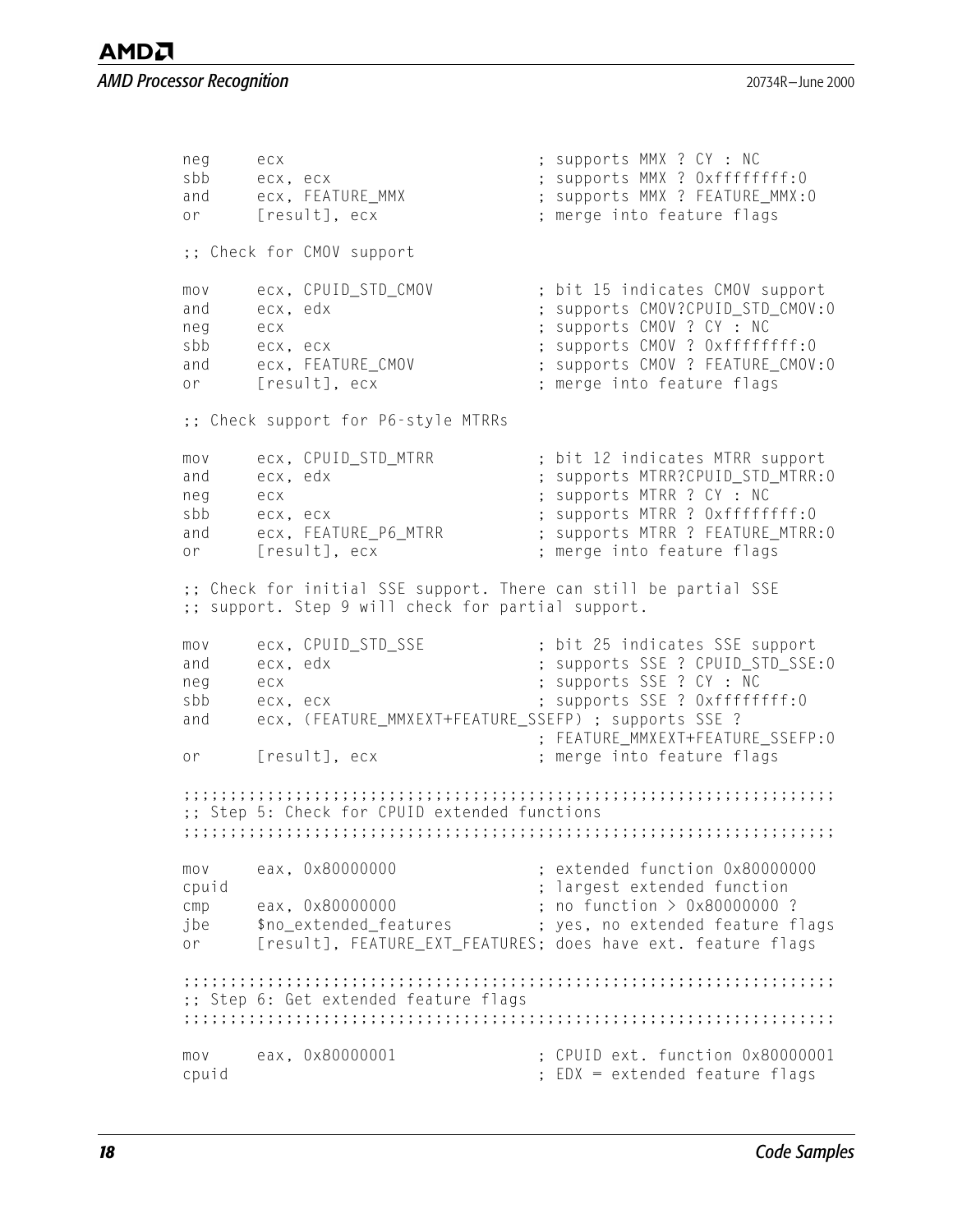```
 ;;;;;;;;;;;;;;;;;;;;;;;;;;;;;;;;;;;;;;;;;;;;;;;;;;;;;;;;;;;;;;;;;;;;;;
 ;; Step 7: Extract vendor independent features from extended flags 
 ;;;;;;;;;;;;;;;;;;;;;;;;;;;;;;;;;;;;;;;;;;;;;;;;;;;;;;;;;;;;;;;;;;;;;;
 ;; Check for 3DNow! instruction support (vendor independent)
mov ecx, CPUID EXT 3DNOW ; bit 31 indicates 3DNow! support
and ecx, edx ; supports 3DNow! ?CPUID_EXT_3DNOW:0
neg ecx \qquad \qquad ; \qquad \text{supports} \qquad 3\text{D} \qquad \qquad \text{CV} \text{ : } \text{NC}sbb ecx, ecx ; supports 3DNow! ? 0xffffffff:0
and ecx, FEATURE_3DNOW ; support 3DNow!?FEATURE_3DNOW:0
or [result], ecx ; merge into feature flags
 ;;;;;;;;;;;;;;;;;;;;;;;;;;;;;;;;;;;;;;;;;;;;;;;;;;;;;;;;;;;;;;;;;;;;;;
 ;; Step 8: Determine CPU vendor
 ;;;;;;;;;;;;;;;;;;;;;;;;;;;;;;;;;;;;;;;;;;;;;;;;;;;;;;;;;;;;;;;;;;;;;;
lea esi, vendorAMD ; AMD's vendor string
lea edi, vendor ; this CPU's vendor string
 mov ecx, 12 ; strings are 12 characters
cld \qquad \qquad ; \qquad \qquad \text{compare lowest to highest} repe cmpsb ; current vendor string == AMD's ?
 jnz $not_AMD ; no, CPU vendor is not AMD
 ;;;;;;;;;;;;;;;;;;;;;;;;;;;;;;;;;;;;;;;;;;;;;;;;;;;;;;;;;;;;;;;;;;;;;;
 ;; Step 9: Check AMD specific extended features
 ;;;;;;;;;;;;;;;;;;;;;;;;;;;;;;;;;;;;;;;;;;;;;;;;;;;;;;;;;;;;;;;;;;;;;;
mov ecx, CPUID EXT AMD 3DNOWEXT ; bit 30 indicates 3DNow! ext.
and ecx, edx ; 3DNow! ext?
neg ecx : 3DNow!ext ? CY : NC
sbb ecx, ecx ; 3DNow! ext ? 0xffffffff : 0
and ecx, FEATURE_3DNOWEXT ; 3DNow! ext?FEATURE_3DNOWEXT:0
or [result], ecx ; merge into feature flags
test [result], FEATURE MMXEXT ; determined SSE MMX support?
jnz $has_mmxext ; yes, don't need to check again
```
;; Check support for AMD's multimedia instruction set additions

```
mov ecx, CPUID EXT AMD MMXEXT ; bit 22 indicates MMX extension
and ecx, edx \cdot ; MMX ext?CPUID EXT AMD MMXEXT:0
neg ecx : MMX ext? CY : NC
sbb ecx, ecx \cdot ; MMX ext? 0xffffffff : 0
and ecx, FEATURE_MMXEXT : MMX ext ? FEATURE_MMXEXT:0
or [result], ecx : merge into feature flags
```
\$has\_mmxext: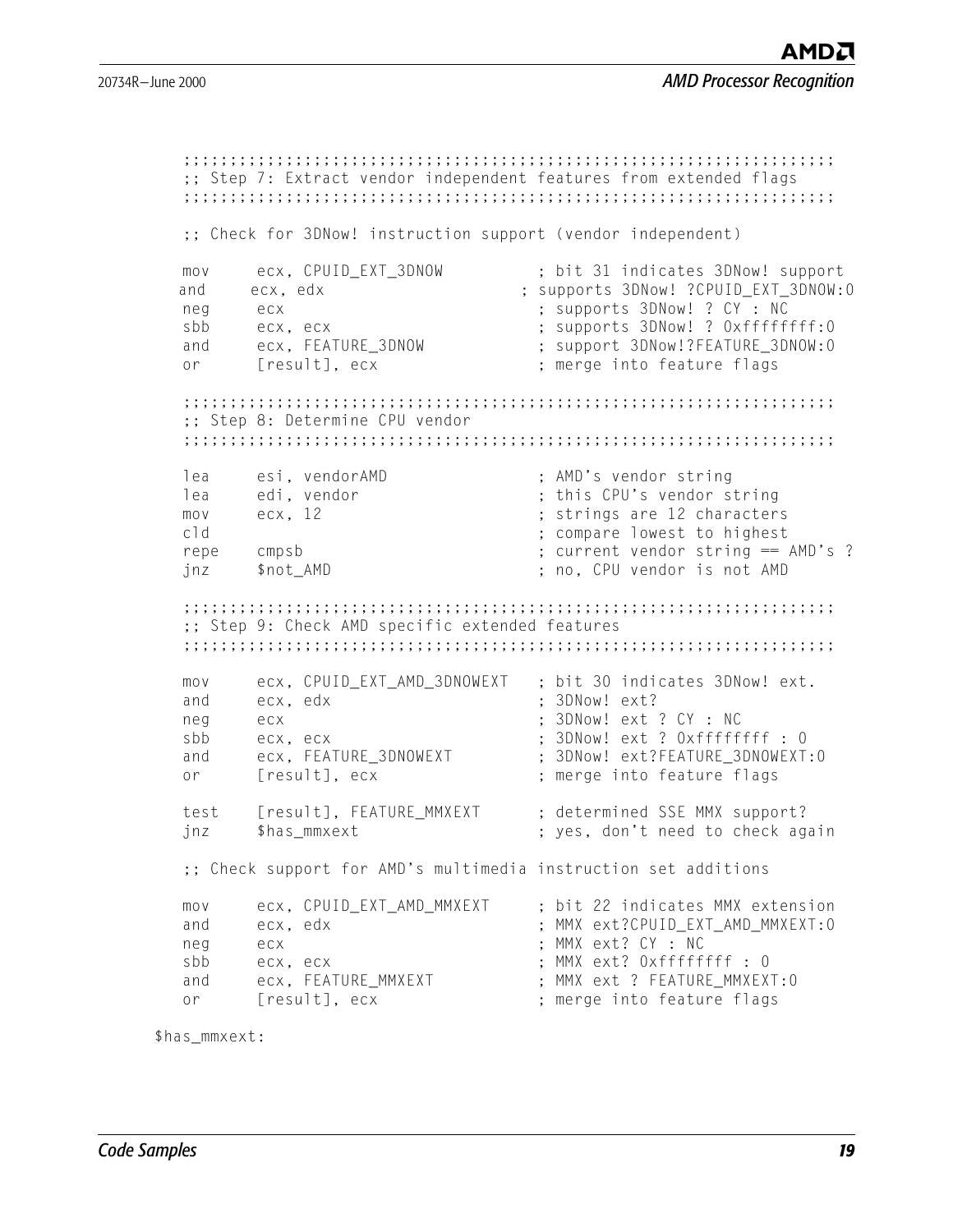```
 ;;;;;;;;;;;;;;;;;;;;;;;;;;;;;;;;;;;;;;;;;;;;;;;;;;;;;;;;;;;;;;;;;;;;;;
          ;; Step 10: Check AMD-specific features not reported by CPUID
          ;;;;;;;;;;;;;;;;;;;;;;;;;;;;;;;;;;;;;;;;;;;;;;;;;;;;;;;;;;;;;;;;;;;;;;
         ;; Check support for AMD-K6 processor-style MTRRs 
         mov eax, [signature] ; get processor signature
         and eax, 0xFFF ; extract family/model/stepping
         cmp eax, 0x588 ; CPU < AMD-K6-2/CXT ? CY : NC
         sbb edx, edx ; CPU < AMD-K6-2/CXT ? 0xffffffff:0
         not edx ; CPU < AMD-K6-2/CXT ? 0:0xffffffff
         cmp eax, 0x600 ; CPU < AMD Athlon ? CY : NC
         sbb ecx, ecx ; CPU < AMD-K6 ? 0xffffffff:0
         and ecx, edx ; (CPU>=AMD-K6-2/CXT)&& 
                              ; (CPU<AMD Athlon) ? 0xffffffff:0
         and ecx, FEATURE_K6_MTRR ; (CPU>=AMD-K6-2/CXT)&& 
                              ; (CPU<AMD Athlon) ? FEATURE_K6_MTRR:0
         or [result], ecx ; merge into feature flags
         jmp $all_done ; desired features determined
      $not_AMD:
         /* Extract features specific to non AMD CPUs */
      $no_extended_features:
     $no standard features:
      $all_done:
    /* The FP part of SSE introduces a new architectural state and therefore
      requires support from the operating system. So even if CPUID indicates
      support for SSE FP, the application might not be able to use it. If
      CPUID indicates support for SSE FP, check here whether it is also
      supported by the OS, and turn off the SSE FP feature bit if there 
      is no OS support for SSE FP.
      Operating systems that do not support SSE FP return an illegal
      instruction exception if execution of an SSE FP instruction is performed. 
      Here, a sample SSE FP instruction is executed, and is checked for an 
     exception using the (non-standard) __try/__except mechanism
      of Microsoft Visual C. 
   if (result & FEATURE_SSEFP) {
      _{\text{try}} __asm _emit 0x0f 
          __asm _emit 0x56 
          asm emit 0xC0 ;; orps xmm0, xmm0
          return (result); 
 }
```
}

\*/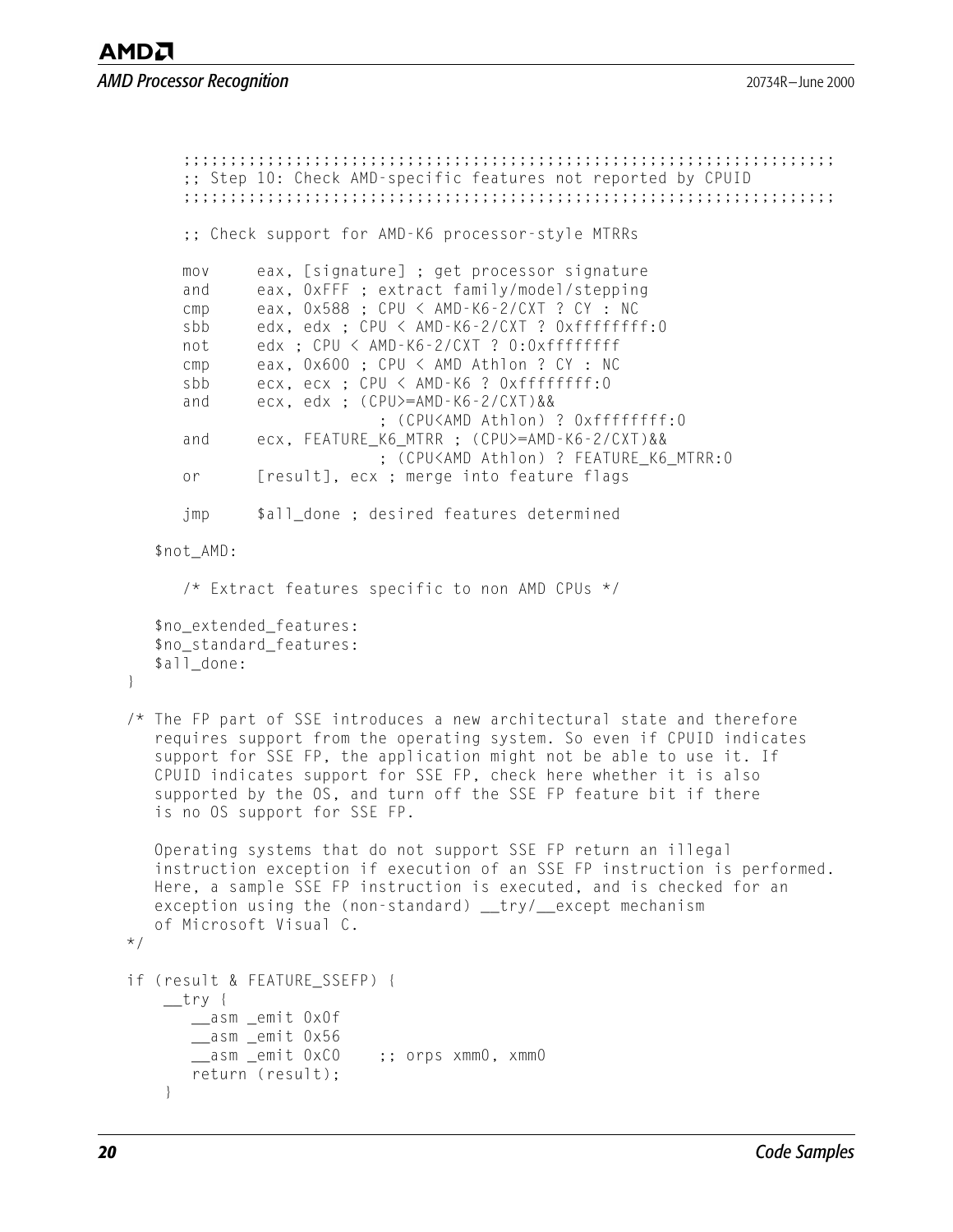}

{

```
 __except (EXCEPTION_EXECUTE_HANDLER) {
           return (result & (~FEATURE_SSEFP));
 }
    }
   else {
       return (result);
    }
/* The sample "application" */int main (void)
  unsigned int capabilities = get feature flags();
  printf ("features = %08x\n", capabilities);
   printf ("CPU supports CPUID: %c\n",
           capabilities & FEATURE CPUID ? 'y' : 'n'):
    printf ("CPU supports CPUID STD: %c\n", 
            capabilities & FEATURE_STD_FEATURES ? 'y' : 'n');
    printf ("CPU supports CPUID EXT: %c\n", 
           capabilities & FEATURE EXT FEATURES ? 'y' : 'n');
   printf ("CPU supports TSC: %c\n",
            capabilities & FEATURE_TSC ? 'y' : 'n');
   printf ("CPU supports CMOV: %c\n",
            capabilities & FEATURE_CMOV ? 'y' : 'n');
   printf ("CPU supports MMX: %c\n",
           capabilities & FEATURE MMX ? 'y' : 'n');
  printf ("CPU supports 3DNOW: %c\n",
           capabilities & FEATURE 3DNOW ? 'y' : 'n');
    printf ("CPU supports 3DNOW_EXT: %c\n", 
            capabilities & FEATURE_3DNOWEXT ? 'y' : 'n');
    printf ("CPU supports AMD-K6-MTRR: %c\n", 
           capabilities & FEATURE K6 MTRR ? 'y' : 'n'):
   printf ("CPU supports P6-MTRR: %c\n"
           capabilities & FEATURE P6 MTRR ? 'y' : 'n');
  printf ("CPU supports SSE MMX: %c\n",
           capabilities & FEATURE_MMXEXT ? 'y' : 'n');<br>"CPU supports SSE FPU: %c\n".
   print f ("CPU supports SSE FPU:
           capabilities & FEATURE SSEFP ? 'y' : 'n');
    return (0);
```
}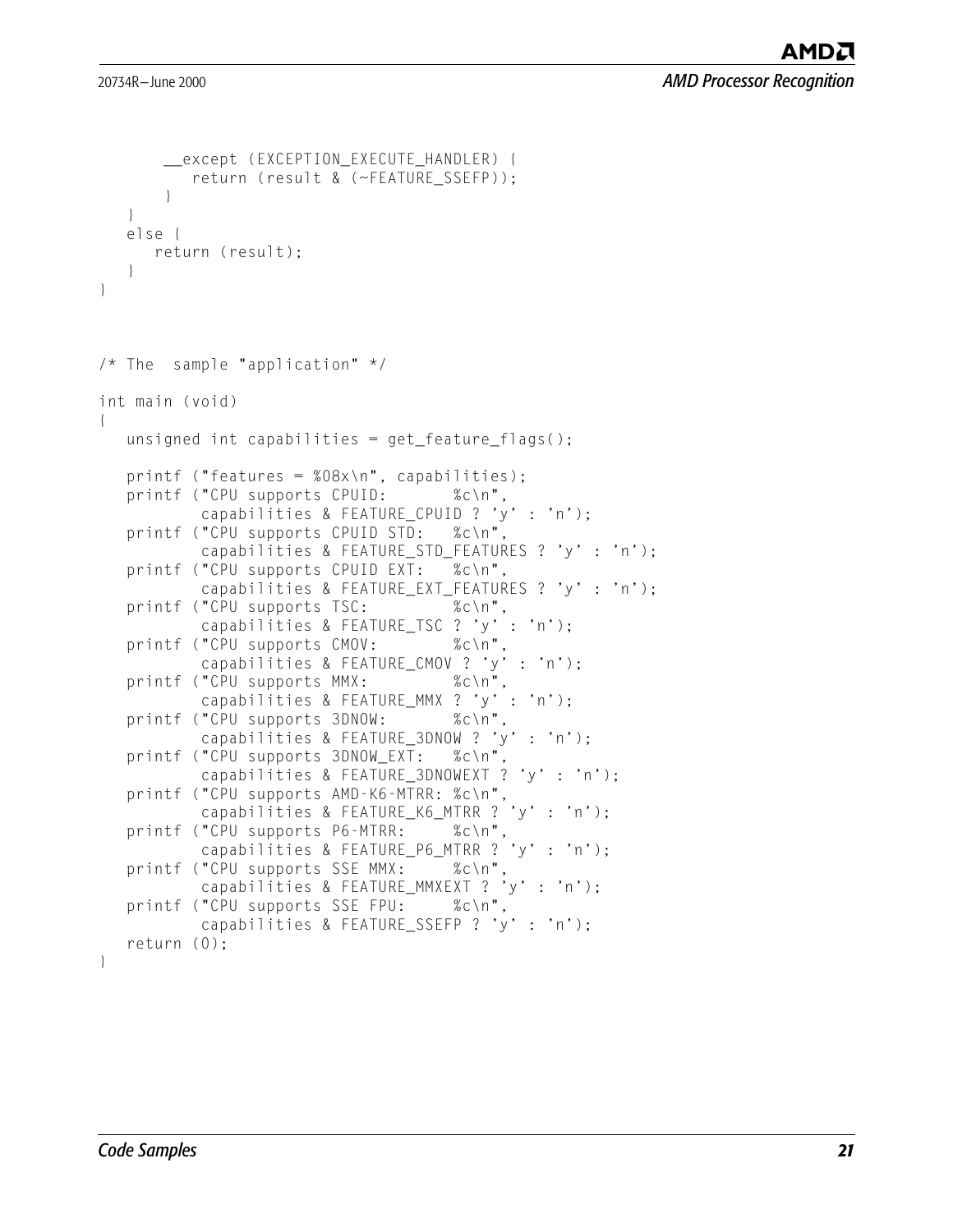*AMD Processor Recognition* 2000

### <span id="page-29-2"></span><span id="page-29-0"></span>**Example Function Call**

This code sample detects the full range of CPUID information and allows the user to query capabilities through a simple function call. The code sample is available from AMD's website at the following url:

http://www.amd.com/products/cpg/bin/getcpu\_caps.zip

The zip file contains two files—DETECT.C and ADETECT.H. Follow these steps to use the function call:

- 1. Copy DETECT.C and ADETECT.H into your project directory
- 2. Add DETECT.C to your source project

Now the user can make calls to GetCPUCaps() in any module that includes ADETECT.H. Add the function call with the following statement:

#include "ADETECT.H"

This source code compiles under Microsoft Visual Studio C/C++ Versions 5 and 6.

#### <span id="page-29-3"></span><span id="page-29-1"></span>**Displaying the AMD Athlon™ or AMD Duron™ Processor Name String**

All AMD Athlon and AMD Duron processors support CPUID extended functions 8000\_0002h, 8000\_0003h, and 8000\_0004h. These functions return an ASCII string containing the name of the processor. These functions eliminate the need for software to search for the processor name in a look-up table. Instead, software can simply call these three functions to obtain the name string (up to 48 ASCII characters in little-endian format) and display it on the screen. The character string is terminated with a 00h (ASCII null character).

The following code samples illustrate methods that can be used to display the processor name string as required by the AMD Athlon and AMD Duron processor branding strategy.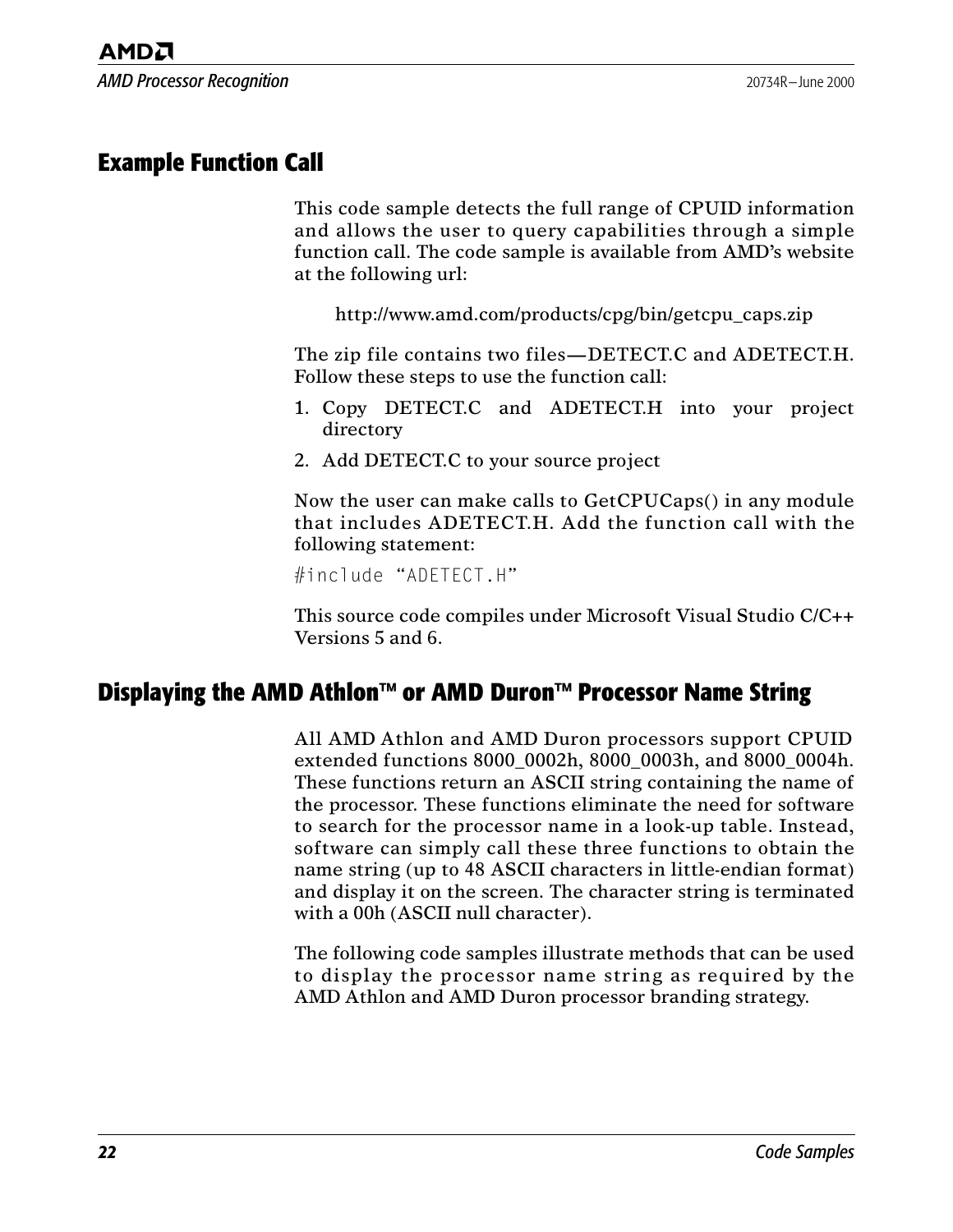### <span id="page-30-1"></span><span id="page-30-0"></span>**DisplayK7NameString Subroutine**

The AMD Athlon and AMD Duron processor name string can be displayed by calling the subroutine DisplayK7NameString. The following code sample displays the processor name string.

```
;-----------------------------------------------------------------------
; DisplayK7NameString:
;
;
; Returns:
     ; cf=0 all 48 possible characters displayed
     cf=1 end of string reached
          ;-----------------------------------------------------------------------
DisplayK7NameString proc near ;
     push eax
     push ebx
     push ecx
     push edx
     K7 CPUID 80000002h
     call DisplayK7NameSubstring;<br>jc @f :Fnd
           @f \qquad \qquad ; End of string?
     K7 CPUID 80000003h
     call DisplayK7NameSubstring;
      jc @f ;End of string?
     K7 CPUID 80000004h ;
     call DisplayK7NameSubstring;
@@: pop edx ;
     pop ecx ;
     pop ebx
     pop eax
     ret ;
DisplayK7NameString endp ;
;-----------------------------------------------------------------------
```
**K7 CPUID** K7 CPUID is an AMD macro that generates a CPUID instruction and, optionally, loads the EAX register with the specified function number.

```
K7_CPUID macro cpuidindex
   IFNB <cpuidindex>
     mov eax, cpuidindex
   ENDIF
     Db 0Fh, 0A2h ; CPUID instruction
     endm
```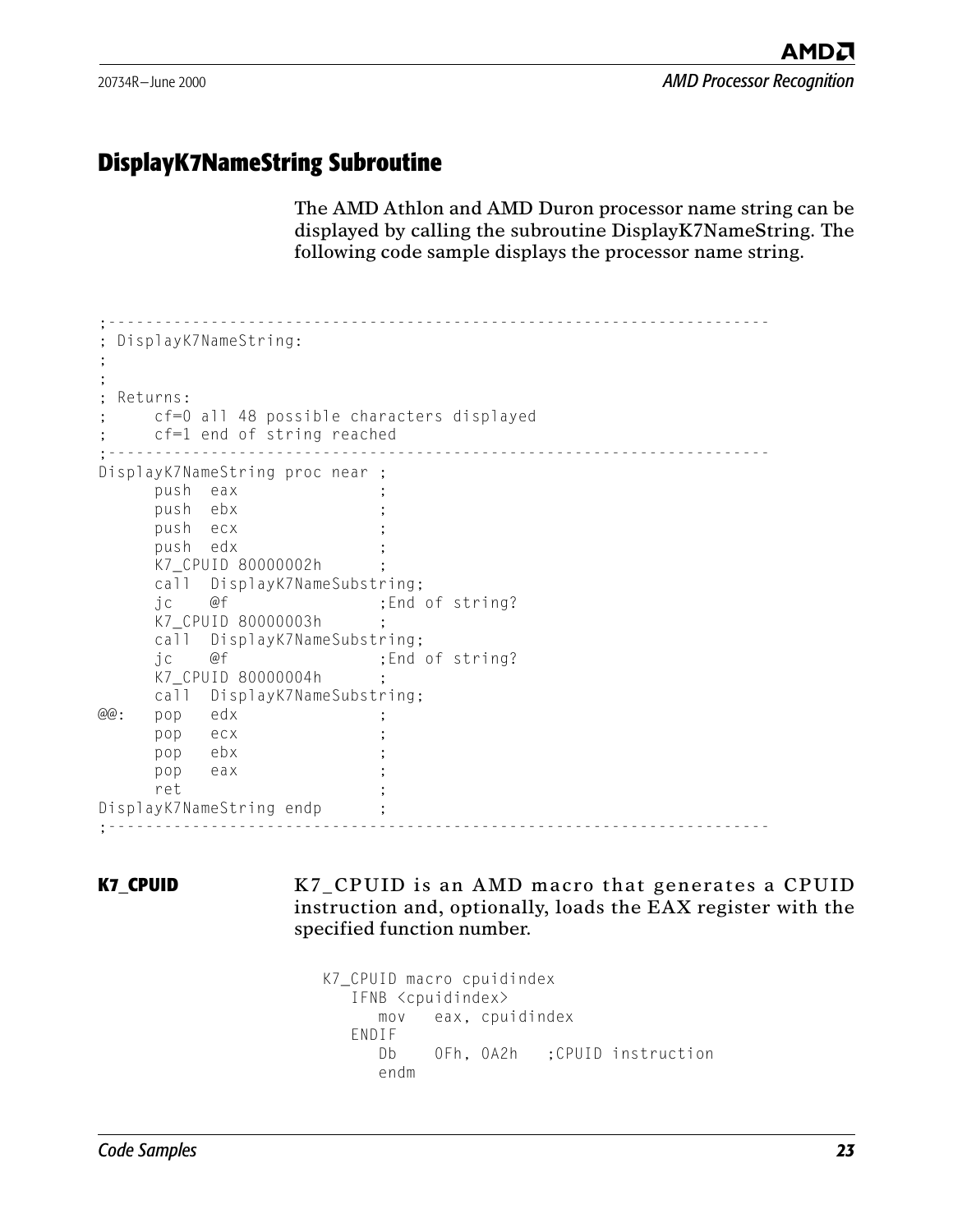#### Using K7CPUID, the following line of code:

K7\_CPUID 80000002h

#### generates the following instructions:

mov eax, 80000002h CPUID

#### **DisplayK7NameSubstring**

The DisplayK7NameSubstring subroutine is called up to three times to display the ASCII characters returned by each CPUID function call.

;----------------------------------------------------------------------- ; DisplayK7NameSubstring: ; ; ; Returns: ; cf=0 no errors cf=1 end of string reached ;----------------------------------------------------------------------- DisplayK7NameSubstring proc near;Displays eax, ebx, ecx, edx call DisplayEaxAscii ; eax ; End of string? xchg eax, ebx ; call DisplayEaxAscii ; ebx jc @f ;End of string? xchg eax, ecx ; call DisplayEaxAscii ; ecx jc @f ;End of string? xchq eax, edx call DisplayEaxAscii ; edx @@: ret DisplayK7NameSubstring endp ;<br>:------------------------------;-----------------------------------------------------------------------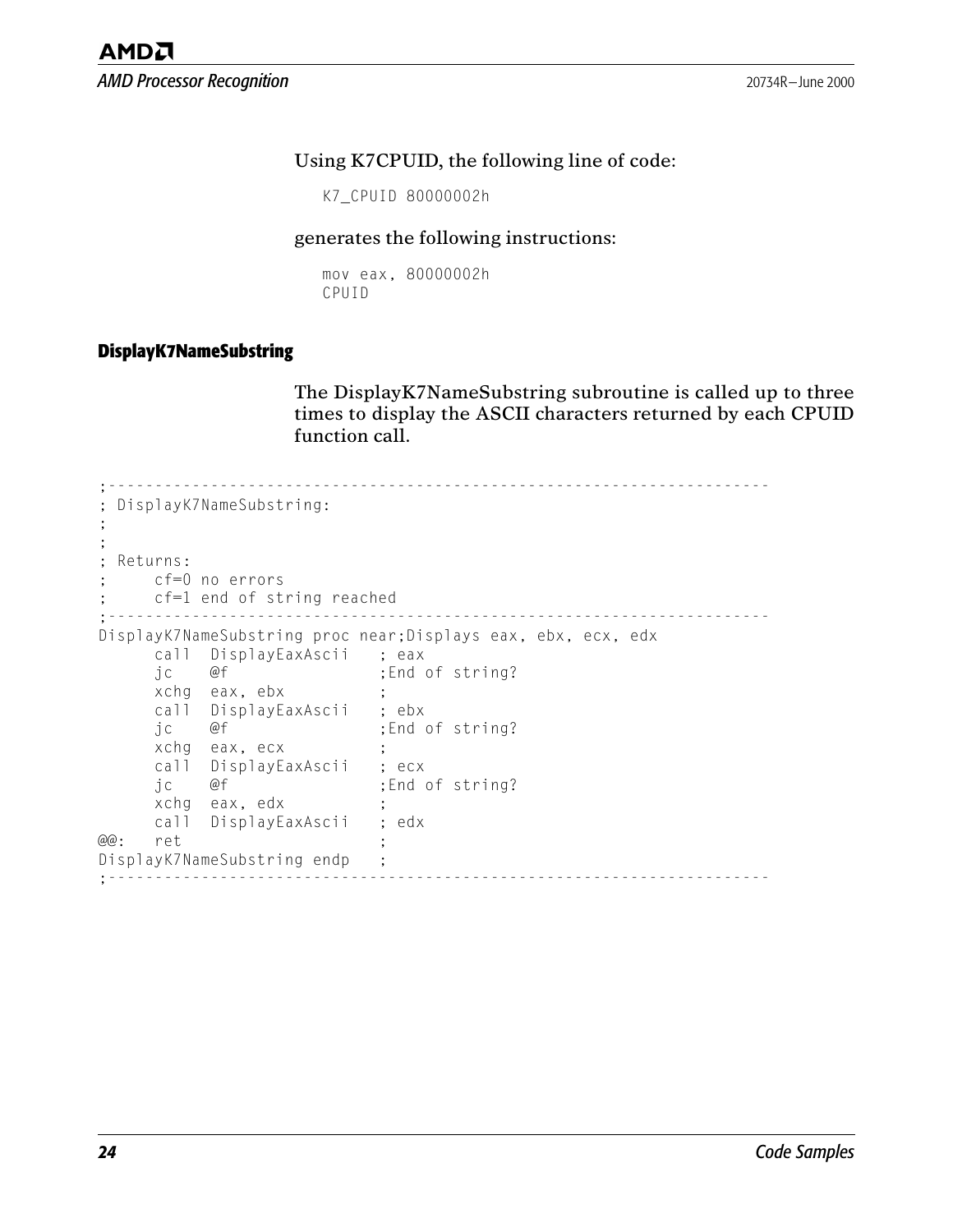**DisplayEaxAscii** The DisplayK7NameSubstring subroutine calls the DisplayEaxAscii subroutine up to four times. DisplayEaxAscii displays the four bytes of the EAX register as ASCII characters starting with the least-significant byte (little endian). The subroutine DisplayAlChar used in the example is a generic name for a subroutine that displays the value in the AL register as an ASCII character. This type of subroutine is common to all BIOS under a variety of names.

| cf=1 end of string reached |                                                                                                                                                                               |
|----------------------------|-------------------------------------------------------------------------------------------------------------------------------------------------------------------------------|
|                            |                                                                                                                                                                               |
| @b                         | ;End of string?<br>; (assume end of string)<br>; YES--assumed correctly<br>call DisplayAlChar ; NO---display character<br>;next char in al<br>; repeat                        |
|                            | ; Restore regs                                                                                                                                                                |
|                            | DisplayEaxAscii:<br>cf=0 no errors<br>DisplayEaxAscii proc near<br>push eax<br>push cx<br>$mov$ $cx, 4$<br>or al, al<br>@f<br>ror eax, 8<br>CX<br>eax<br>DisplayEaxAscii endp |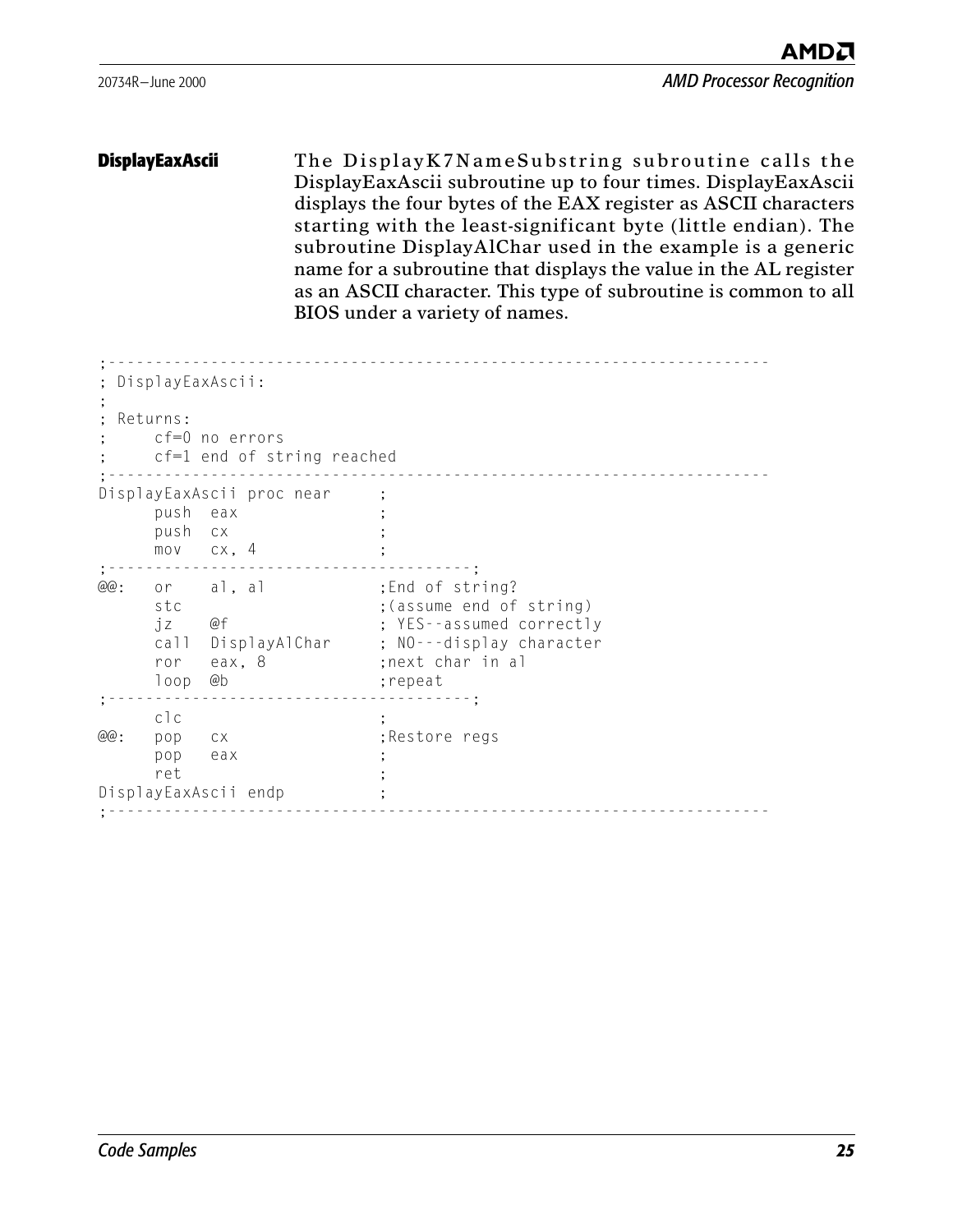### **AMDA**

*AMD Processor Recognition* 2000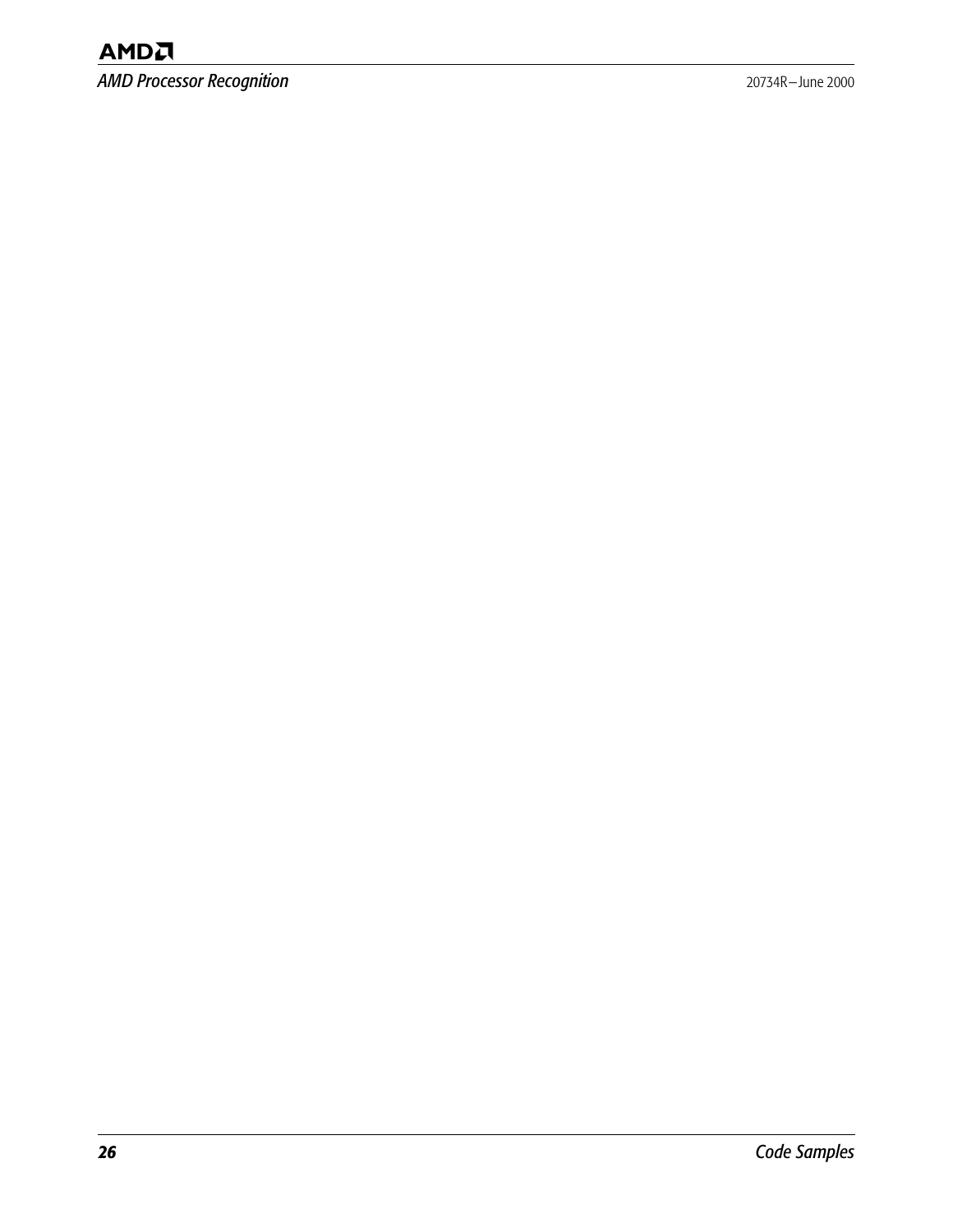# <span id="page-34-2"></span>**Appendix A**

# <span id="page-34-3"></span><span id="page-34-0"></span>**CPUID Instruction Definition**

This appendix contains a detailed description of the CPUID instruction.

### <span id="page-34-1"></span>**CPUID Instruction**

| mnemonic                     | opcode             | description                                |
|------------------------------|--------------------|--------------------------------------------|
| <b>CPUID</b>                 | OF A2h             | Identify the processor and its feature set |
| Privilege:                   | none               |                                            |
| <b>Registers Affected:</b>   | EAX, EBX, ECX, EDX |                                            |
| Flags Affected:              | none               |                                            |
| <b>Exceptions Generated:</b> | none               |                                            |

The CPUID instruction is an application-level instruction that software executes to identify the processor and its feature set. This instruction offers multiple functions, each providing a different set of information about the processor. The CPUID instruction can be executed from any privilege level. Software can use the information returned by this instruction to tune its functionality for the specific processor and its features.

Not all processors implement the CPUID instruction. Therefore, software must test to determine if the instruction is present on the processor. If the ID bit (21) in the EFLAGS register is writeable, the CPUID instruction is implemented.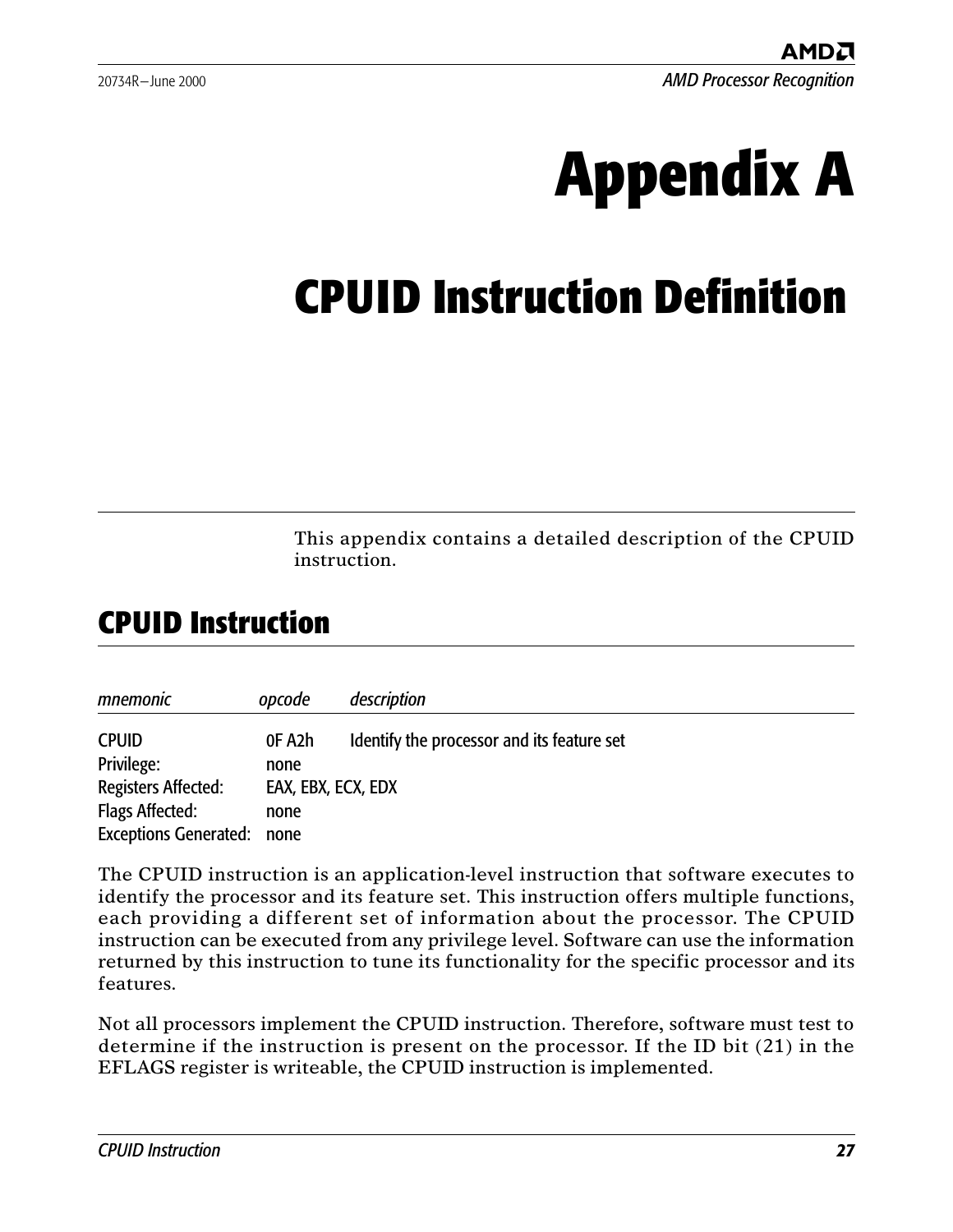The CPUID instruction supports multiple functions. The information associated with each function is obtained by executing the CPUID instruction with the function number in the EAX register. Functions are divided into two types: standard functions and extended functions. Standard functions are found in the low function space, 0000\_0000h–7FFF\_FFFFh. In general, all x86 processors have the same standard function definitions.

Extended functions are defined specifically for processors supplied by the vendor listed in the vendor identification string. Extended functions are found in the high function space, 8000\_0000h–8FFF\_FFFFh. Because not all vendors have defined extended functions, software must test for their presence on the processor. AMD processors have extended functions if the 8000\_0000h function returns a value of at least 8000\_0001h in the EAX register.

### <span id="page-35-0"></span>**Standard Functions**

### <span id="page-35-1"></span>**Function 0 — Largest Standard Function Input Value and Vendor Identification String**

*Output:* EAX = Largest function input value recognized by the CPUID instruction EBX, EDX, ECX = Vendor identification string

This is a standard function found in all processors implementing the CPUID instruction. It returns two values. The first value is returned in the EAX register and indicates the largest standard function value recognized by the processor. The second value is the vendor identification string. This 12-character ASCII string is returned in the EBX, EDX, and ECX registers in little endian format. AMD processors return a vendor identification string of "AuthenticAMD" as follows:

|  | EBX |  |  | <b>EDX</b> |  |  | ECX | Registers                                                    |
|--|-----|--|--|------------|--|--|-----|--------------------------------------------------------------|
|  |     |  |  |            |  |  |     | h t u A i t n e D M A c $\triangleleft$ Alpha Characters     |
|  |     |  |  |            |  |  |     | 68 74 75 41 69 74 6E 65 44 4D 41 63 $\leftarrow$ ASCII Codes |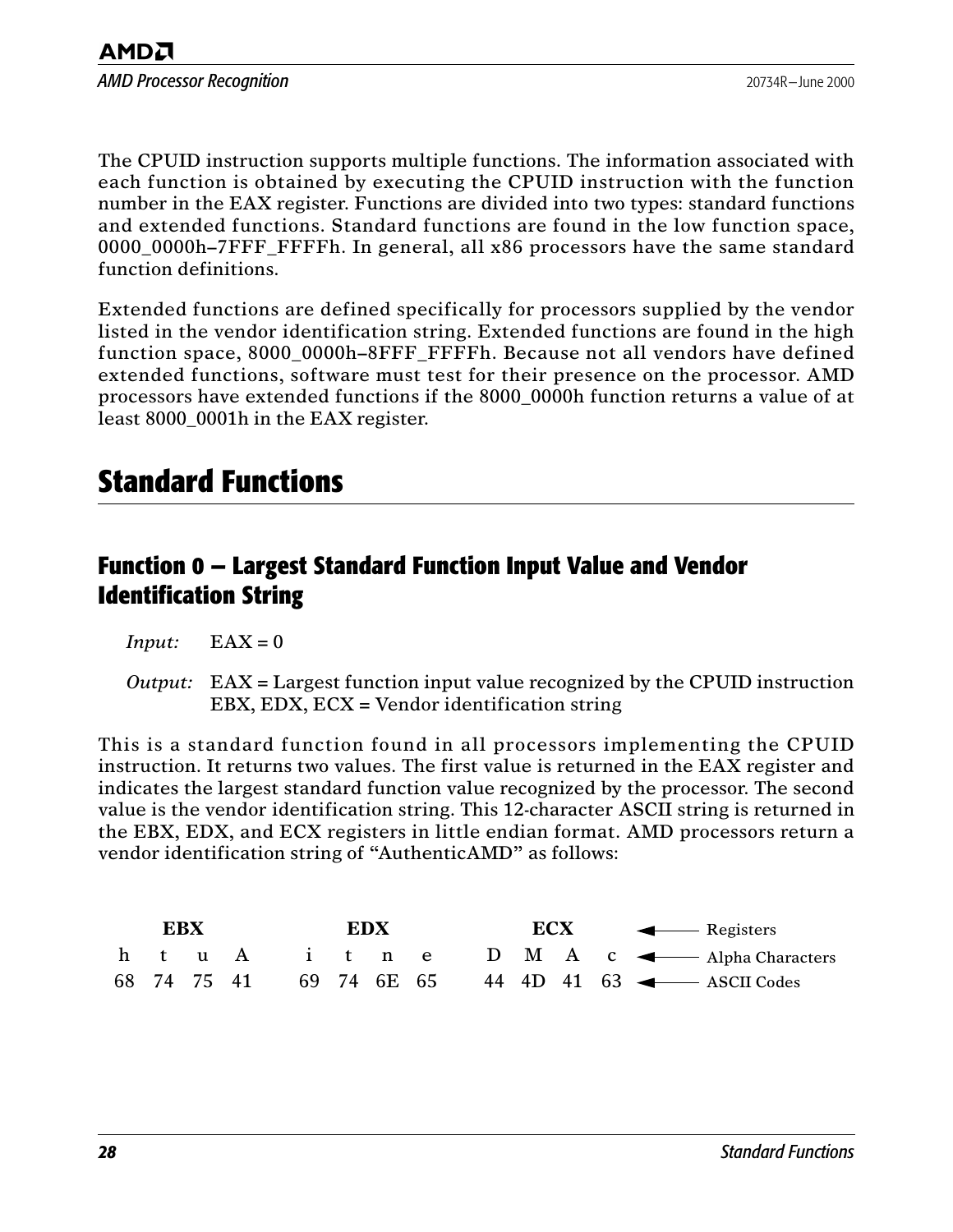Software uses the vendor identification string as follows:

- To identify the processor as an AMD processor
- To apply AMD's definition of the CPUID instruction for all additional function calls

### <span id="page-36-0"></span>**Function 1 — Processor Signature and Standard Feature Flags**

*Input:* EAX = 1

*Output:* EAX = Processor Signature EBX = Reserved ECX = Reserved EDX = Standard Feature Flags

Function 1 returns two values—the Processor Signature and the Standard Feature Flags. The processor signature is returned in the EAX register and identifies the specific processor by providing information on its type—instruction family, model, and revision (stepping). The information is formatted as follows:

- EAX[3–0] Stepping ID
- EAX[7–4] Model
- EAX[11–8] Instruction Family
- EAX[31-12] Reserved

The standard feature flags are returned in the EDX register and indicate the presence of specific features. In most cases, a "1" indicates the feature is present, and a "0" indicates the feature is not present. [Table 6 on page 30](#page-37-0) contains a list of the currently defined standard feature flags for the AMD- $K6^{\circ}$  processor Models 8 and 9. [Table 7 on](#page-38-0) [page 31](#page-38-0) contains a list of the currently defined standard feature flags for the AMD Athlon™ processor Models 1, 2, and 4, and the AMD Duron™ processor. (See Tables [22](#page-49-2) through [24](#page-55-2) in [Appendix B,](#page-48-1) ["Register Values Returned by the AMD Family](#page-48-2) [Processors" on page 41](#page-48-2) for all K86 family processor register definitions, including the AMD-K6 processor Models 6 and 7.) Reserved bits will be used for new features as they are added. For more information, see ["The AMD Athlon™ Processor Model 1,](#page-9-2) [Model 2, and Model 4" on page 2](#page-9-2) and ["The AMD Duron™ Processor" on page 2](#page-9-3).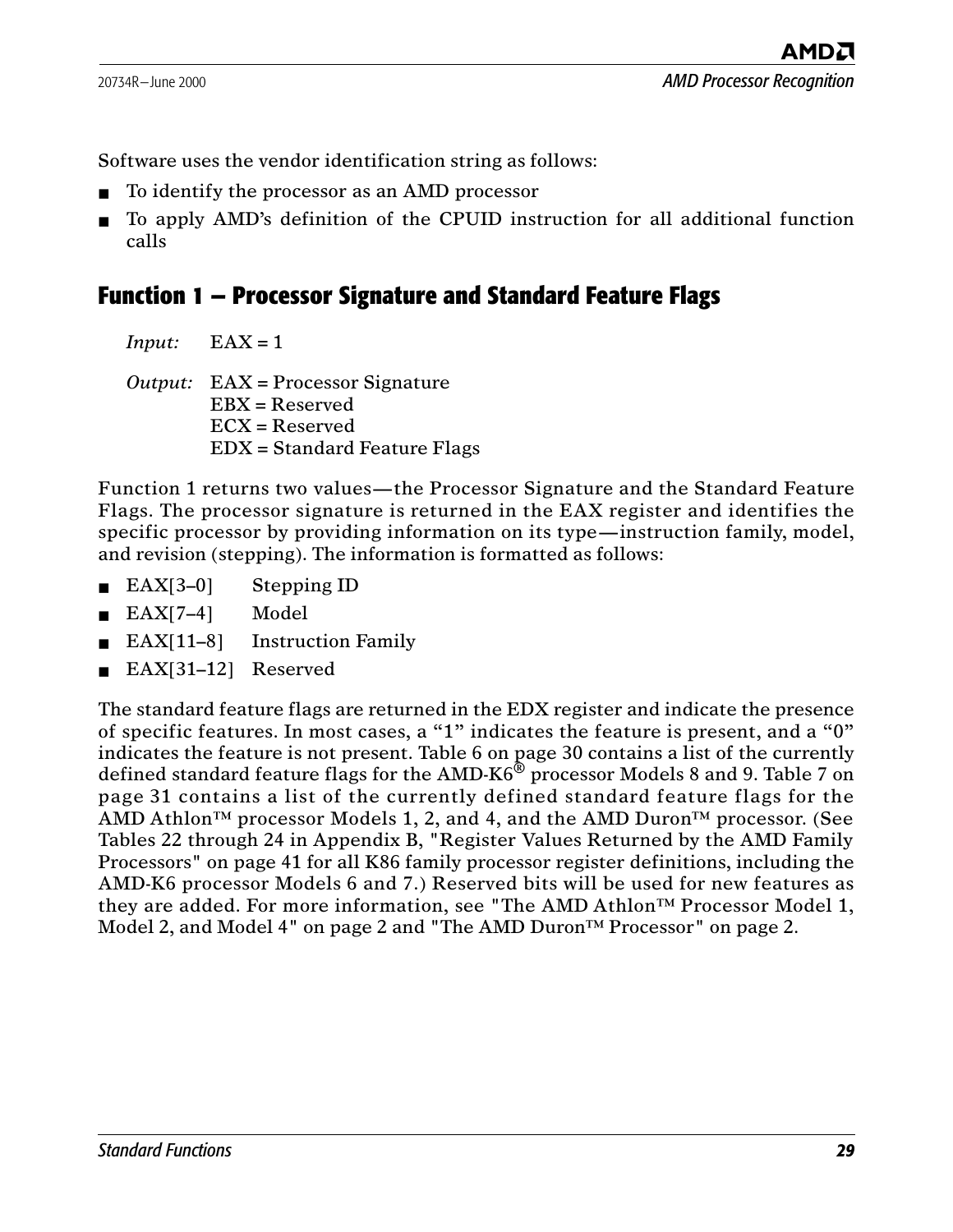| <b>Bit</b>     | Feature <sup>1</sup>                                                          | $AMD-K6^{\circledR} - 2$<br><b>Processor</b><br>(Model 8) | AMD-K6-III<br><b>Processor</b><br>(Model 9) |
|----------------|-------------------------------------------------------------------------------|-----------------------------------------------------------|---------------------------------------------|
| $\bf{0}$       | <b>Floating-Point Unit</b>                                                    |                                                           | 1                                           |
| 1              | <b>Virtual Mode Extensions</b>                                                | 1                                                         | 1                                           |
| $\overline{2}$ | <b>Debugging Extensions</b>                                                   | 1                                                         | 1                                           |
| 3              | Page Size Extensions (4-Mbyte pages)                                          | 1                                                         | 1                                           |
| 4              | Time Stamp Counter (with RDTSC and CR4 disable bit)                           | 1                                                         | 1                                           |
| 5              | K86™ Family of Processors' Model-Specific Registers<br>(with RDMSR and WRMSR) | 1                                                         | 1                                           |
| 6              | PAE (Page Address Extensions)                                                 | 0                                                         | 0                                           |
| $\overline{7}$ | <b>Machine Check Exception</b>                                                | 1                                                         | 1                                           |
| 8              | <b>CMPXCHG8B Instruction</b>                                                  | 1                                                         | 1                                           |
| 9              | <b>APIC</b>                                                                   | $\mathbf{0}$                                              | $\mathbf{0}$                                |
| 10             | Reserved on all AMD processors                                                | $\mathbf{0}$                                              | $\mathbf{0}$                                |
| 11             | SYSENTER/SYSEXIT <sup>2</sup>                                                 | $\mathbf{0}$                                              | $\mathbf{0}$                                |
| 12             | <b>Memory Type Range Registers</b>                                            | $\bf{0}$                                                  | $\bf{0}$                                    |
| 13             | <b>Global Paging Extension</b>                                                | 1 <sup>3</sup>                                            | 1                                           |
| 14             | <b>Machine Check Architecture</b>                                             | $\bf{0}$                                                  | 0                                           |
| 15             | <b>Conditional Move Instruction</b>                                           | $\mathbf{0}$                                              | $\mathbf{0}$                                |
| 16             | PAT (Page Attribute Table)                                                    | 0                                                         | 0                                           |
| 17             | PSE-36 (Page Size Extensions)                                                 | $\mathbf{0}$                                              | 0                                           |
| $18 - 22$      | <b>Reserved on all AMD processors</b>                                         | $\mathbf{0}$                                              | $\mathbf{0}$                                |
| 23             | <b>MMX<sup>™</sup> Instructions</b>                                           | 1                                                         | 1                                           |
| 24             | <b>FXSAVE/FXRSTOR</b>                                                         | 0                                                         | $\bf{0}$                                    |
| $25 - 31$      | <b>Reserved on all AMD processors</b>                                         | $\mathbf{0}$                                              | $\bf{0}$                                    |
| <b>Notes:</b>  |                                                                               |                                                           |                                             |

<span id="page-37-1"></span><span id="page-37-0"></span>

|  |  |  |  | Table 6. Standard Feature Flag Descriptions for the AMD-K6 <sup>®</sup> -2 and AMD-K6 <sup>®</sup> -III Processors |  |
|--|--|--|--|--------------------------------------------------------------------------------------------------------------------|--|
|--|--|--|--|--------------------------------------------------------------------------------------------------------------------|--|

*1. Bit definitions: 0 = No Support, 1 = Support.*

*2. The SYSENTER and SYSEXIT instructions have different implementations than the SYSCALL and SYSRET instructions.*

*3. See [Table 23 on page 45](#page-52-2) for more information about Global Paging Extensions in the AMD-K6-2 processor Model 8.*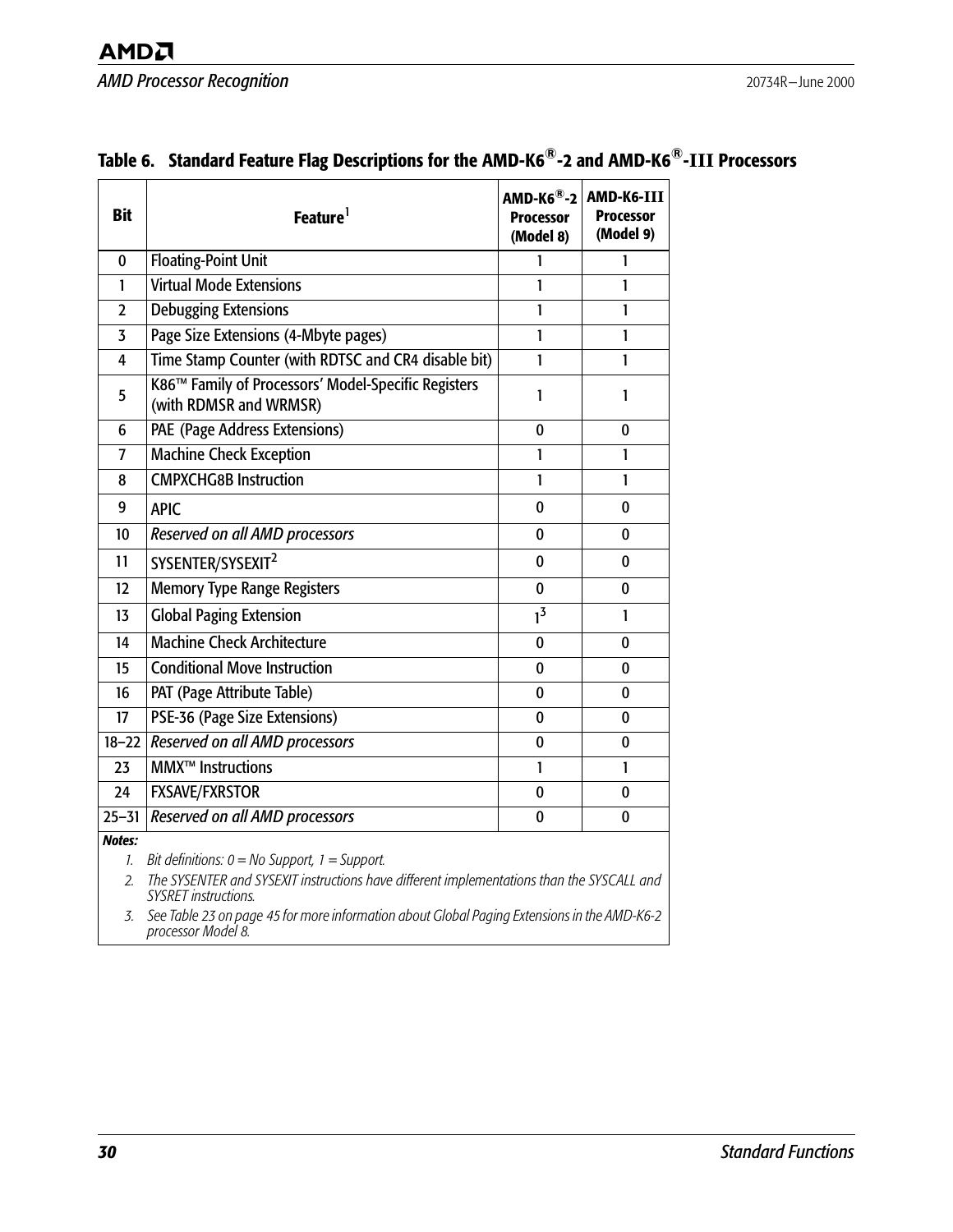| <b>Bit</b>              | Feature <sup>1</sup>                                                            | AMD Athlon™<br><b>Processor</b><br>(Model 1) | <b>AMD Athlon™</b><br><b>Processor</b><br>(Model 2) | <b>AMD Athlon™</b><br><b>Processor</b><br>(Model 4) | <b>AMD Duron™</b><br><b>Processor</b> |
|-------------------------|---------------------------------------------------------------------------------|----------------------------------------------|-----------------------------------------------------|-----------------------------------------------------|---------------------------------------|
| $\bf{0}$                | <b>Floating-Point Unit</b>                                                      | 1                                            | 1                                                   | 1                                                   | 1                                     |
| 1                       | <b>Virtual Mode Extensions</b>                                                  | 1                                            |                                                     |                                                     | 1                                     |
| $\mathbf{2}$            | <b>Debugging Extensions</b>                                                     | 1                                            | 1                                                   | 1                                                   | $\mathbf{1}$                          |
| $\overline{3}$          | Page Size Extensions (4-Mbyte pages)                                            | 1                                            | 1                                                   | 1                                                   | $\mathbf{1}$                          |
| $\overline{\mathbf{4}}$ | Time Stamp Counter (with RDTSC and CR4 disable bit)                             | 1                                            | 1                                                   |                                                     | 1                                     |
| 5                       | K86™ Family of Processors' Model-Specific Registers<br>(with RDMSR and WRMSR)   | 1                                            |                                                     |                                                     |                                       |
| 6                       | PAE (Page Address Extensions)                                                   | 1                                            | 1                                                   |                                                     | 1                                     |
| $\overline{7}$          | <b>Machine Check Exception</b>                                                  | 1                                            | 1                                                   | 1                                                   | $\mathbf{1}$                          |
| 8                       | <b>CMPXCHG8B Instruction</b>                                                    | 1                                            | 1                                                   | 1                                                   | $\mathbf{1}$                          |
| 9                       | <b>APIC</b>                                                                     | $\bf{0}$                                     | 1 <sup>2</sup>                                      | 1 <sup>2</sup>                                      | 1 <sup>2</sup>                        |
| 10                      | Reserved on all AMD processors                                                  | $\mathbf{0}$                                 | $\bf{0}$                                            | $\bf{0}$                                            | 0                                     |
| 11                      | SYSENTER/SYSEXIT3                                                               | 1                                            | 1                                                   | $\mathbf{1}$                                        | 1                                     |
| 12                      | <b>Memory Type Range Registers</b>                                              | 1                                            | 1                                                   | 1                                                   | 1                                     |
| 13                      | <b>Global Paging Extension</b>                                                  | 1                                            | 1                                                   | 1                                                   | $\mathbf{1}$                          |
| 14                      | <b>Machine Check Architecture</b>                                               | 1                                            | 1                                                   | 1                                                   | $\mathbf{1}$                          |
| 15                      | <b>Conditional Move Instruction</b>                                             | 1                                            | 1                                                   | 1                                                   | 1                                     |
| 16                      | PAT (Page Attribute Table)                                                      | 1                                            | 1                                                   | 1                                                   | $\mathbf{1}$                          |
| 17                      | PSE-36 (Page Size Extensions)                                                   | $\bf{0}$                                     | 1                                                   |                                                     | 1                                     |
| $18 - 22$               | Reserved on all AMD processors                                                  | $\bf{0}$                                     | $\bf{0}$                                            | $\bf{0}$                                            | 0                                     |
| 23                      | <b>MMX<sup>™</sup></b> Instructions                                             | 1                                            | 1                                                   | 1                                                   | 1                                     |
| 24                      | <b>FXSAVE/FXRSTOR</b>                                                           | $\bf{0}$                                     | 1                                                   |                                                     | 1                                     |
| $25 - 31$               | Reserved on all AMD processors                                                  | $\Omega$                                     | $\mathbf{0}$                                        | $\Omega$                                            | 0                                     |
| <b>Notes:</b>           | $\mathbb{R}^{n}$ and $\mathbb{R}^{n}$ and $\mathbb{R}^{n}$ and $\mathbb{R}^{n}$ |                                              |                                                     |                                                     |                                       |

<span id="page-38-1"></span><span id="page-38-0"></span>

|  | Table 7. Standard Feature Flag Descriptions for the AMD Athlon™ and AMD Duron™ Processors |  |  |  |  |
|--|-------------------------------------------------------------------------------------------|--|--|--|--|
|--|-------------------------------------------------------------------------------------------|--|--|--|--|

*1. Bit definitions: 0 = No Support, 1 = Support.*

*2. The AMD Athlon processor Model 2 and Model 4 and the AMD Duron processor contain a local APIC. The BIOS must enable the local APIC in order for bit 9 to return a 1 (supported).* 

*3. The SYSENTER and SYSEXIT instructions have different implementations than the SYSCALL and SYSRET instructions.*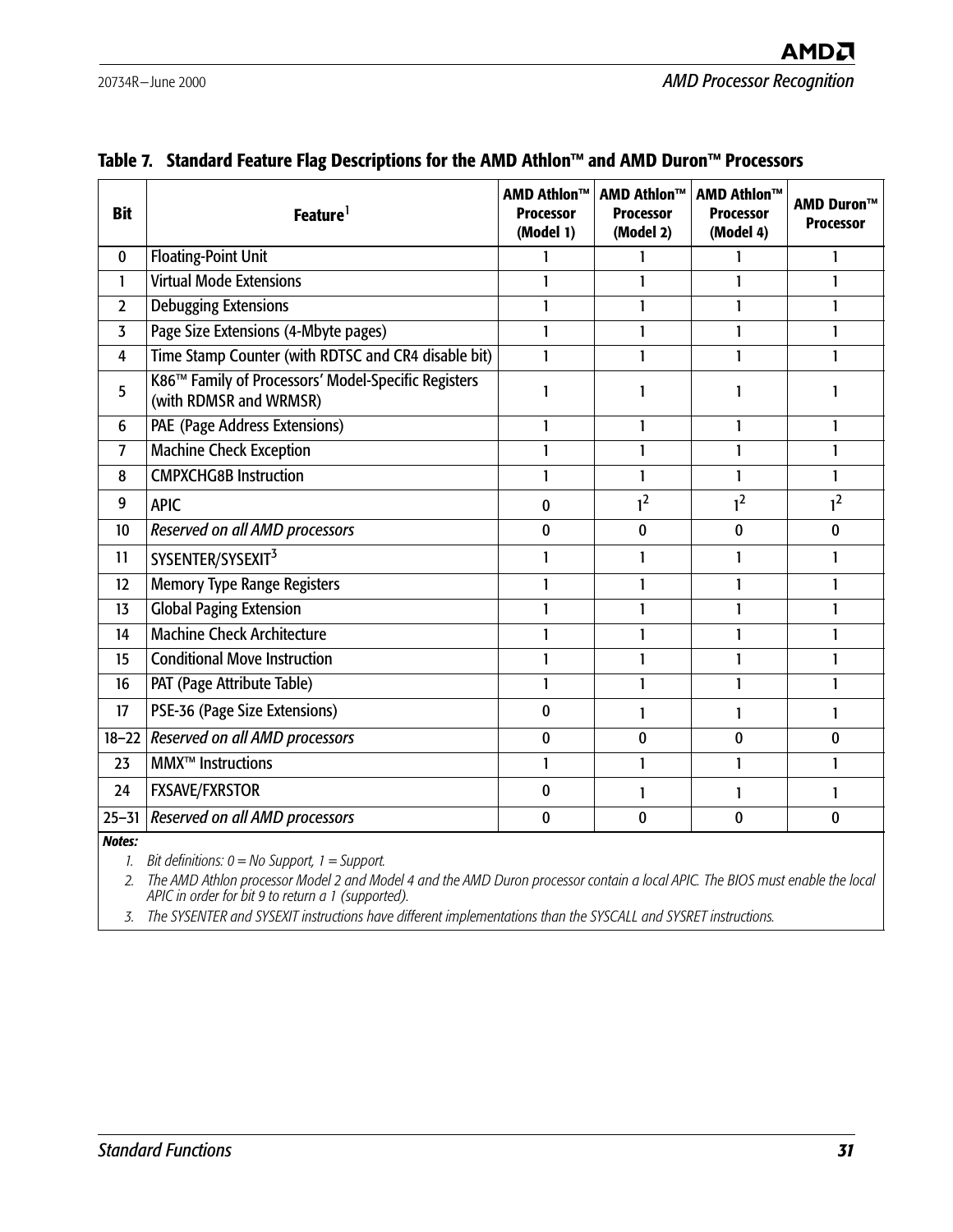### <span id="page-39-0"></span>**Extended Functions**

#### <span id="page-39-1"></span>**Function 8000\_0000h — Largest Extended Function Input Value**

*Input:* EAX = 8000\_0000h

```
Output: EAX = Largest function input value recognized by the CPUID instruction
        EBX = Reserved
        ECX = Reserved
        EDX = Reserved
```
Function 8000\_0000h returns a value in the EAX register that indicates the largest extended function value recognized by the processor.

### <span id="page-39-2"></span>**Function 8000\_0001h — AMD Processor Signature and Extended Feature Flags**

*Input:* EAX = 8000\_0001h

*Output:* EAX = AMD Processor Signature EBX = Reserved ECX = Reserved EDX = Extended Feature Flags

Function 8000\_0001h returns two values—the AMD Processor Signature and the Extended Feature Flags. The AMD processor signature is returned in the EAX register and identifies the specific processor by providing information regarding its type—generation, model, and revision (stepping). (The instruction family can be obtained by using function 1.) The information for function 8000\_0001h is formatted as follows:

- EAX[3–0] Stepping ID
- EAX[7–4] Model
- EAX[11-8] Generation
- EAX[31-12] Reserved

The extended feature flags are returned in the EDX register and indicate the presence of specific features found in AMD processors. In most cases, a '1' indicates the feature is present, and a '0' indicates the feature is not present. [Table 8 on page 33](#page-40-0) contains a list of the currently defined feature flags for the AMD-K6 processor Models 8 and 9. [Table 9 on page 34](#page-41-0) contains a list of the currently defined feature flags for the the AMD Athlon processor and the AMD Duron processor. (See Tables [22](#page-49-2) through [24](#page-55-2) in [Appendix B,](#page-48-1) ["Register Values Returned by the AMD Family Processors" on page 41](#page-48-2) for all K86 family processor register definitions.) Reserved bits will be used for new features as they are added.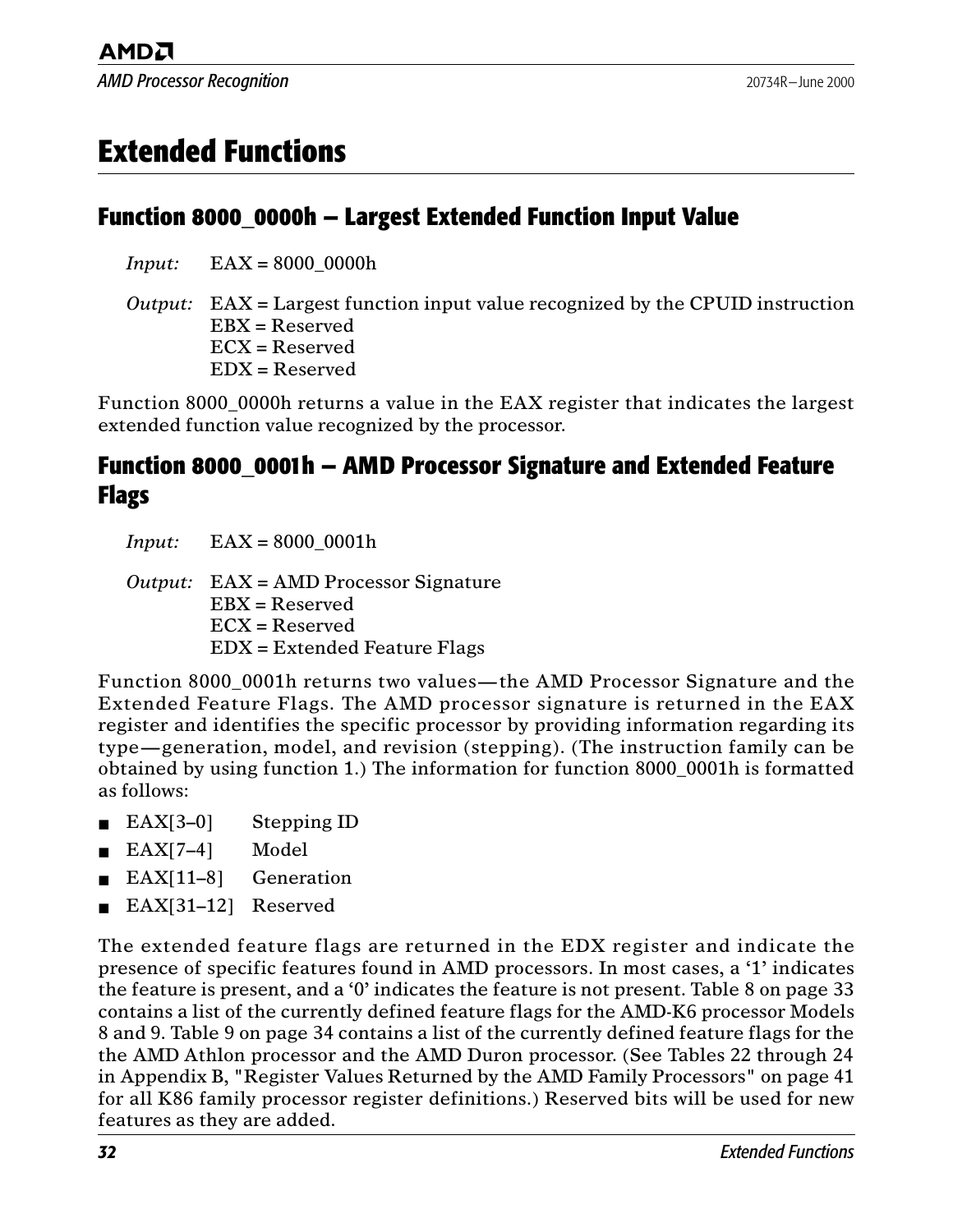| <b>Bit</b>     | Feature <sup>1</sup>                                                          | $AMD-K6^{\circledR}$ -2<br><b>Processor</b><br>(Model 8) | AMD-K6-III<br><b>Processor</b><br>(Model 9) |
|----------------|-------------------------------------------------------------------------------|----------------------------------------------------------|---------------------------------------------|
| $\bf{0}$       | <b>Floating-Point Unit</b>                                                    | 1                                                        | 1                                           |
| 1              | <b>Virtual Mode Extensions</b>                                                | 1                                                        | 1                                           |
| $\overline{2}$ | <b>Debugging Extensions</b>                                                   | 1                                                        | 1                                           |
| 3              | Page Size Extensions (4-Mbyte Pages)                                          | 1                                                        | 1                                           |
| $\overline{4}$ | Time Stamp Counter (with RDTSC and CR4 disable bit)                           | 1                                                        | 1                                           |
| 5              | K86™ Family of Processors' Model-Specific Registers<br>(with RDMSR and WRMSR) | 1                                                        | 1                                           |
| 6              | PAE (Page Address Extensions)                                                 | 0                                                        | 0                                           |
| $\overline{7}$ | <b>Machine Check Exception</b>                                                | 1                                                        | 1                                           |
| 8              | <b>CMPXCHG8B Instruction</b>                                                  | 1                                                        | 1                                           |
| 9              | <b>APIC</b>                                                                   | 0                                                        | $\bf{0}$                                    |
| 10             | Reserved on all AMD processors                                                | 0                                                        | 0                                           |
| 11             | SYSCALL and SYSRET Instructions <sup>2</sup>                                  | $\mathbf{1}$                                             | 1                                           |
| 12             | <b>Memory Type Range Registers</b>                                            | 0                                                        | $\bf{0}$                                    |
| 13             | <b>Global Paging Extension</b>                                                | 1                                                        | 1                                           |
| 14             | <b>Machine Check Architecture</b>                                             | $\bf{0}$                                                 | 0                                           |
| 15             | <b>Conditional Move Instruction</b>                                           | $\bf{0}$                                                 | 0                                           |
| 16             | PAT (Page Attribute Table)                                                    | 0                                                        | 0                                           |
| 17             | PSE-36 (Page Size Extensions)                                                 | 0                                                        | 0                                           |
| $18 - 21$      | Reserved on all AMD processors                                                | 0                                                        | 0                                           |
| 22             | AMD MMX <sup>™</sup> Instruction Extensions                                   | 0                                                        | 0                                           |
| 23             | <b>MMX</b> Instructions                                                       | 1                                                        | 1                                           |
| 24             | <b>FXSAVE/FXRSTOR</b>                                                         | 0                                                        | 0                                           |
|                | 25-29 Reserved on all AMD processors                                          | $\bf{0}$                                                 | 0                                           |
| 30             | AMD 3DNow!™ Instruction Extensions                                            | 0                                                        | 0                                           |
| 31             | <b>3DNow! Instructions</b>                                                    | $\mathbf{1}$                                             | 1                                           |
| Notes:<br>1.   | Bit definitions: $0 = No$ Support, $1 = Support$ .                            |                                                          |                                             |

### <span id="page-40-1"></span><span id="page-40-0"></span>**Table 8. Extended Feature Flag Descriptions for the AMD-K6®-2 and AMD-K6®-III Processors**

*2. The SYSENTER and SYSEXIT instructions have different implementations than the SYSCALL and SYSRET instructions.*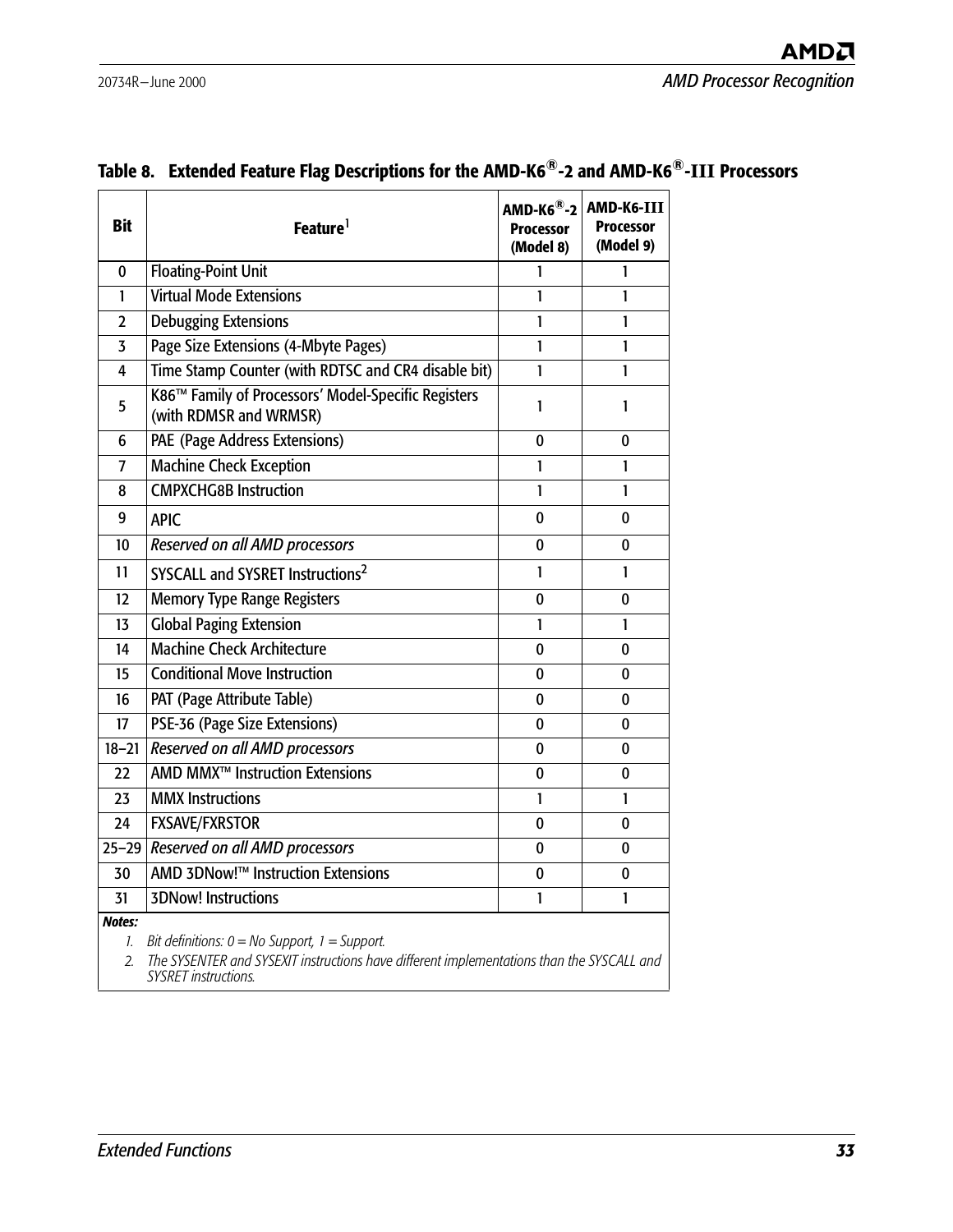| <b>Bit</b>     | Feature <sup>1</sup>                                                          | <b>AMD Athlon™</b><br><b>Processor</b><br>(Model 1) | <b>AMD Athlon™</b><br><b>Processor</b><br>(Model 2) | <b>AMD Athlon™</b><br><b>Processor</b><br>(Model 4) | <b>AMD Duron™</b><br><b>Processor</b> |
|----------------|-------------------------------------------------------------------------------|-----------------------------------------------------|-----------------------------------------------------|-----------------------------------------------------|---------------------------------------|
| $\bf{0}$       | <b>Floating-Point Unit</b>                                                    | 1                                                   | 1                                                   |                                                     | 1                                     |
| $\mathbf{1}$   | <b>Virtual Mode Extensions</b>                                                | 1                                                   | 1                                                   | 1                                                   | 1                                     |
| $\overline{2}$ | <b>Debugging Extensions</b>                                                   | 1                                                   | 1                                                   | 1                                                   | $\mathbf{1}$                          |
| $\overline{3}$ | Page Size Extensions (4-Mbyte Pages)                                          | 1                                                   | 1                                                   | 1                                                   | 1                                     |
| $\overline{4}$ | Time Stamp Counter (with RDTSC and CR4 disable bit)                           | 1                                                   | 1                                                   | 1                                                   | 1                                     |
| 5              | K86™ Family of Processors' Model-Specific Registers<br>(with RDMSR and WRMSR) | 1                                                   | 1                                                   | 1                                                   | 1                                     |
| $6\phantom{1}$ | PAE (Page Address Extensions)                                                 | 1                                                   | 1                                                   | 1                                                   | 1                                     |
| $\overline{7}$ | <b>Machine Check Exception</b>                                                | $\mathbf{1}$                                        | 1                                                   |                                                     | $\mathbf{1}$                          |
| 8              | <b>CMPXCHG8B Instruction</b>                                                  | 1                                                   | 1                                                   | 1                                                   | 1                                     |
| 9              | <b>APIC</b>                                                                   | $\bf{0}$                                            | 1 <sup>2</sup>                                      | 1 <sup>2</sup>                                      | 1 <sup>2</sup>                        |
| 10             | Reserved on all AMD processors                                                | 0                                                   | $\bf{0}$                                            | 0                                                   | $\bf{0}$                              |
| 11             | SYSCALL and SYSRET Instructions <sup>3</sup>                                  | 1                                                   | 1                                                   | 1                                                   | 1                                     |
| 12             | <b>Memory Type Range Registers</b>                                            | 1                                                   | $\mathbf{1}$                                        | 1                                                   | 1                                     |
| 13             | <b>Global Paging Extension</b>                                                | $\mathbf{1}$                                        | $\mathbf{1}$                                        | $\mathbf{1}$                                        | 1                                     |
| 14             | <b>Machine Check Architecture</b>                                             | 1                                                   | 1                                                   | 1                                                   | 1                                     |
| 15             | <b>Conditional Move Instruction</b>                                           | 1                                                   | 1                                                   | 1                                                   | 1                                     |
| 16             | PAT (Page Attribute Table)                                                    | $\mathbf{1}$                                        | 1                                                   |                                                     | 1                                     |
| 17             | PSE-36 (Page Size Extensions)                                                 | $\bf{0}$                                            | 1                                                   | 1                                                   | 1                                     |
| $18 - 21$      | <b>Reserved on all AMD processors</b>                                         | 0                                                   | 0                                                   | 0                                                   | 0                                     |
| 22             | <b>AMD MMX<sup>™</sup> Instruction Extensions</b>                             | 1                                                   | 1                                                   | 1                                                   | 1                                     |
| 23             | <b>MMX</b> Instructions                                                       | 1                                                   | 1                                                   | 1                                                   | 1                                     |
| 24             | <b>FXSAVE/FXRSTOR</b>                                                         | $\bf{0}$                                            | 1                                                   | 1                                                   | 1                                     |
|                | 25-29 Reserved on all AMD processors                                          | $\bf{0}$                                            | $\bf{0}$                                            | $\bf{0}$                                            | $\bf{0}$                              |
| 30             | AMD 3DNow!™ Instruction Extensions                                            | $\mathbf{1}$                                        | 1                                                   | 1                                                   | 1                                     |
| 31             | <b>3DNow! Instructions</b>                                                    | 1                                                   | 1                                                   |                                                     | 1                                     |
| <b>Notes:</b>  | -- - - -                                                                      |                                                     |                                                     |                                                     |                                       |

<span id="page-41-1"></span><span id="page-41-0"></span>

|  | Table 9. Extended Feature Flag Descriptions for the AMD Athlon™ and AMD Duron™ Processors |  |  |  |  |  |
|--|-------------------------------------------------------------------------------------------|--|--|--|--|--|
|--|-------------------------------------------------------------------------------------------|--|--|--|--|--|

*1. Bit definitions: 0 = No Support, 1 = Support.*

*2. The AMD Athlon processor Model 2 and Model 4 and the AMD Duron processor contain a local APIC. The BIOS must enable the local APIC for bit 9 to return a 1 (supported).* 

*3. The SYSENTER and SYSEXIT instructions have different implementations than the SYSCALL and SYSRET instructions.*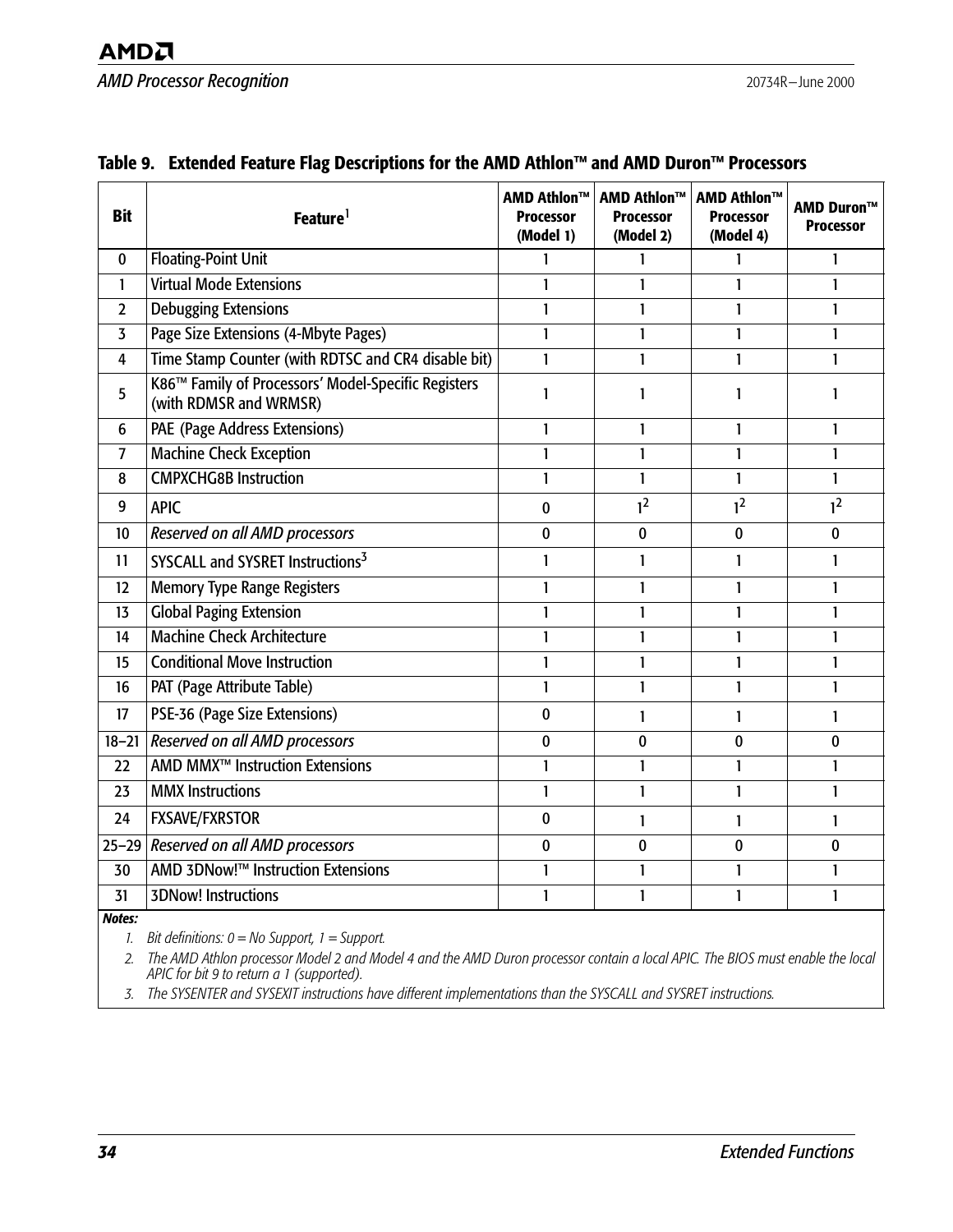### <span id="page-42-0"></span>**Functions 8000\_0002h, 8000\_0003h, and 8000\_0004h — Processor Name String**

*Input:* EAX = 8000\_0002h, 8000\_0003h, or 8000\_0004h

*Output:* EAX = Processor Name String EBX = Processor Name String ECX = Processor Name String EDX = Processor Name String

Functions 8000\_0002h, 8000\_0003h, and 8000\_0004h each return part of the processor name string in the EAX, EBX, ECX, and EDX registers. These three functions use the four registers to return an ASCII string of up to 48 characters in little endian format. For example, function 8000\_0002h returns the first 16 characters of the processor name. The first character resides in the least significant byte of EAX, and the last character (of this group of 16) resides in the most significant byte of EDX. The NULL character (ASCII 00h) is used to indicate the end of the processor name string. This feature is useful for processor names that require fewer than 48 characters.

### <span id="page-42-1"></span>**Function 8000\_0005h — L1 TLB/Cache Information for the AMD Athlon™ Processor and the AMD Duron™ Processor**

| <i>Input:</i> | $EAX = 8000_0005h$ |  |
|---------------|--------------------|--|
|               |                    |  |

*Output:* EAX = 2-Mbyte/4-Mbyte Pages and L1 TLB Information EBX = 4-Kbyte Pages and L1 TLB Information ECX = L1 Data Cache Information EDX = L1 Instruction Cache Information

Function 8000 0005h returns information about the processor L1 TLBs and caches. Tables [10](#page-43-0), [11,](#page-43-1) [12](#page-43-2) and [13](#page-43-3) provide the format for the information returned by the 8000\_0005h function for the AMD Athlon processor and the AMD Duron processor.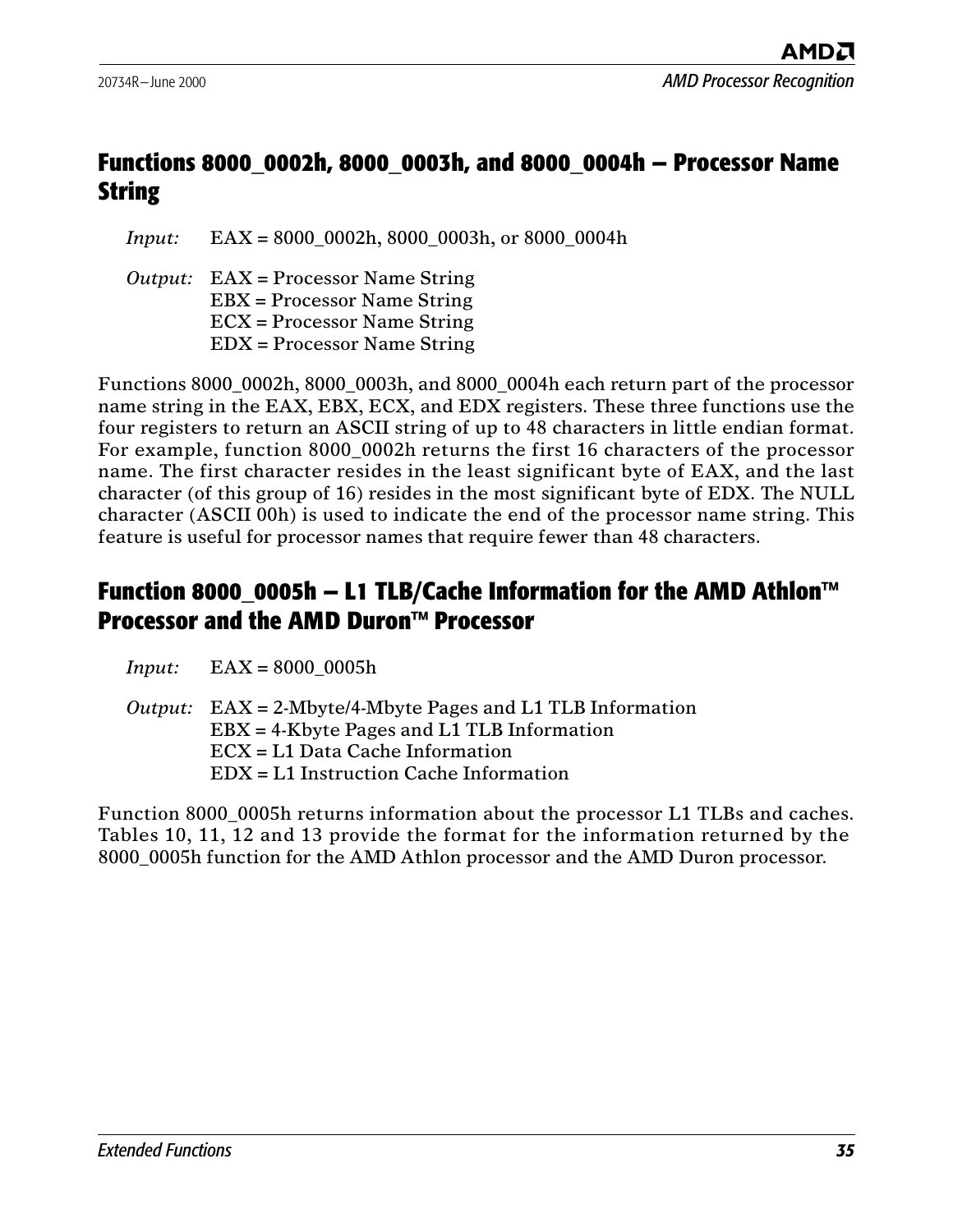[Table 10](#page-43-0) describes the format of the information for the L1 2-Mbyte/4-Mbyte large page TLBs.

<span id="page-43-4"></span>

|     |                            | 2-Mbyte/4-Mbyte Pages  |                            |                        |  |  |  |  |
|-----|----------------------------|------------------------|----------------------------|------------------------|--|--|--|--|
|     | Data TLB                   |                        | <b>Instruction TLB</b>     |                        |  |  |  |  |
|     | Associativity <sup>1</sup> | # Entries <sup>2</sup> | Associativity <sup>1</sup> | # Entries <sup>2</sup> |  |  |  |  |
| EAX | Bits 31-24                 | Bits 23-16             | <b>Bits 15-8</b>           | Bits $7-0$             |  |  |  |  |
| ac' |                            |                        |                            |                        |  |  |  |  |

<span id="page-43-0"></span>**Table 10. EAX Format Returned by Function 8000\_0005h**

*Notes:*

*1. See ["Associativity for L1 Caches and L1 TLBs" on page 40](#page-47-3) for more information.*

*2. The number of entries returned is the number of entries available for 2-Mbyte large pages. Because 4-Mbyte large pages require two 2-Mbyte entries, the number of entries available for 4-Mbyte large pages is one-half the returned value.*

<span id="page-43-1"></span>**Table 11. EBX Format Returned by Function 8000\_0005h**

|                                                                                              | 4-Kbyte Pages        |            |                        |            |  |  |  |
|----------------------------------------------------------------------------------------------|----------------------|------------|------------------------|------------|--|--|--|
|                                                                                              | Data TLB             |            | <b>Instruction TLB</b> |            |  |  |  |
|                                                                                              | <b>Associativity</b> | # Entries  | <b>Associativity</b>   | # Entries  |  |  |  |
| EBX                                                                                          | Bits 31-24           | Bits 23-16 | <b>Bits 15-8</b>       | Bits $7-0$ |  |  |  |
| Note:<br>See "Associativity for L1 Caches and L1 TLBs" on page 40 for more information.<br>* |                      |            |                        |            |  |  |  |

#### <span id="page-43-2"></span>**Table 12. ECX Format Returned by Function 8000\_0005h**

|                                                                                              | L1 Data Cache |                      |                  |                   |
|----------------------------------------------------------------------------------------------|---------------|----------------------|------------------|-------------------|
|                                                                                              | Size (Kbytes) | <b>Associativity</b> | Lines per Tag    | Line Size (bytes) |
| <b>ECX</b>                                                                                   | Bits $31-24$  | Bits 23-16           | <b>Bits 15-8</b> | Bits $7-0$        |
| Note:<br>See "Associativity for L1 Caches and L1 TLBs" on page 40 for more information.<br>* |               |                      |                  |                   |

#### <span id="page-43-3"></span>**Table 13. EDX Format Returned by Function 8000\_0005h**

|                                                                                                   | <b>L1 Instruction Cache</b> |                      |                      |                   |
|---------------------------------------------------------------------------------------------------|-----------------------------|----------------------|----------------------|-------------------|
|                                                                                                   | Size (Kbytes)               | <b>Associativity</b> | <b>Lines per Tag</b> | Line Size (bytes) |
| <b>EDX</b>                                                                                        | Bits $31-24$                | Bits 23-16           | <b>Bits 15-8</b>     | Bits $7-0$        |
| Note:<br>See "Associativity for L1 Caches and L1 TLBs" on page 40 for more information.<br>$\ast$ |                             |                      |                      |                   |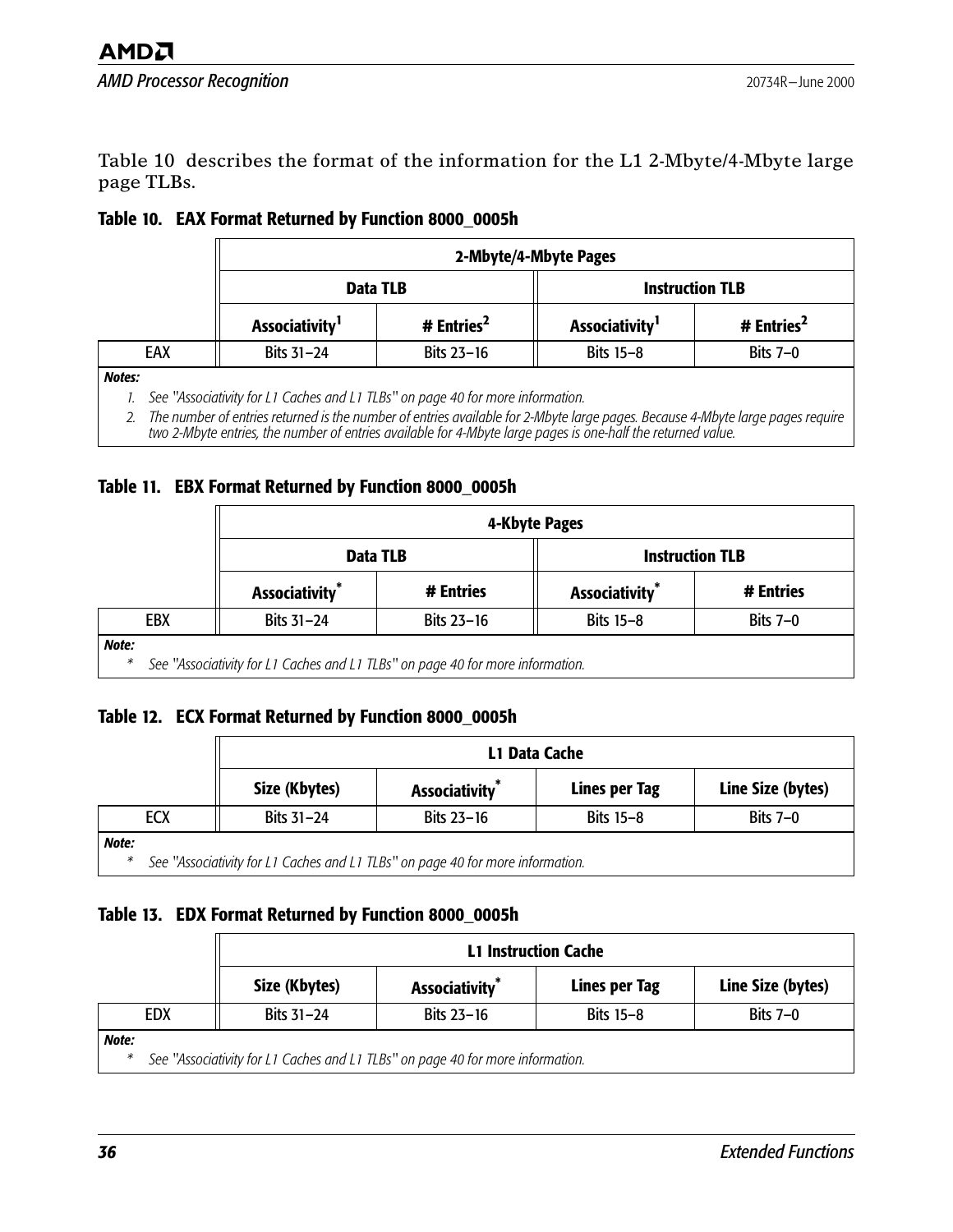### <span id="page-44-0"></span>**Function 8000\_0005h — L1 Cache Information for AMD-K5™ and All AMD-K6® Processors**

*Input:* EAX = 8000\_0005h

*Output:* EAX = Reserved EBX = TLB Information ECX = L1 Data Cache Information EDX = L1 Instruction Cache Information

Function 8000\_0005h returns information about the processor's on-chip L1 caches and associated TLBs. Tables [14](#page-44-1), [15,](#page-44-2) and [16](#page-44-3) provide the format for the information returned by the 8000\_0005h function for the AMD-K5 and all AMD-K6 processors.

#### <span id="page-44-1"></span>**Table 14. EBX Format Returned by Function 8000\_0005h**

|                                                                                                   | Data TLB             |            | <b>Instruction TLB</b> |            |
|---------------------------------------------------------------------------------------------------|----------------------|------------|------------------------|------------|
|                                                                                                   | <b>Associativity</b> | # Entries  | <b>Associativity</b>   | # Entries  |
| EBX                                                                                               | Bits 31-24           | Bits 23-16 | <b>Bits 15-8</b>       | Bits $7-0$ |
| Note:<br>See "Associativity for L1 Caches and L1 TLBs" on page 40 for more information.<br>$\ast$ |                      |            |                        |            |

#### <span id="page-44-2"></span>**Table 15. ECX Format Returned by Function 8000\_0005h**

|                                                                                                   | L1 Data Cache |                      |                      |                   |
|---------------------------------------------------------------------------------------------------|---------------|----------------------|----------------------|-------------------|
|                                                                                                   | Size (Kbytes) | <b>Associativity</b> | <b>Lines per Tag</b> | Line Size (bytes) |
| <b>ECX</b>                                                                                        | Bits $31-24$  | Bits 23-16           | <b>Bits 15-8</b>     | Bits $7-0$        |
| Note:<br>See "Associativity for L1 Caches and L1 TLBs" on page 40 for more information.<br>$\ast$ |               |                      |                      |                   |

#### <span id="page-44-3"></span>**Table 16. EDX Format Returned by Function 8000\_0005h**

|                                                                                              | <b>L1 Instruction Cache</b> |                      |                  |                   |
|----------------------------------------------------------------------------------------------|-----------------------------|----------------------|------------------|-------------------|
|                                                                                              | Size (Kbytes)               | <b>Associativity</b> | Lines per Tag    | Line Size (bytes) |
| EDX                                                                                          | Bits 31-24                  | Bits 23-16           | <b>Bits 15-8</b> | Bits $7-0$        |
| Note:<br>See "Associativity for L1 Caches and L1 TLBs" on page 40 for more information.<br>* |                             |                      |                  |                   |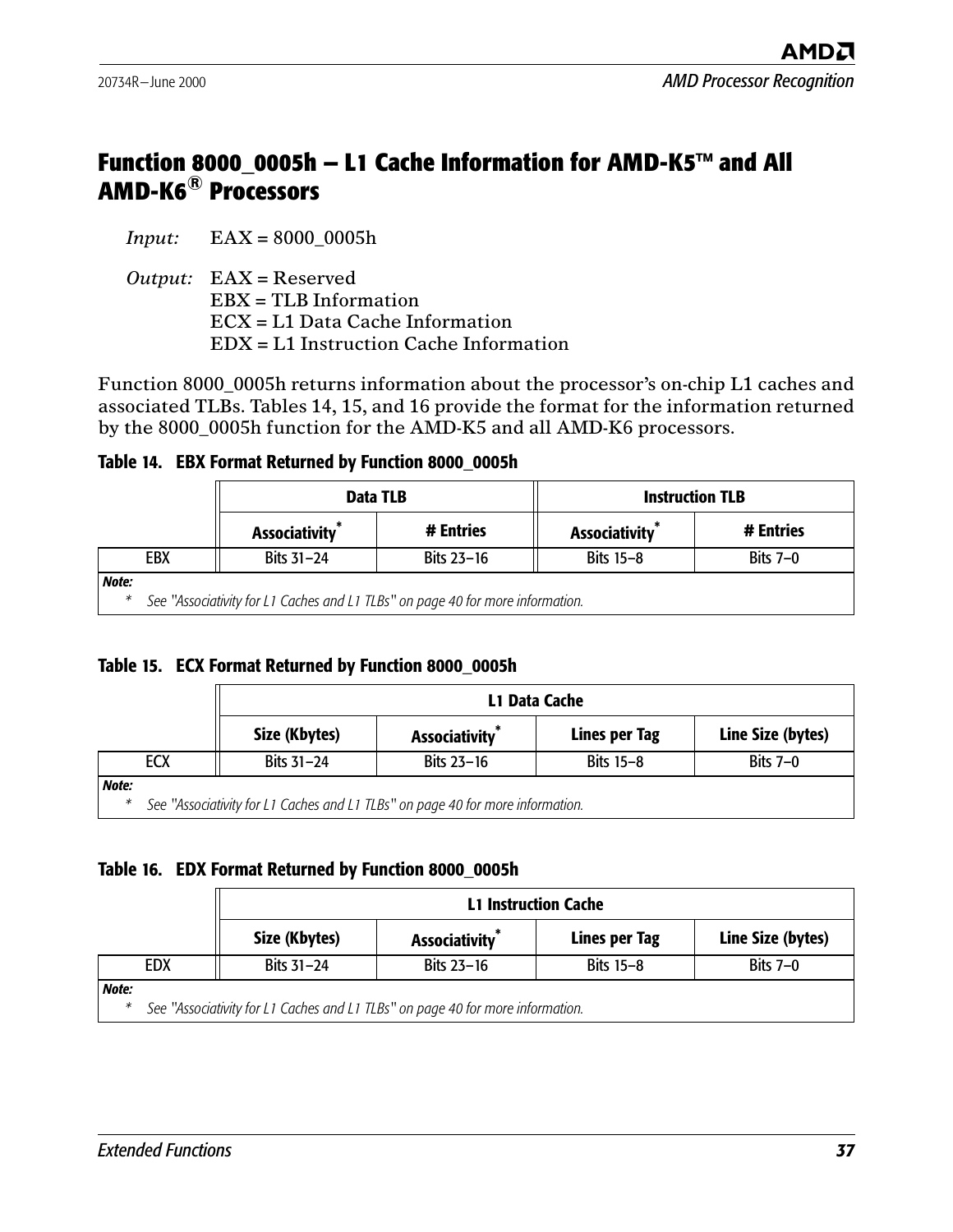### <span id="page-45-0"></span>**Function 8000\_0006h — L2 TLB/L2 Cache Information for the AMD Athlon™ Processor and the AMD Duron™ Processor**

*Note: The L2 cache for the AMD Athlon processor Model 1 and Model 2 must be configured prior to invoking this function.* 

*Input:* EAX = 8000\_0006h

#### *Output:* EAX = 2-Mbyte/4-Mbyte Pages and L2 TLB Information EBX = 4-Kbyte Pages and L2 TLB Information ECX = L2 Unified Cache Information EDX = Reserved

Function 8000\_0006h returns information about the L2 cache and TLB. Tables [17,](#page-45-1) [18,](#page-45-2) and [19](#page-46-1) provide the format for the information returned by the 8000\_0006h function on the AMD Athlon processor and the AMD Duron processor.

#### <span id="page-45-1"></span>**Table 17. EAX Format Returned by Function 8000\_0006h**

|     | 2-Mbyte/4-Mbyte Pages                |            |                            |                                      |
|-----|--------------------------------------|------------|----------------------------|--------------------------------------|
|     | L <sub>2</sub> Data TLB <sup>2</sup> |            |                            | <b>L2 Instruction or Unified TLB</b> |
|     | Associativity <sup>1</sup>           | # Entries  | Associativity <sup>1</sup> | # Entries                            |
| EAX | Bits 31-28                           | Bits 27-16 | Bits 15-12                 | Bits $11-0$                          |

*Notes:*

*1. See ["Associativity for L2 Caches and L2 TLBs" on page 40](#page-47-4) for more information.*

*2. A unified L2 TLB is indicated by a value of 0000h in the upper 16 bits of the EBX register. Unified TLB information is then referenced in the lower 16 bits of the EBX register.*

#### <span id="page-45-2"></span>**Table 18. EBX Format Returned by Function 8000\_0006h**

|     | 4-Kbyte Pages                        |            |                            |                                      |
|-----|--------------------------------------|------------|----------------------------|--------------------------------------|
|     | L <sub>2</sub> Data TLB <sup>2</sup> |            |                            | <b>L2 Instruction or Unified TLB</b> |
|     | Associativity <sup>1</sup>           | # Entries  | Associativity <sup>1</sup> | # Entries                            |
| EBX | Bits 31-28                           | Bits 27-16 | Bits 15-12                 | Bits $11-0$                          |

*Notes:*

*1. See ["Associativity for L2 Caches and L2 TLBs" on page 40](#page-47-4) for more information.*

*2. A unified L2 TLB is indicated by a value of 0000h in the upper 16 bits of the EBX register. Unified TLB information is then referenced in the lower 16 bits of the EBX register.*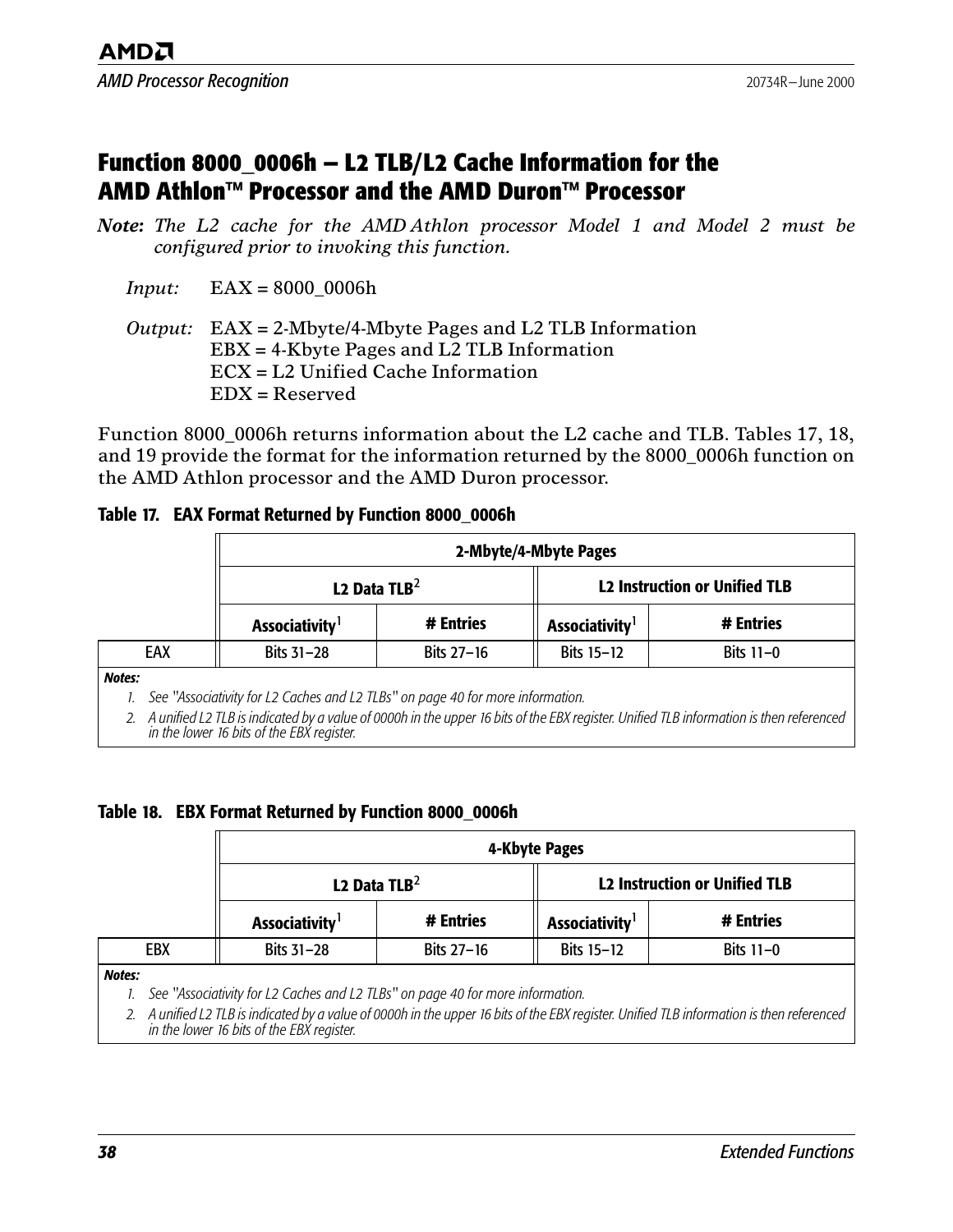|                                                                                                    | L <sub>2</sub> Cache |                      |               |                   |
|----------------------------------------------------------------------------------------------------|----------------------|----------------------|---------------|-------------------|
|                                                                                                    | Size (Kbytes)        | <b>Associativity</b> | Lines per Tag | Line Size (bytes) |
| <b>ECX</b>                                                                                         | Bits 31-16           | Bits 15-12           | Bits $11-8$   | Bits $7-0$        |
| Note:<br>See "Associativity for L2 Caches and L2 TLBs" on page 40 for more information.<br>$^\ast$ |                      |                      |               |                   |

#### <span id="page-46-1"></span>**Table 19. ECX Format Returned by Function 8000\_0006h**

### <span id="page-46-0"></span>**Function 8000\_0006h — L2 Cache Information for the AMD-K6®-III Processor**

*Input:* EAX = 8000\_0006h

*Output:* EAX = Reserved EBX = Reserved ECX = L2 Unified Cache Information EDX = Reserved

Function 8000\_0006h returns information about the processor's L2 cache. Table [20](#page-46-2) provides the format for the information returned by the 8000\_0006h function.

#### <span id="page-46-3"></span><span id="page-46-2"></span>**Table 20. ECX Format Returned by Function 8000\_0006h for the AMD-K6®-III Processor**

|            | L <sub>2</sub> Cache |                      |                      |                   |
|------------|----------------------|----------------------|----------------------|-------------------|
|            | Size (Kbytes)        | <b>Associativity</b> | <b>Lines per Tag</b> | Line Size (bytes) |
| <b>ECX</b> | Bits 31-16           | Bits 15-12           | Bits $11-8$          | Bits $7-0$        |
| Noto:      |                      |                      |                      |                   |

*Note:*

*\* See ["Associativity for L2 Caches and L2 TLBs" on page 40](#page-47-4) for more information.*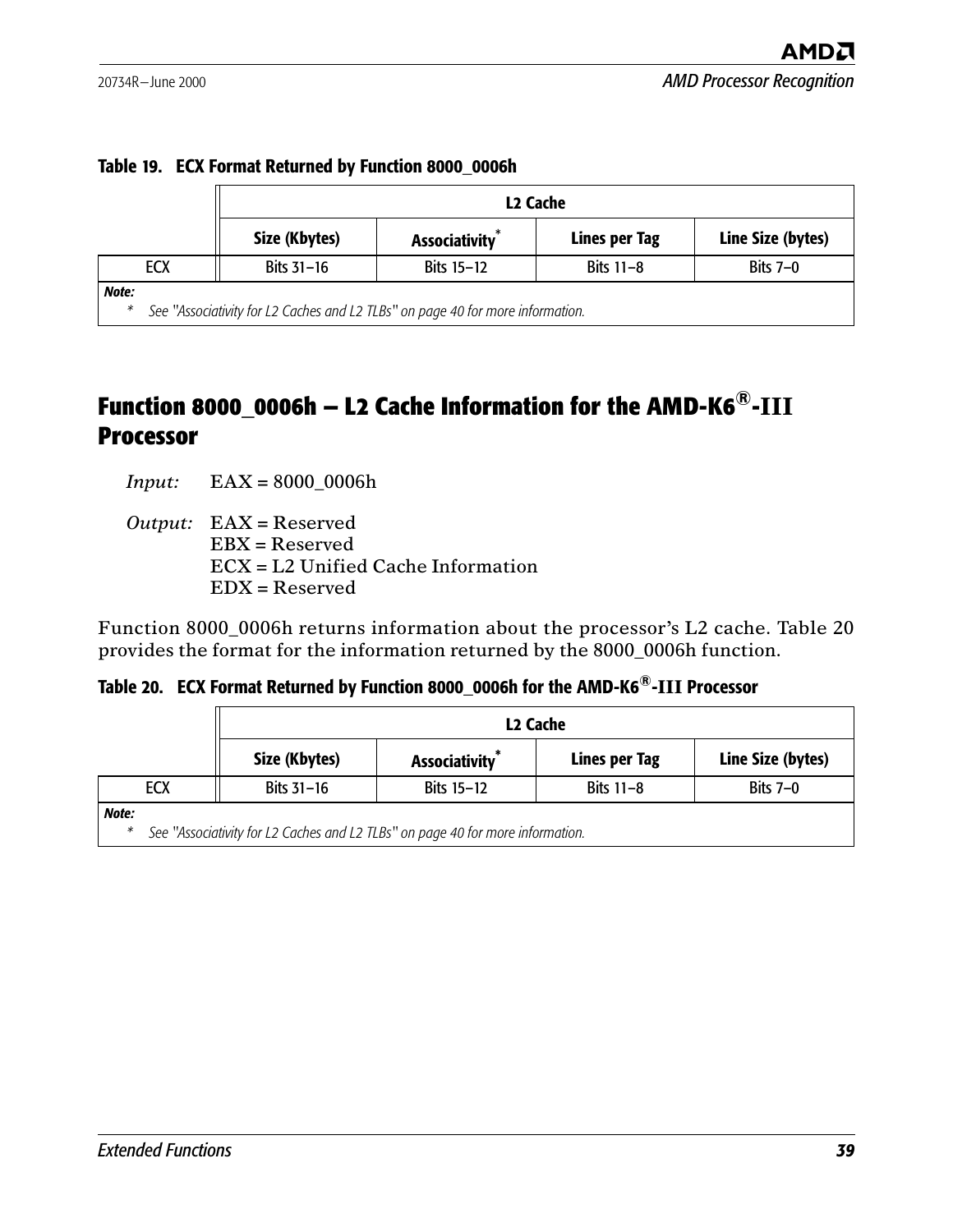### <span id="page-47-2"></span><span id="page-47-0"></span>**Associativity Field Definitions**

This section describes the values returned in the associativity fields.

#### <span id="page-47-3"></span>**Associativity for L1 Caches and L1 TLBs**

The associativity fields for the L1 data cache, L1 instruction cache, L1 data TLB, and L1 instruction TLB are all 8 bits wide. Except for 00h (Reserved) and FFh (Full), the number returned in the associativity field represents the actual number of ways, with a range of 01h through FEh. For example, a returned value of 02h indicates 2-way associativity and a returned value of 04h indicates 4-way associativity.

#### <span id="page-47-4"></span>**Associativity for L2 Caches and L2 TLBs**

The associativity fields for the L2 cache, L2 data TLB, and L2 instruction TLB are 4 bits wide. [Table 21](#page-47-1) shows the values returned in these associativity fields.

| <b>Bits 15-12</b> | <b>Associativity</b> |
|-------------------|----------------------|
| 0000b             | L <sub>2</sub> off   |
| 0001b             | Direct mapped        |
| 0010b             | 2-way                |
| 0011b             | Reserved             |
| 0100b             | 4-way                |
| 0101b             | <b>Reserved</b>      |
| 0110b             | 8-way                |
| 0111b             | Reserved             |
| 1000b             | 16-way               |
| 1001b             | <b>Reserved</b>      |
| 1010b             | Reserved             |
| 1011b             | Reserved             |
| 1100b             | Reserved             |
| 1101b             | Reserved             |
| 1110b             | Reserved             |
| 1111b             | Full                 |

<span id="page-47-1"></span>**Table 21. Associativity Values For L2 Caches and TLBs**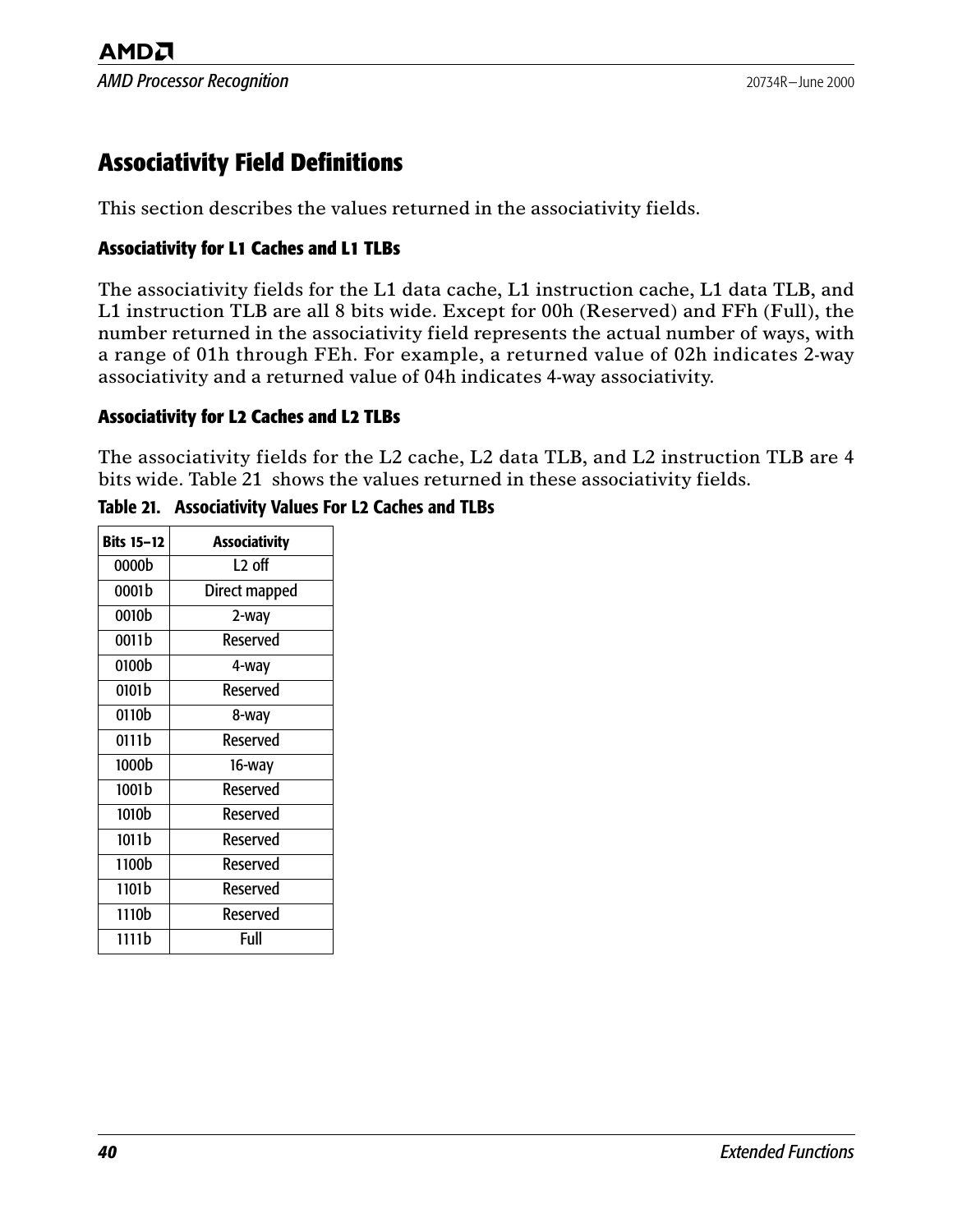# <span id="page-48-1"></span>**Appendix B**

# <span id="page-48-2"></span><span id="page-48-0"></span>**Register Values Returned by the AMD Family Processors**

Tables [22](#page-49-1) through [24](#page-55-1) contain all the values returned for AMD processors by the CPUID instruction.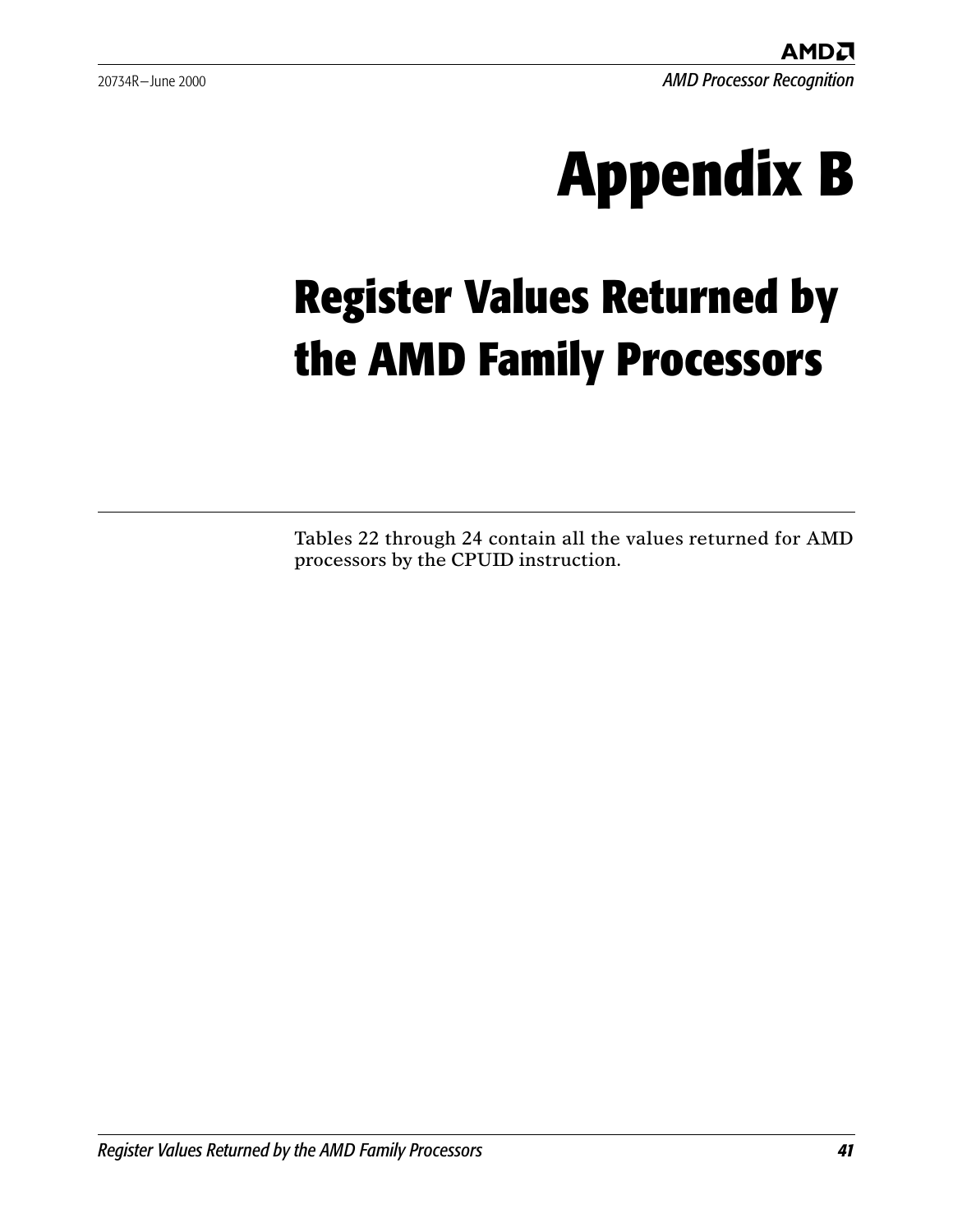### <span id="page-49-0"></span>**AMD Athlon™ Processor and AMD Duron™ Processor Values**

| <b>Function</b><br><b>Register</b>            | <b>AMD Athlon™</b><br><b>Processor</b><br>(Model 1)                 | <b>AMD Athlon™</b><br><b>Processor</b><br>(Model 2)                  | <b>AMD Athlon™</b><br><b>Processor</b><br>(Model 4)           | <b>AMD Duron™</b><br><b>Processor</b>                         |
|-----------------------------------------------|---------------------------------------------------------------------|----------------------------------------------------------------------|---------------------------------------------------------------|---------------------------------------------------------------|
| Function: 0                                   |                                                                     |                                                                      |                                                               |                                                               |
| EAX<br>EBX<br><b>ECX</b>                      | 0000_0001h<br>6874 7541h<br>444D_4163h                              | 0000_0001h<br>6874 7541h<br>444D_4163h                               | 0000_0001h<br>6874 7541h<br>444D_4163h                        | 0000_0001h<br>6874 7541h<br>444D_4163h                        |
| <b>EDX</b>                                    | 6974_6E65h                                                          | 6974_6E65h                                                           | 6974_6E65h                                                    | 6974_6E65h                                                    |
| Function: 1                                   |                                                                     |                                                                      |                                                               |                                                               |
| EAX<br><b>EBX</b><br><b>ECX</b><br><b>EDX</b> | 0000 061Xh<br><b>Reserved</b><br><b>Reserved</b><br>0081_F9FFh      | 0000_062Xh<br><b>Reserved</b><br>Reserved<br>0183_F9FFh <sup>1</sup> | 0000_064Xh<br>Reserved<br>Reserved<br>0183_F9FFh <sup>1</sup> | 0000 063Xh<br>Reserved<br>Reserved<br>0183 F9FFh <sup>1</sup> |
| Function:<br>8000 0000h                       |                                                                     |                                                                      |                                                               |                                                               |
| EAX<br>EBX<br><b>ECX</b><br><b>EDX</b>        | 8000 0006h<br><b>Reserved</b><br><b>Reserved</b><br><b>Reserved</b> | 8000 0006h<br><b>Reserved</b><br>Reserved<br><b>Reserved</b>         | 8000 0006h<br>Reserved<br>Reserved<br>Reserved                | 8000 0006h<br>Reserved<br>Reserved<br>Reserved                |
| Function:<br>8000 0001h                       |                                                                     |                                                                      |                                                               |                                                               |
| EAX<br><b>EBX</b><br><b>ECX</b><br><b>EDX</b> | 0000 071Xh<br>Reserved<br>Reserved<br>COC1_F9FFh                    | 0000_072Xh<br>Reserved<br>Reserved<br>C1C3 F9FFh <sup>2</sup>        | 0000_074Xh<br>Reserved<br>Reserved<br>C1C3 F9FFh <sup>2</sup> | 0000 073Xh<br>Reserved<br>Reserved<br>C1C3 F9FFh <sup>2</sup> |

<span id="page-49-2"></span><span id="page-49-1"></span>

| Table 22. Values Returned By the AMD Athlon™ and AMD Duron™ Processors |  |  |  |  |
|------------------------------------------------------------------------|--|--|--|--|
|------------------------------------------------------------------------|--|--|--|--|

*Notes:*

*1. The AMD Athlon processor (Models 2 and 4) and the AMD Duron processor contain an APIC, but it is not reflected in this value. If the BIOS enables the APIC, the value is 0183\_FBFFh.*

*2. The AMD Athlon processor (Models 2 and 4) and the AMD Duron processor contain an APIC, but it is not reflected in this value. If the BIOS enables the APIC, the value is C1C3\_FBFFh.*

*3. The L2 cache size and associativity on AMD processors are product specific. The AMD Athlon processor (Models 1 and 2) have an L2 cache size of 512-Kbyte with two-way set associativity. The AMD Athlon processor Model 4 has an L2 cache size of 256-Kbyte with sixteen-way set associativity.*

*4. The L2 cache size and associativity on AMD processors are product specific. The AMD Duron processor has an L2 cache size of 64-Kbyte with sixteen-way set associativity.*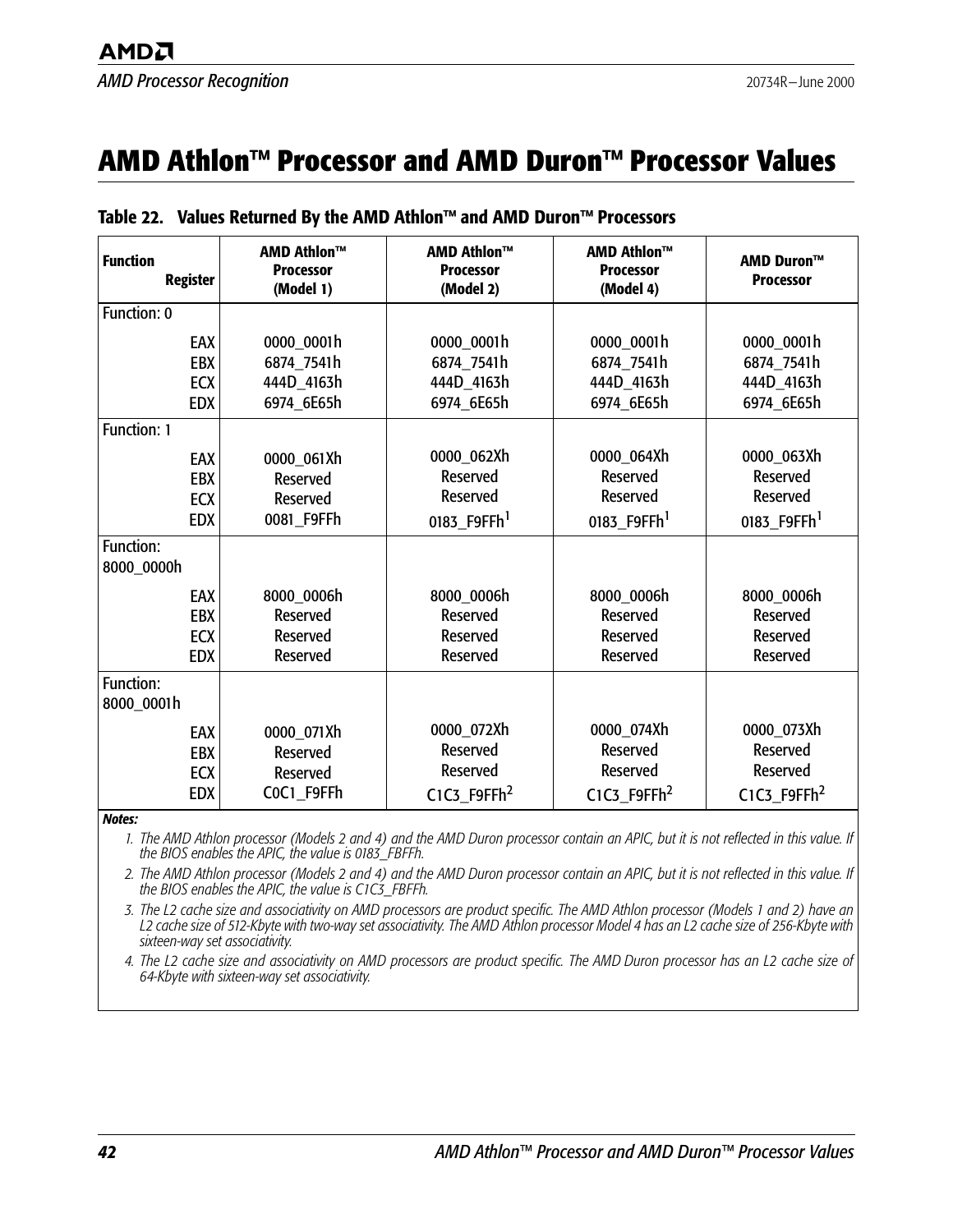| <b>Function</b><br><b>Register</b> | AMD Athlon™<br><b>Processor</b><br>(Model 1) | <b>AMD Athlon™</b><br><b>Processor</b><br>(Model 2) | AMD Athlon™<br><b>Processor</b><br>(Model 4) | AMD Duron™<br><b>Processor</b> |
|------------------------------------|----------------------------------------------|-----------------------------------------------------|----------------------------------------------|--------------------------------|
| Function:                          |                                              |                                                     |                                              |                                |
| 8000_0002h                         |                                              |                                                     |                                              |                                |
| EAX                                | 2D44 4D41h                                   | 2044 4D41h                                          | 2044 4D41h                                   | 2044 4D41h                     |
| EBX                                | 7428 374Bh                                   | 6C68 7441h                                          | 6C68 7441h                                   | 6F72 7544h                     |
| <b>ECX</b>                         | 5020_296Dh                                   | 7428_6E6Fh                                          | 7428_6E6Fh                                   | 6D74_286Eh                     |
| <b>EDX</b>                         | 6563_6F72h                                   | 5020_296Dh                                          | 5020_296Dh                                   | 7250_2029h                     |
| Function:                          |                                              |                                                     |                                              |                                |
| 8000_0003h                         |                                              |                                                     |                                              |                                |
| EAX                                | 726F_7373h                                   | 6563_6F72h                                          | 6563_6F72h                                   | 7365_636Fh                     |
| <b>EBX</b>                         | 0000 0000h                                   | 726F 7373h                                          | 726F 7373h                                   | 0072 6F73h                     |
| <b>ECX</b>                         | 0000_0000h                                   | 0000_0000h                                          | 0000_0000h                                   | 0000_0000h                     |
| <b>EDX</b>                         | 0000 0000h                                   | 0000_0000h                                          | 0000_0000h                                   | 0000 0000h                     |
| <b>Function:</b>                   |                                              |                                                     |                                              |                                |
| 8000 0004h                         |                                              |                                                     |                                              |                                |
| EAX                                | 0000_0000h                                   | 0000_0000h                                          | 0000_0000h                                   | 0000_0000h                     |
| EBX                                | 0000 0000h                                   | 0000_0000h                                          | 0000 0000h                                   | 0000 0000h                     |
| <b>ECX</b>                         | 0000_0000h                                   | 0000_0000h                                          | 0000_0000h                                   | 0000_0000h                     |
| <b>EDX</b>                         | 0000_0000h                                   | 0000_0000h                                          | 0000_0000h                                   | 0000 0000h                     |

#### **Table 22. Values Returned By the AMD Athlon™ and AMD Duron™ Processors (continued)**

*Notes:*

*1. The AMD Athlon processor (Models 2 and 4) and the AMD Duron processor contain an APIC, but it is not reflected in this value. If the BIOS enables the APIC, the value is 0183\_FBFFh.*

*2. The AMD Athlon processor (Models 2 and 4) and the AMD Duron processor contain an APIC, but it is not reflected in this value. If the BIOS enables the APIC, the value is C1C3\_FBFFh.*

*3. The L2 cache size and associativity on AMD processors are product specific. The AMD Athlon processor (Models 1 and 2) have an L2 cache size of 512-Kbyte with two-way set associativity. The AMD Athlon processor Model 4 has an L2 cache size of 256-Kbyte with sixteen-way set associativity.*

*4. The L2 cache size and associativity on AMD processors are product specific. The AMD Duron processor has an L2 cache size of 64-Kbyte with sixteen-way set associativity.*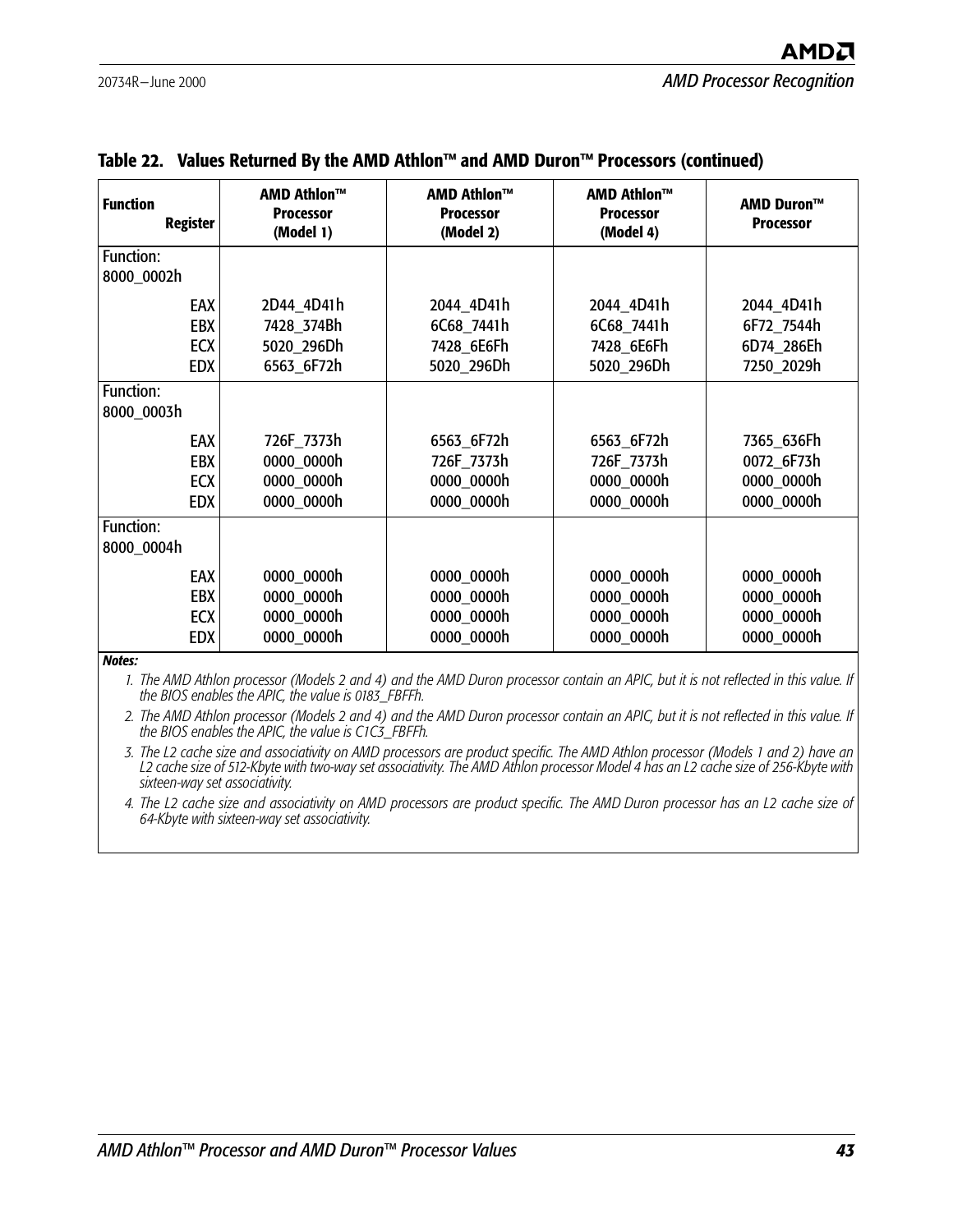| <b>Function</b><br><b>Register</b> | AMD Athlon™<br><b>Processor</b><br>(Model 1) | AMD Athlon™<br><b>Processor</b><br>(Model 2) | <b>AMD Athlon™</b><br><b>Processor</b><br>(Model 4) | <b>AMD Duron™</b><br><b>Processor</b> |
|------------------------------------|----------------------------------------------|----------------------------------------------|-----------------------------------------------------|---------------------------------------|
| Function:                          |                                              |                                              |                                                     |                                       |
| 8000 0005h                         |                                              |                                              |                                                     |                                       |
| EAX                                | 0408_FF08h                                   | 0408_FF08h                                   | 0408_FF08h                                          | 0408_FF08h                            |
| <b>EBX</b>                         | <b>FF18 FF10h</b>                            | <b>FF18 FF10h</b>                            | <b>FF18 FF10h</b>                                   | <b>FF18 FF10h</b>                     |
| <b>ECX</b>                         | 4002 0140h                                   | 4002 0140h                                   | 4002_0140h                                          | 4002 0140h                            |
| <b>EDX</b>                         | 4002 0140h                                   | 4002 0140h                                   | 4002 0140h                                          | 4002 0140h                            |
| Function:                          |                                              |                                              |                                                     |                                       |
| 8000 0006h                         |                                              |                                              |                                                     |                                       |
| EAX                                | 0000 0000h                                   | 0000 0000h                                   | 0000 0000h                                          | 0000 0000h                            |
| EBX                                | 4100_4100h                                   | 4100_4100h                                   | 4100_4100h                                          | 4100_4100h                            |
| <b>ECX</b>                         | **** *140 $h^3$                              | **** *140 $h^3$                              | **** *140 $h^3$                                     | **** *140h <sup>4</sup>               |
| <b>EDX</b>                         | Reserved                                     | Reserved                                     | Reserved                                            | Reserved                              |

#### **Table 22. Values Returned By the AMD Athlon™ and AMD Duron™ Processors (continued)**

*Notes:*

*1. The AMD Athlon processor (Models 2 and 4) and the AMD Duron processor contain an APIC, but it is not reflected in this value. If the BIOS enables the APIC, the value is 0183\_FBFFh.*

*2. The AMD Athlon processor (Models 2 and 4) and the AMD Duron processor contain an APIC, but it is not reflected in this value. If the BIOS enables the APIC, the value is C1C3\_FBFFh.*

*3. The L2 cache size and associativity on AMD processors are product specific. The AMD Athlon processor (Models 1 and 2) have an L2 cache size of 512-Kbyte with two-way set associativity. The AMD Athlon processor Model 4 has an L2 cache size of 256-Kbyte with sixteen-way set associativity.*

*4. The L2 cache size and associativity on AMD processors are product specific. The AMD Duron processor has an L2 cache size of 64-Kbyte with sixteen-way set associativity.*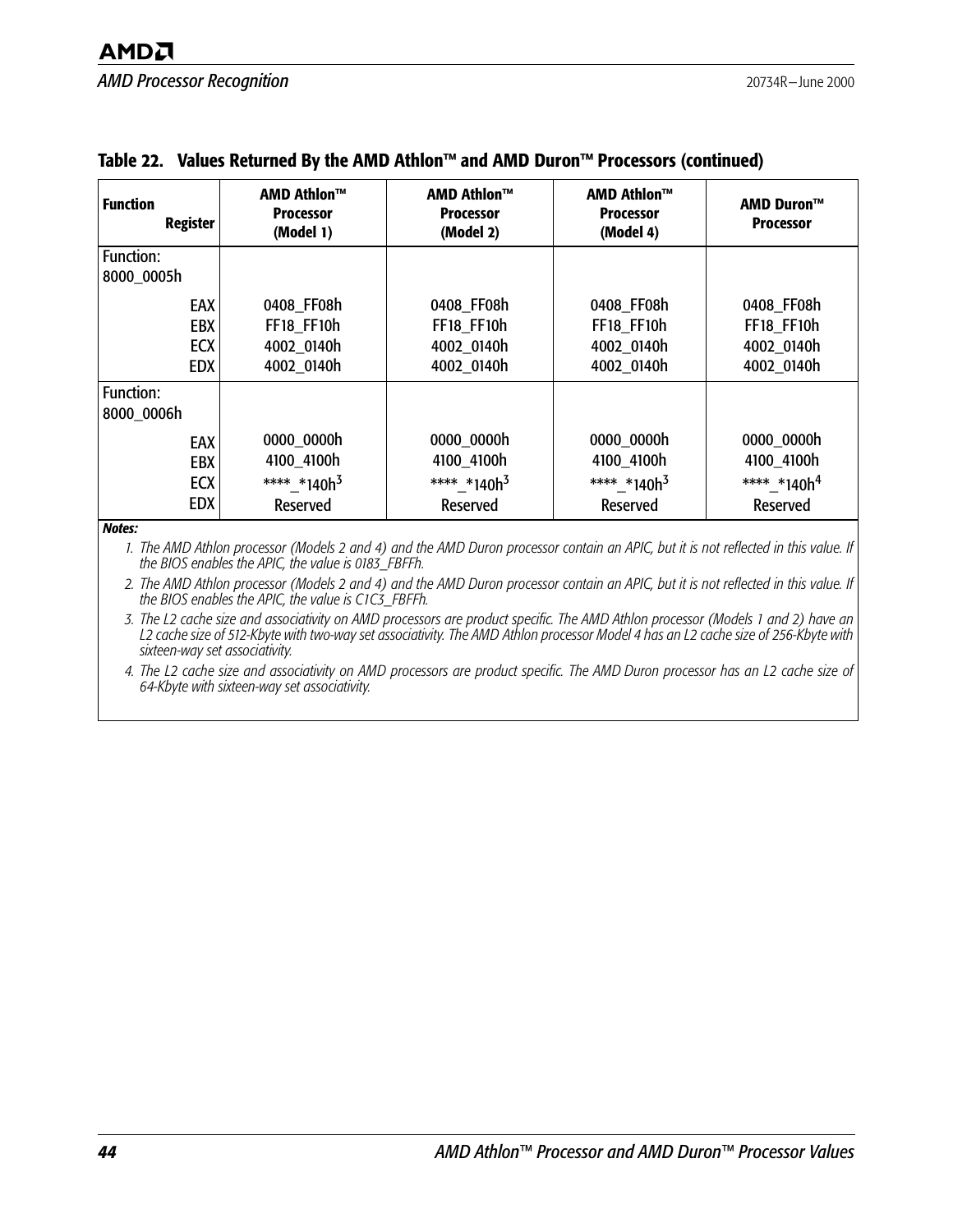## <span id="page-52-0"></span>**AMD-K6® Processor Values**

| <b>Function</b><br><b>Register</b>            | $AMD-K6^{\circledR}$<br><b>Processor</b><br>(Model 6) | AMD-K6<br><b>Processor</b><br>(Model 7)                 | <b>AMD-K6-2</b><br><b>Processor</b><br>(Model 8)              | AMD-K6-III<br><b>Processor</b><br>(Model 9)      |
|-----------------------------------------------|-------------------------------------------------------|---------------------------------------------------------|---------------------------------------------------------------|--------------------------------------------------|
| Function: 0                                   |                                                       |                                                         |                                                               |                                                  |
| EAX<br><b>EBX</b><br><b>ECX</b>               | 0000 0001h<br>6874 7541h<br>444D 4163h                | 0000 0001h<br>6874 7541h<br>444D 4163h                  | 0000 0001h<br>6874 7541h<br>444D_4163h                        | 0000 0001h<br>6874 7541h<br>444D_4163h           |
| <b>EDX</b>                                    | 6974_6E65h                                            | 6974_6E65h                                              | 6974_6E65h                                                    | 6974_6E65h                                       |
| Function: 1                                   |                                                       |                                                         |                                                               |                                                  |
| EAX<br><b>EBX</b><br><b>ECX</b><br><b>EDX</b> | 0000 056Xh<br>Reserved<br>Reserved<br>0080_01BFh      | 0000 057Xh<br><b>Reserved</b><br>Reserved<br>0080_01BFh | 0000 058Xh<br>Reserved<br>Reserved<br>$0080_21BFh1$           | 0000 059Xh<br>Reserved<br>Reserved<br>0080_21BFh |
| Function:<br>8000_0000h                       |                                                       |                                                         |                                                               |                                                  |
| EAX<br><b>EBX</b><br><b>ECX</b><br><b>EDX</b> | 8000 0005h<br><b>Reserved</b><br>Reserved<br>Reserved | 8000 0005h<br>Reserved<br>Reserved<br>Reserved          | 8000 0005h<br>Reserved<br>Reserved<br>Reserved                | 8000 0006h<br>Reserved<br>Reserved<br>Reserved   |
| <b>Function:</b><br>8000 0001h                |                                                       |                                                         |                                                               |                                                  |
| EAX<br><b>EBX</b><br><b>ECX</b><br><b>EDX</b> | 0000 066Xh<br>Reserved<br>Reserved<br>0080 05BFh      | 0000 067Xh<br>Reserved<br>Reserved<br>0080 05BFh        | 0000 068Xh<br>Reserved<br>Reserved<br>8080 29BFh <sup>2</sup> | 0000 069Xh<br>Reserved<br>Reserved<br>8080 29BFh |

#### <span id="page-52-2"></span><span id="page-52-1"></span>**Table 23. Values Returned By AMD-K6® Processors**

*Notes:*

*1. AMD-K6-2 processor Model 8/[F:8], EDX = 0080\_21BFh – Global Paging Extension supported. AMD-K6-2 processor Model 8/[7:0], EDX = 0080\_01BFh.*

*2. AMD-K6-2 processor Model 8/[F:8], EDX = 8080\_29BFh – Global Paging Extension supported. AMD-K6-2 processor Model 8/[7:0], EDX = 8080\_09BFh.*

*3. Extended functions 8000\_0002h, 8000\_0003h, and 8000\_0004h each return part of the processor name string. Some AMD-K6-2 processors may have the following name string: function 8000\_0002h, ECX = 322D\_296Dh and EDX = 6F72\_5020h, and function 8000\_0003h, EAX = 7373\_6563h and EBX = 0000\_726Fh.*

*4. Extended functions 8000\_0002h, 8000\_0003h, and 8000\_0004h each return part of the processor name string. Some AMD-K6-III processors may have the following name string: function 8000\_0002h, ECX = 492D\_296Dh and EDX = 5020\_4949h, and function 8000\_0003h, EAX = 6563\_6F72h and EBX = 726F\_7373h.*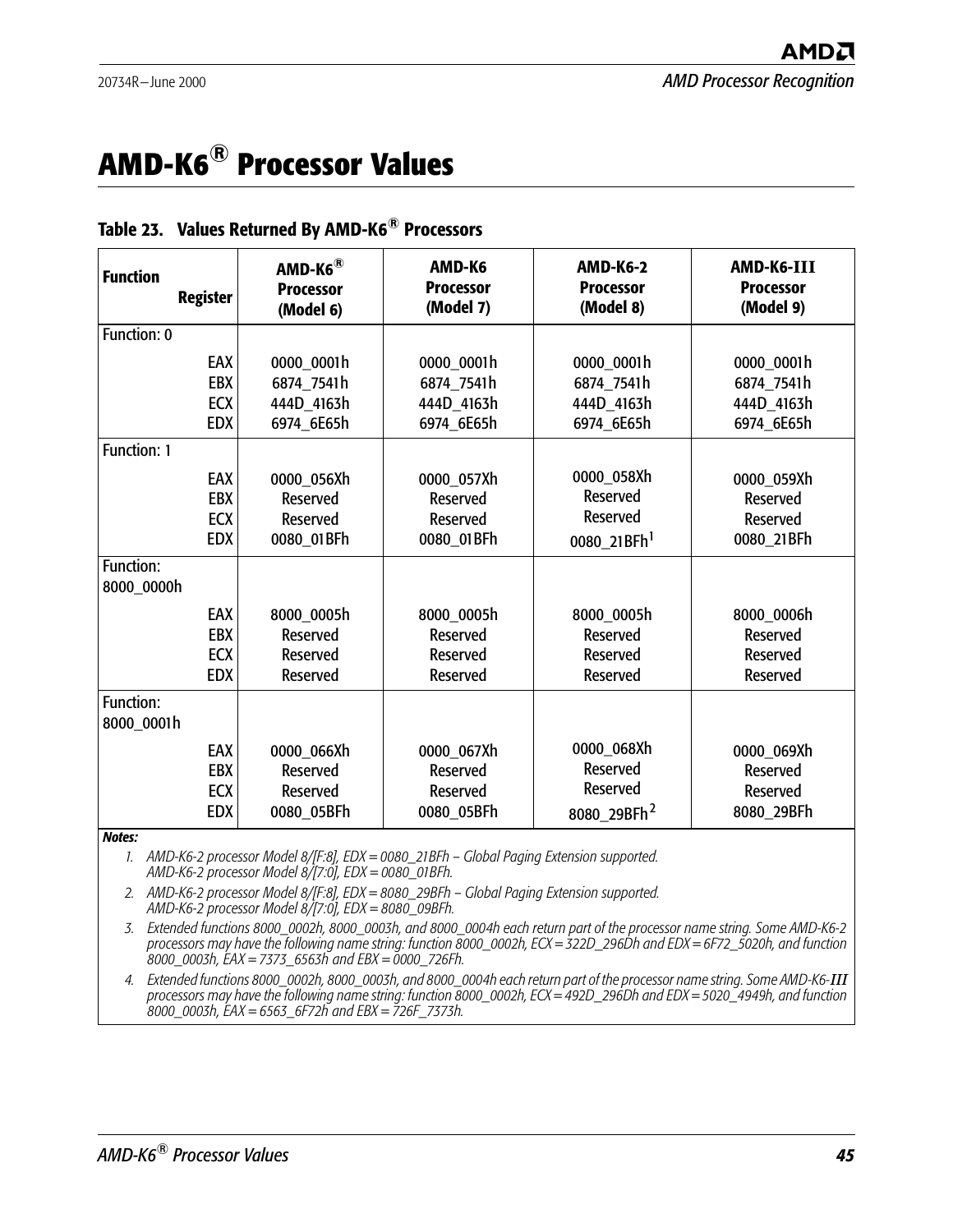| <b>Function</b><br><b>Register</b> | $AMD-K6^{\circledR}$<br><b>Processor</b><br>(Model 6) | AMD-K6<br><b>Processor</b><br>(Model 7) | <b>AMD-K6-2</b><br><b>Processor</b><br>(Model 8) | AMD-K6-III<br><b>Processor</b><br>(Model 9) |  |
|------------------------------------|-------------------------------------------------------|-----------------------------------------|--------------------------------------------------|---------------------------------------------|--|
| Function:                          |                                                       |                                         |                                                  |                                             |  |
| 8000 0002h                         |                                                       |                                         |                                                  |                                             |  |
| EAX                                | 2D44 4D41h                                            | 2D44 4D41h                              | 2D44_4D41h                                       | 2D44_4D41h                                  |  |
| <b>EBX</b>                         | 6D74 364Bh                                            | 6D74 364Bh                              | 7428_364Bh                                       | 7428_364Bh                                  |  |
| <b>ECX</b>                         | 202F_7720h                                            | 202F 7720h                              | 3320_296Dh <sup>3</sup>                          | 3320_296Dh <sup>4</sup>                     |  |
| <b>EDX</b>                         | 746C 756Dh                                            | 746C 756Dh                              | 7270_2044h <sup>3</sup>                          | 5020_2B44h <sup>4</sup>                     |  |
| Function:                          |                                                       |                                         |                                                  |                                             |  |
| 8000 0003h                         |                                                       |                                         |                                                  |                                             |  |
| EAX                                | 6465_6D69h                                            | 6465_6D69h                              | 7365_636Fh <sup>3</sup>                          | 6563_6F72h <sup>4</sup>                     |  |
| <b>EBX</b>                         | 6520 6169h                                            | 6520 6169h                              | 0072 6F73h <sup>3</sup>                          | 726F 7373h <sup>4</sup>                     |  |
| <b>ECX</b>                         | 6E65 7478h                                            | 6E65 7478h                              | 0000 0000h                                       | 0000 0000h                                  |  |
| <b>EDX</b>                         | 6E6F 6973h                                            | 6E6F 6973h                              | 0000 0000h                                       | 0000 0000h                                  |  |
| <b>Function:</b>                   |                                                       |                                         |                                                  |                                             |  |
| 8000 0004h                         |                                                       |                                         |                                                  |                                             |  |
| EAX                                | 0000 0073h                                            | 0000 0073h                              | 0000 0000h                                       | 0000 0000h                                  |  |
| <b>EBX</b>                         | 0000 0000h                                            | 0000 0000h                              | 0000 0000h                                       | 0000 0000h                                  |  |
| <b>ECX</b>                         | 0000 0000h                                            | 0000 0000h                              | 0000 0000h                                       | 0000 0000h                                  |  |
| <b>EDX</b>                         | 0000 0000h                                            | 0000 0000h                              | 0000 0000h                                       | 0000 0000h                                  |  |
| <b>Function:</b>                   |                                                       |                                         |                                                  |                                             |  |
| 8000 0005h                         |                                                       |                                         |                                                  |                                             |  |
| EAX                                | Reserved                                              | Reserved                                | Reserved                                         | <b>Reserved</b>                             |  |
| <b>EBX</b>                         | 0280 0140h                                            | 0280 0140h                              | 0280 0140h                                       | 0280 0140h                                  |  |
| <b>ECX</b>                         | 2002 0220h                                            | 2002 0220h                              | 2002 0220h                                       | 2002_0220h                                  |  |
| <b>EDX</b>                         | 2002 0220h                                            | 2002 0220h                              | 2002 0220h                                       | 2002 0220h                                  |  |

#### **Table 23. Values Returned By AMD-K6® Processors (continued)**

*Notes:*

*1. AMD-K6-2 processor Model 8/[F:8], EDX = 0080\_21BFh – Global Paging Extension supported. AMD-K6-2 processor Model 8/[7:0], EDX = 0080\_01BFh.*

*2. AMD-K6-2 processor Model 8/[F:8], EDX = 8080\_29BFh – Global Paging Extension supported. AMD-K6-2 processor Model 8/[7:0], EDX = 8080\_09BFh.*

*3. Extended functions 8000\_0002h, 8000\_0003h, and 8000\_0004h each return part of the processor name string. Some AMD-K6-2 processors may have the following name string: function 8000\_0002h, ECX = 322D\_296Dh and EDX = 6F72\_5020h, and function 8000\_0003h, EAX = 7373\_6563h and EBX = 0000\_726Fh.*

*4. Extended functions 8000\_0002h, 8000\_0003h, and 8000\_0004h each return part of the processor name string. Some AMD-K6-III processors may have the following name string: function 8000\_0002h, ECX = 492D\_296Dh and EDX = 5020\_4949h, and function 8000\_0003h, EAX = 6563\_6F72h and EBX = 726F\_7373h.*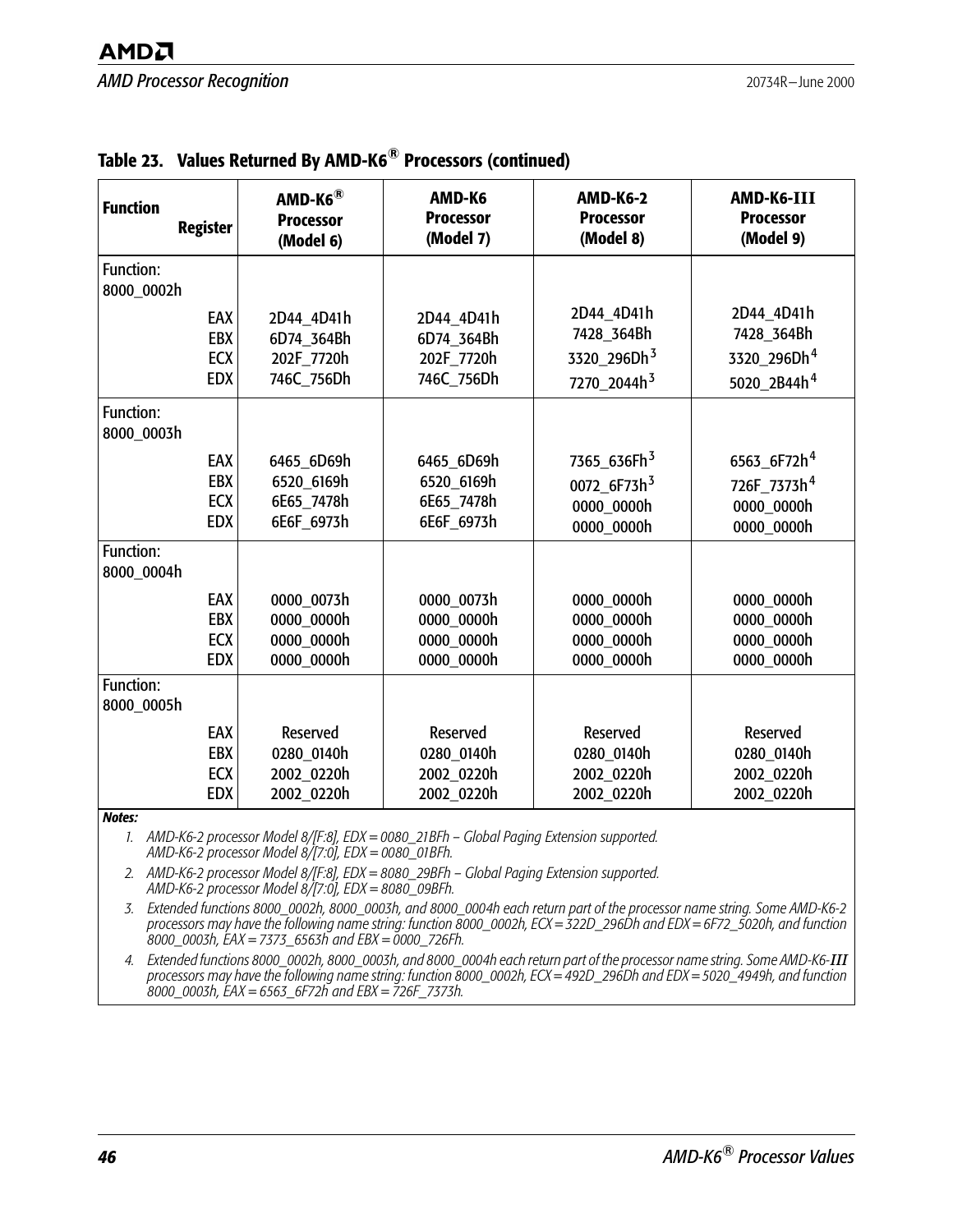| <b>Function</b><br><b>Register</b> | $AMD-K6^{\circledR}$<br><b>Processor</b><br>(Model 6) | AMD-K6<br><b>Processor</b><br>(Model 7) | <b>AMD-K6-2</b><br><b>Processor</b><br>(Model 8) | AMD-K6-III<br><b>Processor</b><br>(Model 9) |
|------------------------------------|-------------------------------------------------------|-----------------------------------------|--------------------------------------------------|---------------------------------------------|
| Function:                          |                                                       |                                         |                                                  |                                             |
| 8000 0006h                         |                                                       |                                         |                                                  |                                             |
| <b>EAX</b>                         | <b>Undefined</b>                                      | Undefined                               | <b>Undefined</b>                                 | Reserved                                    |
| EBX                                | <b>Undefined</b>                                      | <b>Undefined</b>                        | <b>Undefined</b>                                 | Reserved                                    |
| <b>ECX</b>                         | <b>Undefined</b>                                      | <b>Undefined</b>                        | <b>Undefined</b>                                 | 0100_4220h                                  |
| <b>EDX</b>                         | <b>Undefined</b>                                      | Undefined                               | <b>Undefined</b>                                 | Reserved                                    |
| Notes:                             |                                                       |                                         |                                                  |                                             |

#### **Table 23. Values Returned By AMD-K6® Processors (continued)**

*1. AMD-K6-2 processor Model 8/[F:8], EDX = 0080\_21BFh – Global Paging Extension supported. AMD-K6-2 processor Model 8/[7:0], EDX = 0080\_01BFh.*

*2. AMD-K6-2 processor Model 8/[F:8], EDX = 8080\_29BFh – Global Paging Extension supported. AMD-K6-2 processor Model 8/[7:0], EDX = 8080\_09BFh.*

*3. Extended functions 8000\_0002h, 8000\_0003h, and 8000\_0004h each return part of the processor name string. Some AMD-K6-2 processors may have the following name string: function 8000\_0002h, ECX = 322D\_296Dh and EDX = 6F72\_5020h, and function 8000\_0003h, EAX = 7373\_6563h and EBX = 0000\_726Fh.*

*4. Extended functions 8000\_0002h, 8000\_0003h, and 8000\_0004h each return part of the processor name string. Some AMD-K6-III processors may have the following name string: function 8000\_0002h, ECX = 492D\_296Dh and EDX = 5020\_4949h, and function 8000\_0003h, EAX = 6563\_6F72h and EBX = 726F\_7373h.*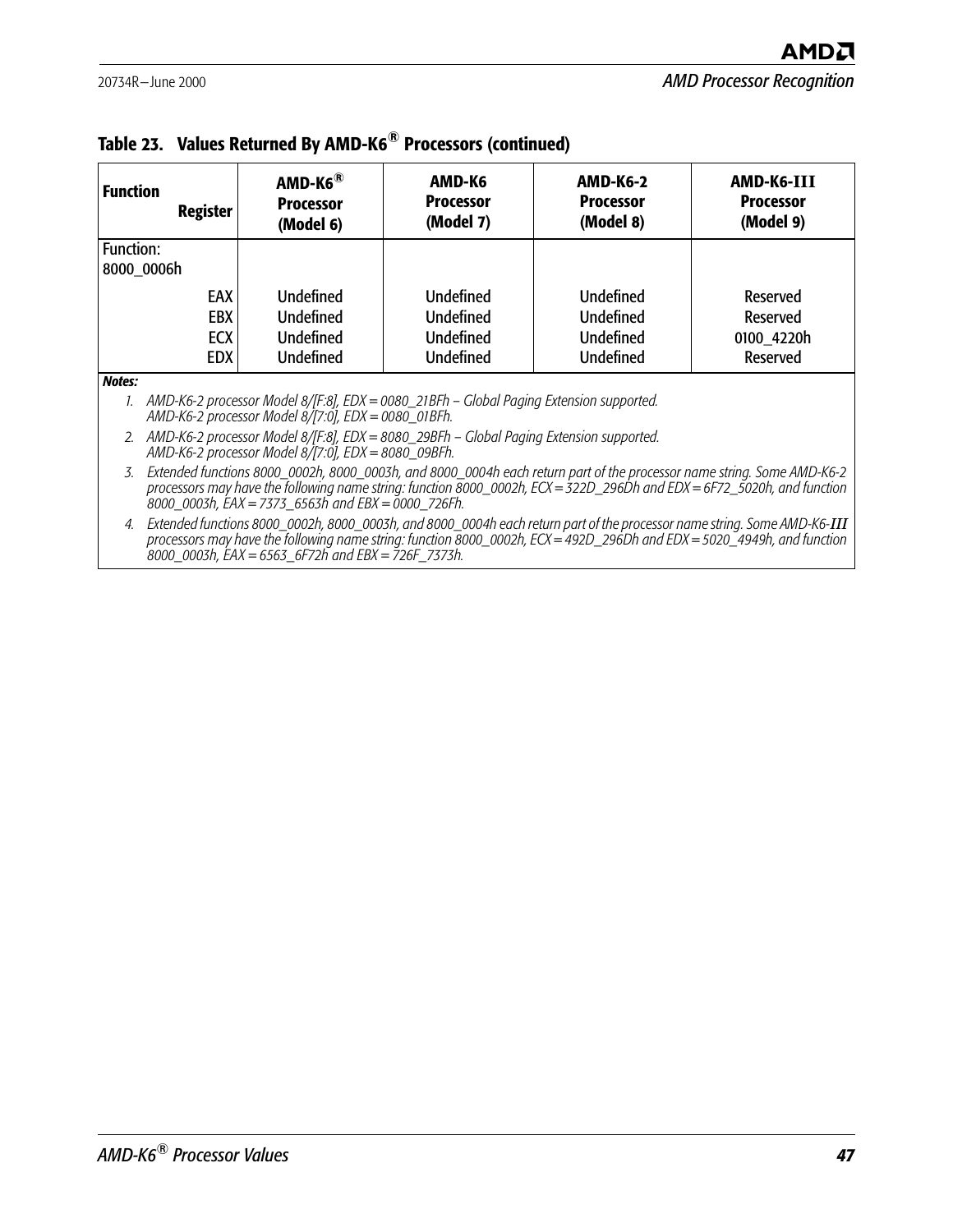## <span id="page-55-0"></span>Am486<sup>®</sup>, Am5<sub>X</sub>86<sup>®</sup>, and AMD-K5™ Processor Values

<span id="page-55-2"></span><span id="page-55-1"></span>

| Table 24. Values Returned By Am486 <sup>®</sup> , Am5 <sub>X</sub> 86 <sup>®</sup> , and AMD-K5™ Processors |  |
|-------------------------------------------------------------------------------------------------------------|--|
|-------------------------------------------------------------------------------------------------------------|--|

| <b>Function</b><br><b>Register</b>            | Am486 $^{\circledR}$ and<br>$Am5x86^{\circledR}$<br><b>Processors</b>        | AMD-K5™<br><b>Processor</b><br>(Model 0)                                     | AMD-K5<br><b>Processor</b><br>(Model 1)                      | AMD-K5<br><b>Processor</b><br>(Model 2)                      | AMD-K5<br><b>Processor</b><br>(Model 3)              |
|-----------------------------------------------|------------------------------------------------------------------------------|------------------------------------------------------------------------------|--------------------------------------------------------------|--------------------------------------------------------------|------------------------------------------------------|
| Function: 0                                   |                                                                              |                                                                              |                                                              |                                                              |                                                      |
| EAX<br><b>EBX</b><br><b>ECX</b><br><b>EDX</b> | 0000_0001h<br>6874 7541h<br>444D 4163h<br>6974_6E65h                         | 0000_0001h<br>6874 7541h<br>444D 4163h<br>6974_6E65h                         | 0000_0001h<br>6874 7541h<br>444D_4163h<br>6974_6E65h         | 0000_0001h<br>6874 7541h<br>444D 4163h<br>6974_6E65h         | 0000_0001h<br>6874 7541h<br>444D 4163h<br>6974_6E65h |
| <b>Function: 1</b>                            |                                                                              |                                                                              |                                                              |                                                              |                                                      |
| EAX<br><b>EBX</b><br><b>ECX</b><br><b>EDX</b> | 0000_04XXh<br>Reserved<br>Reserved<br>0000_0001h                             | 0000_050Xh<br>Reserved<br>Reserved<br>0000_03BFh*                            | 0000_051Xh<br>Reserved<br><b>Reserved</b><br>0000_21BFh      | 0000_052Xh<br>Reserved<br>Reserved<br>0000_21BFh             | 0000_053Xh<br>Reserved<br>Reserved<br>0000_21BFh     |
| <b>Function:</b><br>8000_0000h                |                                                                              |                                                                              |                                                              |                                                              |                                                      |
| EAX<br><b>EBX</b><br><b>ECX</b><br><b>EDX</b> | 0000_0000h<br><b>Undefined</b><br><b>Undefined</b><br><b>Undefined</b>       | 0000_0000h<br><b>Undefined</b><br><b>Undefined</b><br><b>Undefined</b>       | 8000_0005h<br>Reserved<br><b>Reserved</b><br><b>Reserved</b> | 8000_0005h<br><b>Reserved</b><br><b>Reserved</b><br>Reserved | 8000_0005h<br>Reserved<br>Reserved<br>Reserved       |
| Function:<br>8000_0001h                       |                                                                              |                                                                              |                                                              |                                                              |                                                      |
| EAX<br><b>EBX</b><br><b>ECX</b><br><b>EDX</b> | <b>Undefined</b><br><b>Undefined</b><br><b>Undefined</b><br><b>Undefined</b> | <b>Undefined</b><br><b>Undefined</b><br><b>Undefined</b><br><b>Undefined</b> | 0000_051Xh<br><b>Reserved</b><br>Reserved<br>0000_21BFh      | 0000_052Xh<br>Reserved<br>Reserved<br>0000 21BFh             | 0000_053Xh<br>Reserved<br>Reserved<br>0000_21BFh     |
| <b>Function:</b><br>8000_0002h                |                                                                              |                                                                              |                                                              |                                                              |                                                      |
| EAX<br><b>EBX</b><br><b>ECX</b><br><b>EDX</b> | <b>Undefined</b><br><b>Undefined</b><br><b>Undefined</b><br><b>Undefined</b> | <b>Undefined</b><br><b>Undefined</b><br><b>Undefined</b><br><b>Undefined</b> | 2D44_4D41h<br>7428 354Bh<br>5020 296Dh<br>6563_6F72h         | 2D44 4D41h<br>7428 354Bh<br>5020 296Dh<br>6563_6F72h         | 2D44_4D41h<br>7428 354Bh<br>5020 296Dh<br>6563_6F72h |
| Function:<br>8000_0003h                       |                                                                              |                                                                              |                                                              |                                                              |                                                      |
| EAX<br>EBX<br>ECX<br><b>EDX</b>               | <b>Undefined</b><br><b>Undefined</b><br><b>Undefined</b><br><b>Undefined</b> | <b>Undefined</b><br><b>Undefined</b><br><b>Undefined</b><br><b>Undefined</b> | 726F_7373h<br>0000_0000h<br>0000 0000h<br>0000_0000h         | 726F_7373h<br>0000_0000h<br>0000_0000h<br>0000_0000h         | 726F 7373h<br>0000 0000h<br>0000_0000h<br>0000_0000h |

*Note:*

*\* The AMD-K5 processor Model 0 reserves bit 13 and implements feature bit 9 to indicate support for Global Paging Extensions instead of support for APIC.*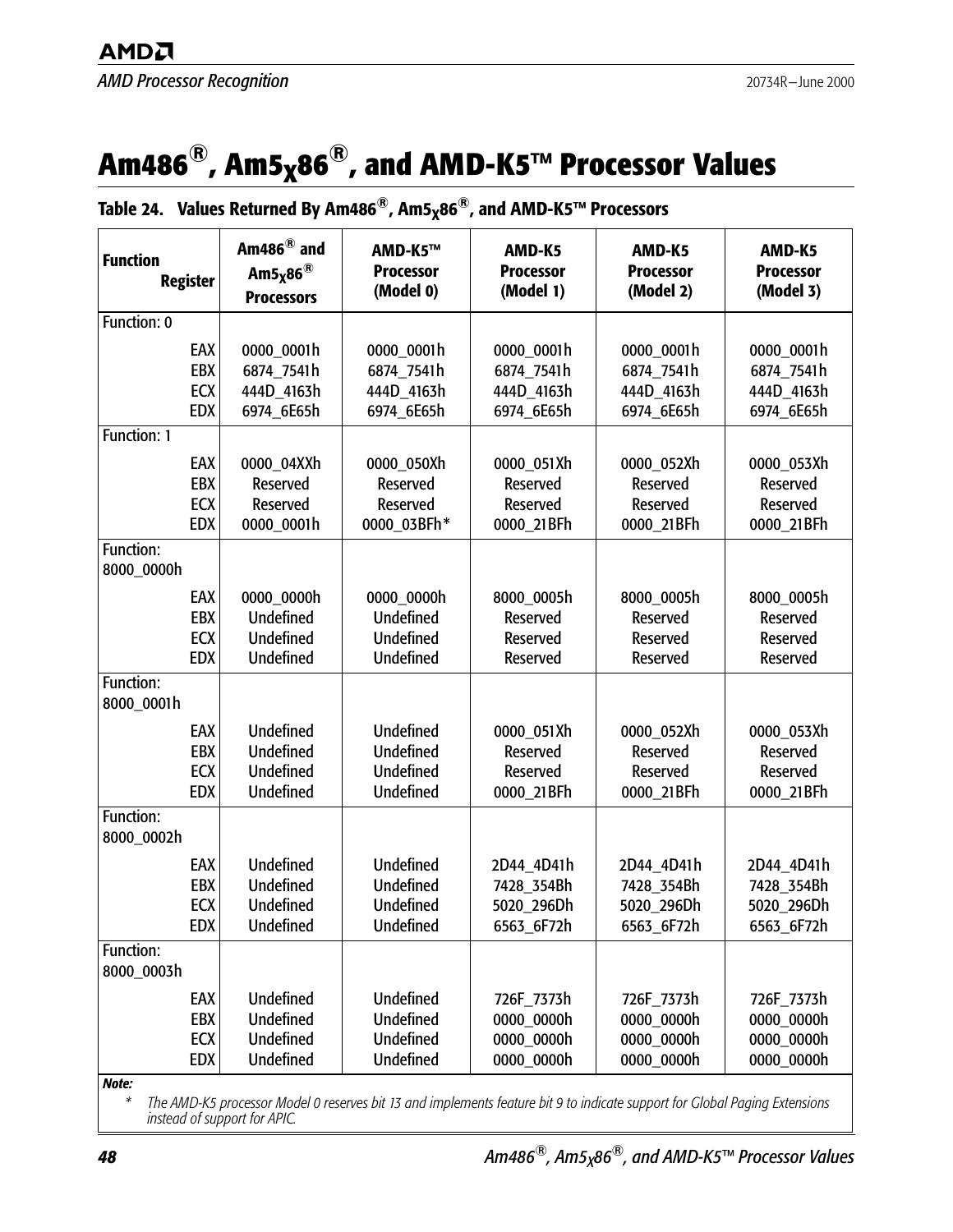| <b>Function</b><br><b>Register</b>            | Am486 $^{\circledR}$ and<br>Am5 $x^{86}$<br><b>Processors</b>                | $AMD-K5^{m}$<br><b>Processor</b><br>(Model 0)                                | AMD-K5<br><b>Processor</b><br>(Model 1)              | AMD-K5<br><b>Processor</b><br>(Model 2)              | AMD-K5<br><b>Processor</b><br>(Model 3)              |
|-----------------------------------------------|------------------------------------------------------------------------------|------------------------------------------------------------------------------|------------------------------------------------------|------------------------------------------------------|------------------------------------------------------|
| <b>Function:</b><br>8000 0004h                |                                                                              |                                                                              |                                                      |                                                      |                                                      |
| EAX<br><b>EBX</b><br><b>ECX</b><br><b>EDX</b> | <b>Undefined</b><br><b>Undefined</b><br><b>Undefined</b><br><b>Undefined</b> | Undefined<br><b>Undefined</b><br><b>Undefined</b><br><b>Undefined</b>        | 0000 0000h<br>0000 0000h<br>0000 0000h<br>0000 0000h | 0000 0000h<br>0000 0000h<br>0000 0000h<br>0000 0000h | 0000_0000h<br>0000 0000h<br>0000 0000h<br>0000 0000h |
| <b>Function:</b><br>8000 0005h                |                                                                              |                                                                              |                                                      |                                                      |                                                      |
| EAX<br><b>EBX</b><br><b>ECX</b><br><b>EDX</b> | <b>Undefined</b><br><b>Undefined</b><br><b>Undefined</b><br><b>Undefined</b> | <b>Undefined</b><br><b>Undefined</b><br><b>Undefined</b><br><b>Undefined</b> | Reserved<br>0480 0000h<br>0804 0120h<br>1004 0120h   | Reserved<br>0480 0000h<br>0804_0120h<br>1004 0120h   | Reserved<br>0480 0000h<br>0804 0120h<br>1004 0120h   |
| Note:                                         |                                                                              |                                                                              |                                                      |                                                      |                                                      |

### Table 24. Values Returned By Am486<sup>®</sup>, Am5<sub>X</sub>86<sup>®</sup>, and AMD-K5™ Processors (continued)

*\* The AMD-K5 processor Model 0 reserves bit 13 and implements feature bit 9 to indicate support for Global Paging Extensions instead of support for APIC.*